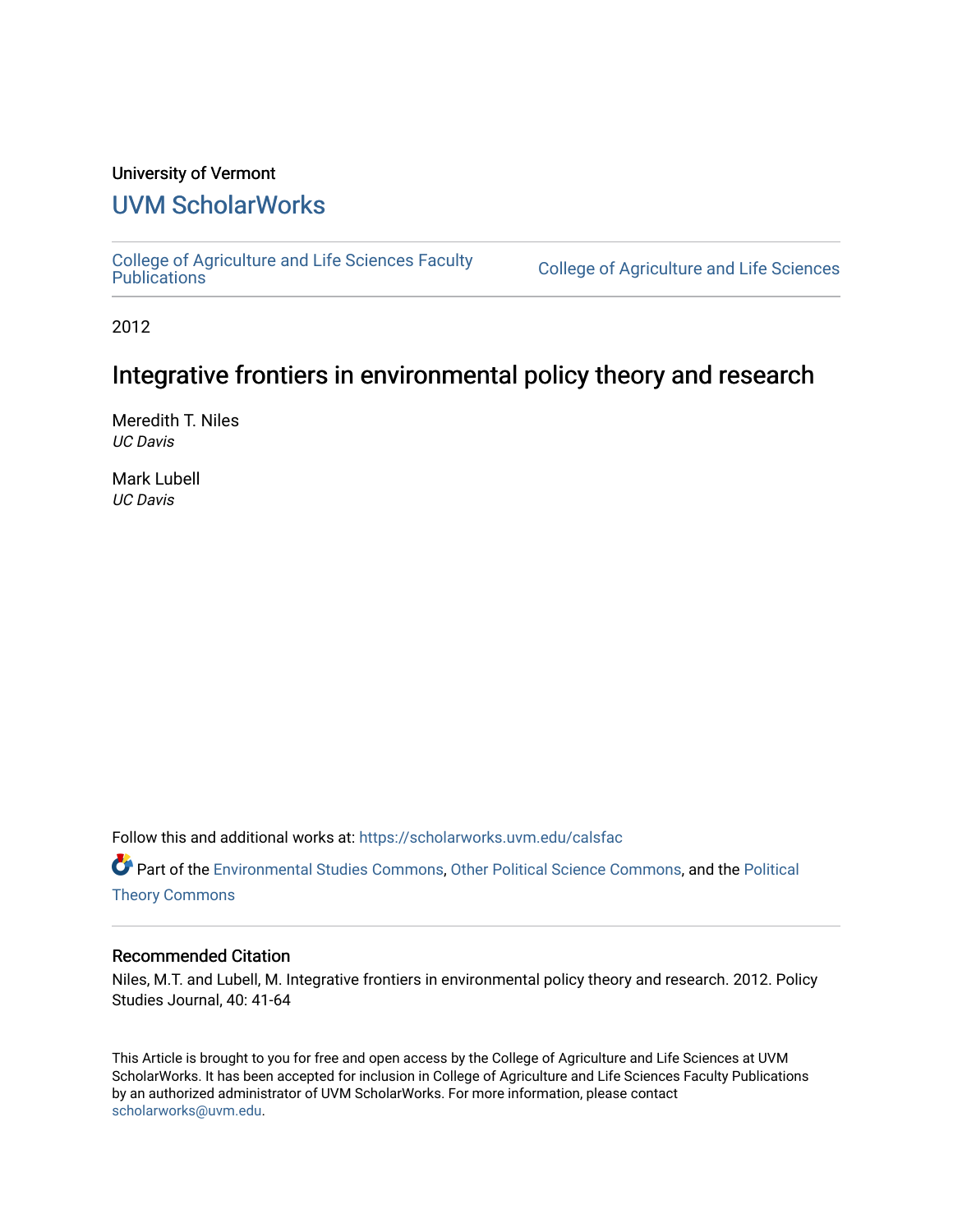# **INTEGRATIVE FRONTIERS IN ENVIRONMENTAL POLICY THEORY AND RESEARCH Meredith T. Niles1\* and Mark Lubell<sup>2</sup>**

**FINAL AUTHOR POST-PRINT**

**Published in Policy Studies Journal. 2012. Volume 40, Supplement 1**

## **Full publisher's version of the article here:**

<sup>1</sup>Ph.D. Candidate, Department of Environmental Science and Policy, University of California, Davis <sup>2</sup>Professor, Department of Environmental Science and Policy, University of California, Davis

\*corresponding author, [mtniles@ucdavis.edu](mailto:mtniles@ucdavis.edu)

#### **Abstract**

Environmental policy research continues to advance toward a more Kuhnian "normal" science where theory and empirical tools are brought to bear on real-world policy systems to better understand social processes and determine the context in which policies work best. Traditional environmental policy tools now involve more flexible market-based instruments, voluntary agreements, and information provision tools like ecolabels and sustainability indicators. Policy process theories continue to be refined through hypothesis testing and are evolving into more integrative and multidisciplinary frameworks. Interdisciplinary methods are also being employed to better measure and analyze environmental outcomes, which has always been a major challenge in environmental policy research. These research tools are being explored in emerging policy approaches like collaborative partnerships and with novel environmental issues like climate change adaptation, pharmaceuticals and personal care products, and nanotechnology.

**Keywords: Policy tools, policy process, integrative policy frameworks, policy outcomes, emerging environmental issue, collaborative policy**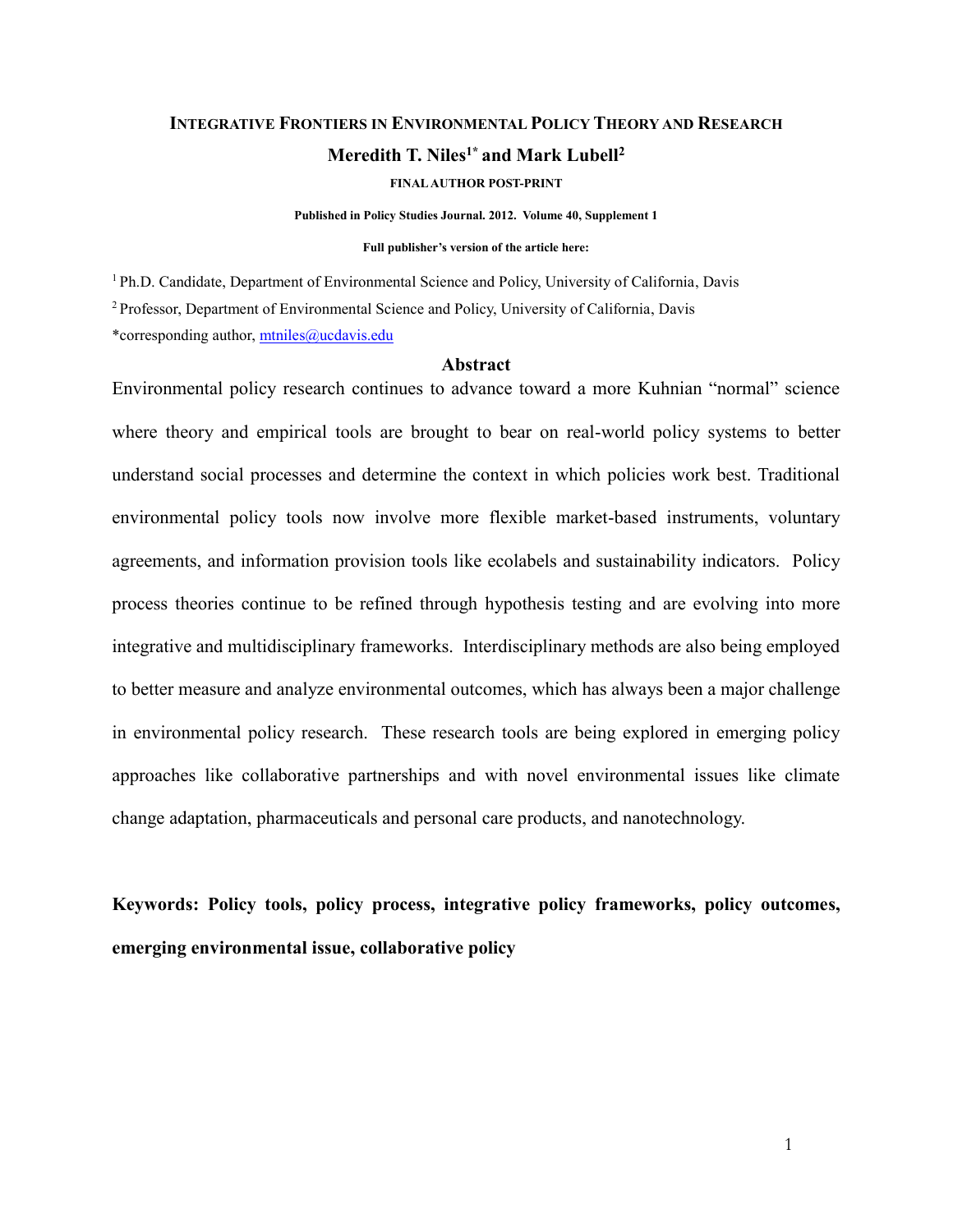## **Introduction**

This paper provides an overview of environmental policy research focusing mostly on the last five years but including several earlier, seminal works. Policy research is transitioning into a phase of what Kuhn (1996) would call "normal" science, where multiple theories guide empirical hypothesis testing. At the same time, policy sciences seek to investigate applied implications and develop policy recommendations. This paper discusses these broader changes in how policy sciences have played out in environmental policy theory and empirical applications. A crosscutting theme of our discussion is *integration*, where synthetic theoretical frameworks and multidisciplinary approaches are being developed to understand the linkages between the social and ecological systems inherent in environmental issues.

Recent environmental policy research continues the tradition of economic analysis of policy tools, with a particular focus on market-based instruments. Concurrently, attention is directed to behavioral and political variables through development and testing of theories of the policy process like Institutional Rational Choice (IRC) and the Advocacy Coalition Framework (ACF). Theoretical approaches are benefiting from more interdisciplinary collaboration within the social sciences, as well as with natural and physical scientists, to explore the coupled dynamics between social and ecological systems. The call for empirical research on environmental outcomes remains strident, especially in the context of emerging, complex environmental problems like climate change. The dialog between theory and empirics drives the policy sciences forward in classic Kuhnian fashion.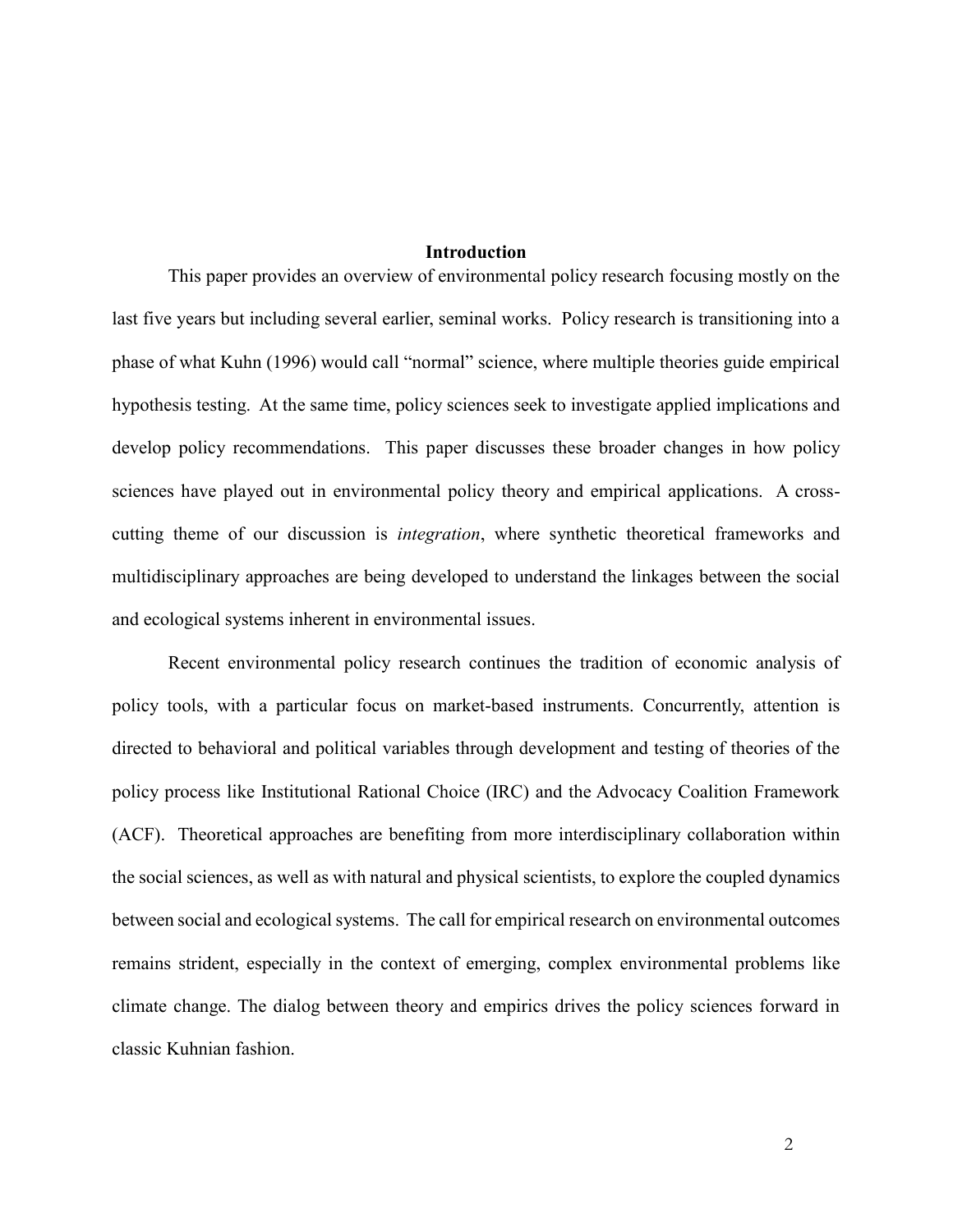This theoretical and empirical research is further complemented by important methodological advancements. Space limitations prevent a thorough discussion here, but at the heart of these advances is an attempt to better observe causal processes in policy settings. Policy research is plagued by the lack of "counter-factual" observations (Winship & Morgan, 1999; Ferraro, 2009), and approaches like randomized interventions (Duflo, Glennerster, & Kremer, 2007) and matching methods (Ferraro, McIntosh, & Ospina, 2007) are being used to attack these problems.

The next section discusses theoretical frontiers in environmental policy research, followed by a section on emerging empirical research. The distinction between theory and empirics is not meant to be sharp given the constant feedback between different aspects of the scientific process. The organization of our paper merely reflects our judgment about whether the theoretical or empirical aspect of the research is more interesting at the current time. We conclude by offering perspectives on the future of research in environmental policy theory and applications.

### **Theoretical Frontiers in Environmental Policy Research**

Environmental policy research benefits from the application of social science theories that identify how policies affect individual behavior and, in turn, how those policies are influenced by collective decisions. Environmental policy theory is now explicitly integrating a broader range of disciplines to better understand the linkages between human and natural systems.

#### **Policy Tools**

Policy tools research is a well-established tradition in environmental policy with origins in the economics of market failures. Interlinked with broader policy trends, early research focused on command-and-control regulation or pollution taxes as ways to reshape incentives (Keohane, Revesz, & Stavins, 1998; Hahn & Stavins, 1991). However, some early policy tools were considered inefficient for solving a number of environmental problems (Fiorino, 2006). For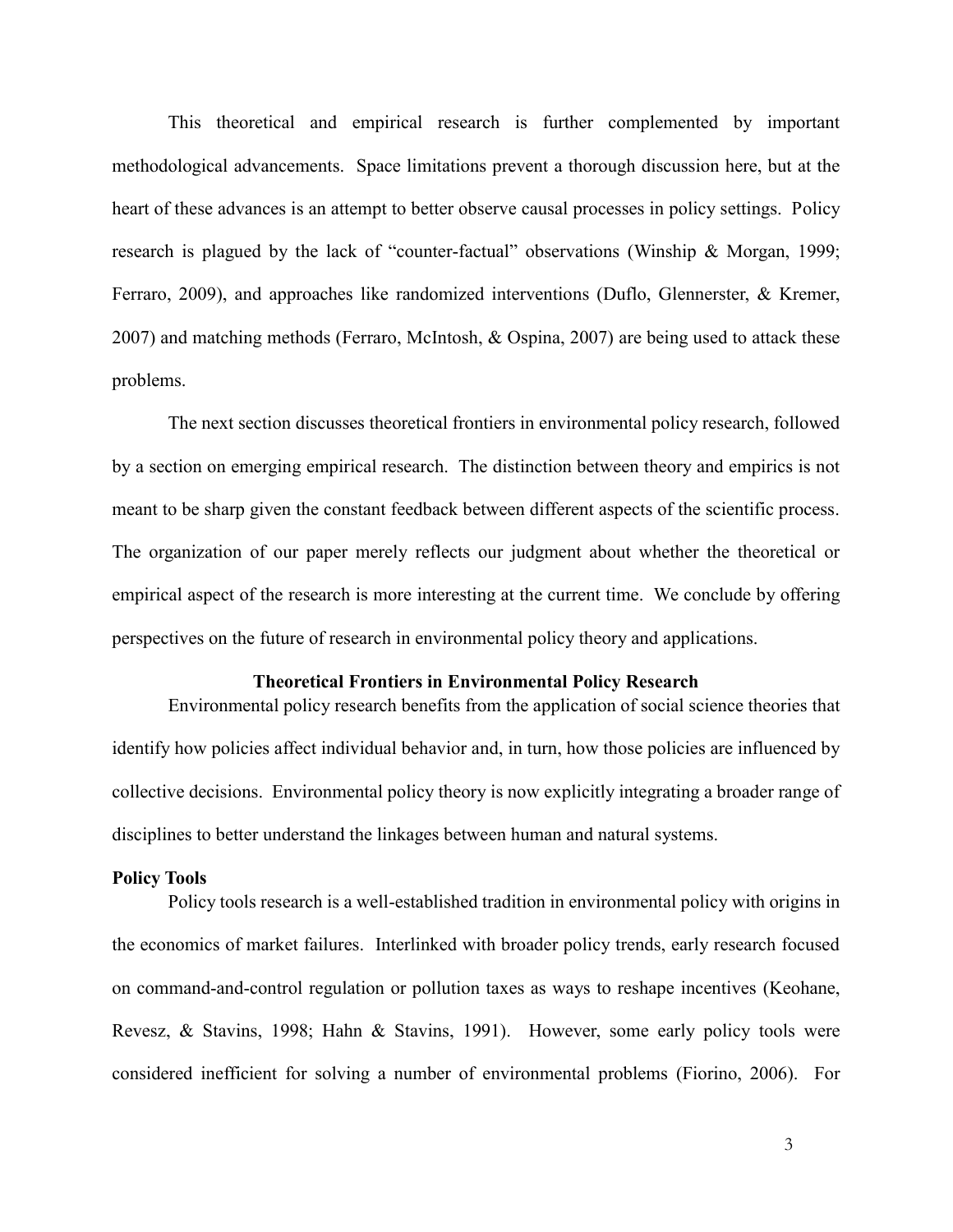example, though command-and-control regulations have addressed point source water pollution, they have been less successful in dealing with non-point source pollution. The combination of new and unresolved problems, along with criticisms of existing tools, has fueled the development and analysis of new, more "flexible" policy tools (Tews, Busch, & Jorgens, 2003; Fiorino, 2006). Such tools have often been implemented outside the gridlocked Congressional legislative process (Klyza & Sousa, 2008) and are increasingly used in private sector collaborations (Eisner, 2006). Here we focus on market-based instruments, voluntary agreements, and information-based tools, each of which attempt to realign economic incentives with individual choice and information, rather than relying on mandatory behaviors backed by enforcement.

#### *Market-Based Instruments*

Market-based instruments, including pollution charges, marketable permits, deposit refund systems, and offset markets (Hahn & Stavins, 1991), have developed in response to the inefficiencies of traditional command-and-control regulation. In theory, market-based incentives facilitate technology innovation (Jaffe & Stavins, 1995) and increase net benefits by reducing compliance costs and increasing flexibility in achieving environmental goals (Olmstead, 2010). Though market-based instruments were historically utilized for air pollutants like sulfur dioxide, they have more recently been applied to water-quality (Stephenson & Shabman, 2011; Breetz et al., 2005), nutrient trading (Barry et al., 2010), and carbon offset programs (Mooney et al., 2004a, 2004b).

Market-based instruments have had some notable early successes. It is widely recognized that the United States sulfur dioxide emissions trading program significantly reduced emissions (Kruger, 2007; Schmalensee et al., 1998). As well, bottle deposit refund programs have increased recycling rates in many municipalities throughout the United States (Bell, Huber, & Viscusi, 2010; Walls, 2011).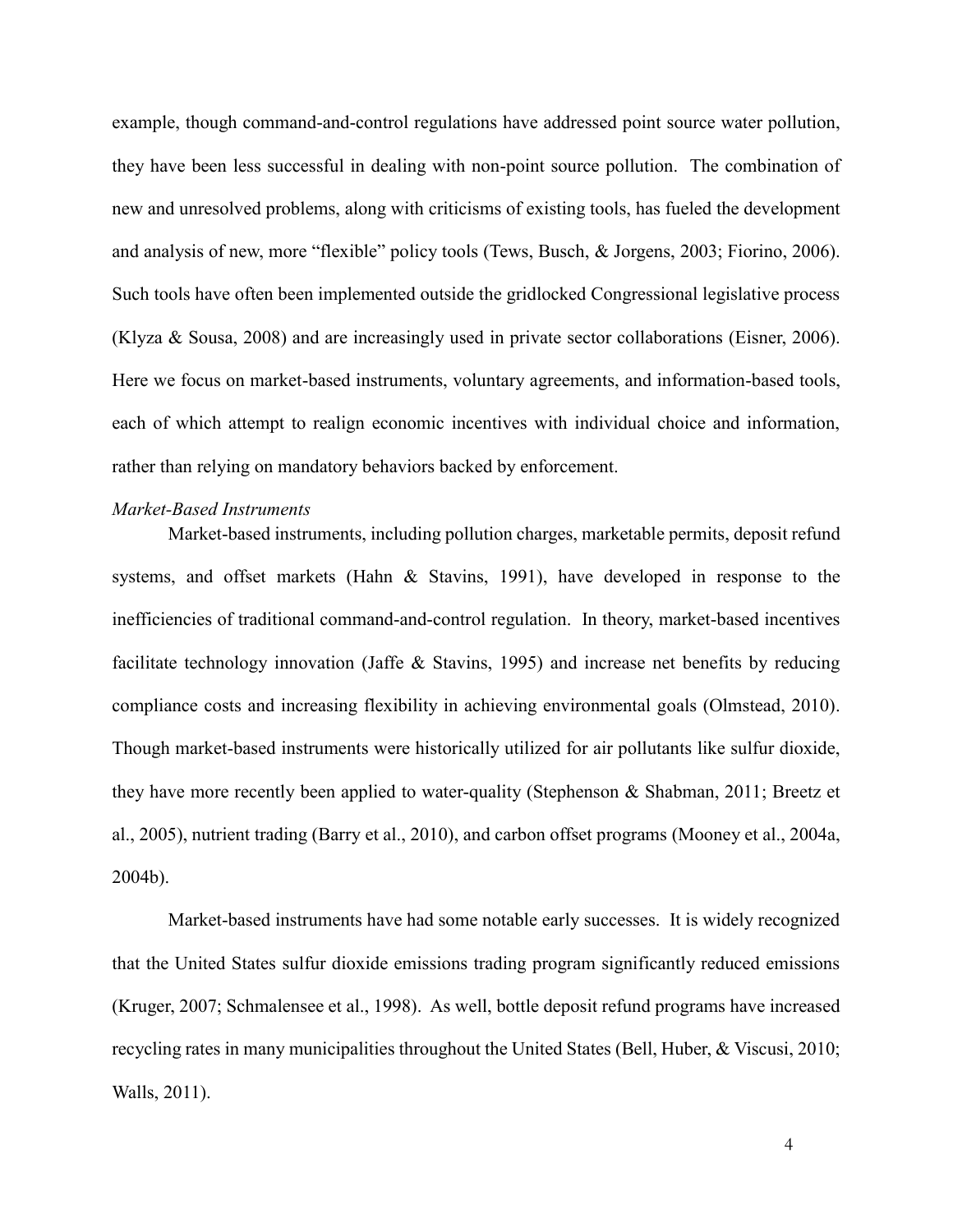However, market-based instruments have also received considerable criticism. The European Union carbon trading program has not reduced overall greenhouse gas emissions in part because it allowed for free allowances and individual country allocation, which resulted in an oversupply of permits and a low carbon price (Newbery, 2011). Limited participation in marketbased programs can be significantly affected by non-financial barriers such as trust in third parties and other group participants (Breetz et al., 2005). Market-based instruments may have multiple tradeoffs, such as having to compromise cost-effectiveness, which may be alleviated through hybrid approaches or multiple instruments (Goulder & Perry, 2008). Future research should address not only the success and efficiency of the instrument, but also tradeoffs and how program design influences participation and environmental quality.

### *Voluntary Agreements*

Voluntary agreements (VAs), or "green clubs," are growing in popularity among industries for going "beyond compliance" to improve environmental conditions (Prakash & Potoski, 2007, 2006). Different types of VAs feature integration with existing regulations and agency processes (OECD, 2003), but a consistent criticism of VAs is that a lack of enforcement can reduce effectiveness (Glachant, 2007). Much of the research has focused on how to facilitate effective VAs, as well as what causes firms to participate. Studies on participation have found that firms are more likely to participate if they perceive a net benefit (Alberini & Segerson, 2002), there is a threat of regulation (Lyon & Maxwell, 2002; Khanna et al., 2007; Brouhle, Griffiths, & Wolverton, 2009; Alberini & Segerson, 2002), and if they operate in states surrounded by states with existing VAs (Daley, 2007). Other variables that have influenced firms to participate include industry group membership, the level of environmental funding in a state, and neighborhood characteristics (Brouhle et al., 2009). Though some research has found that stakeholder influence has no effect on industry participation in VAs (Khanna et al., 2007), more recent work found that business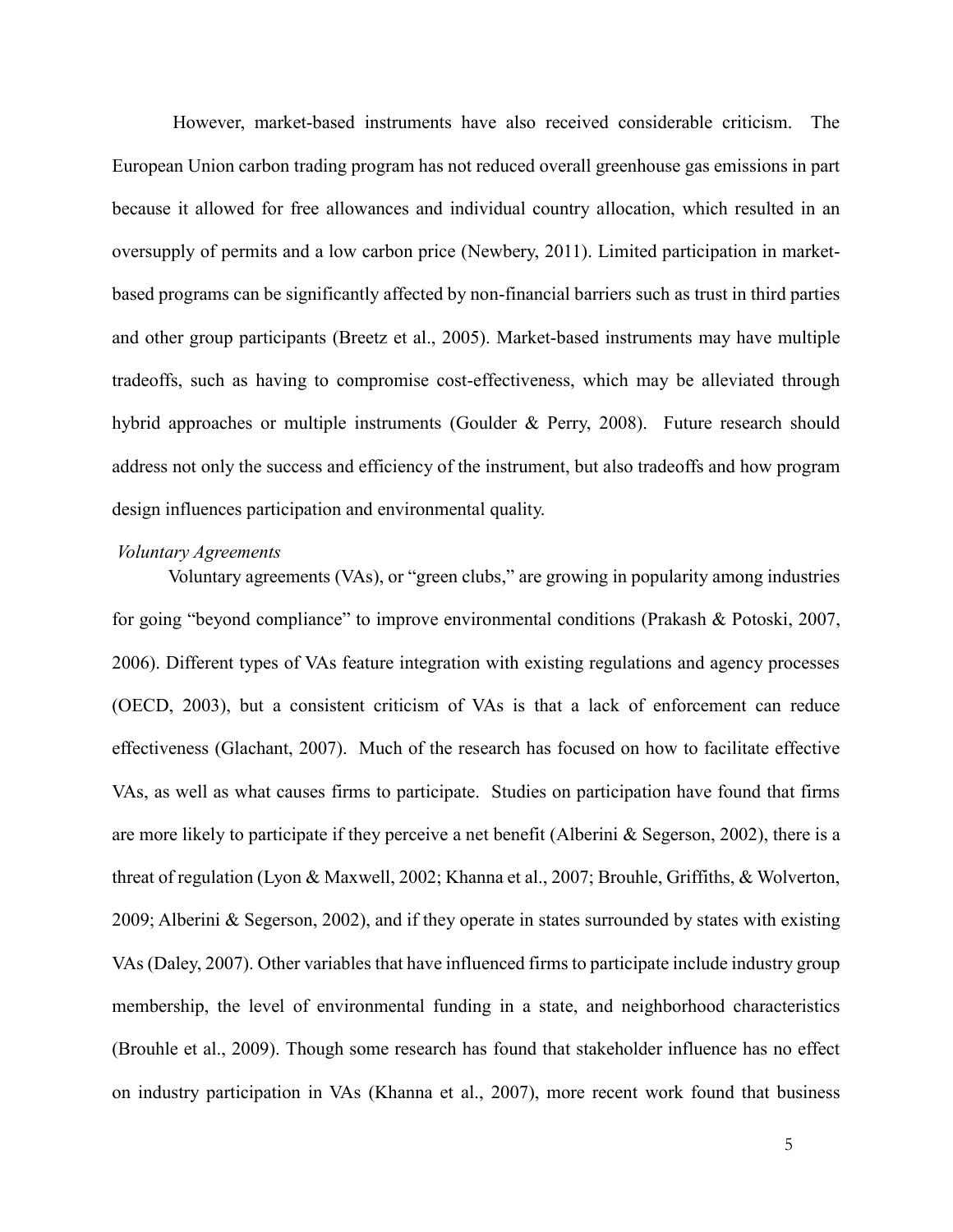participation in voluntary environmental programs was positively influenced by stakeholder perspectives of their company (Darnall, Potoski, & Prakash, 2010), and others have highlighted the need for companies to engage with stakeholders in the VA development process (Murdock, Wiessner, & Sexton, 2005).

There remains debate over the effectiveness of VAs; while they can be more efficient than other types of policies because enforcement is often undertaken by third parties and paid for by participants (McEvoy  $\&$  Stranlund, 2010), they can be ineffective in dealing with large scale environmental issues if their scope is local in nature (Press, 2007). VAs are more effective if they minimize collective action problems like free riding and shirking by accruing most benefits to participants and requiring a minimum abatement level (Prakash & Potoski, 2007; Brau & Carraro, 2011; Prakash & Potoski, 2006). Emerging efforts are trying to combine VAs with other policy tools to reduce free riding behavior and maximize financial opportunities to participating firms (Oikonomou et al., 2009; Arimura, Hibiki, & Katayama, 2007), but new tools are needed to monitor VA impacts (Lyon & Maxwell, 2007). Recent empirical research also found that VA effectiveness may depend on the nature of the environmental issue. Business participation in ISO 14001 certification, the most common environmental VA, resulted in reductions for air pollutants but not water pollution, suggesting the need for additional research to understand the influence of VAs on multiple types of pollution (Prakash & Potoski, 2011).

#### *Information Provision Tools*

Information provision tools aim to reduce information asymmetry, which occurs when consumers do not have full information about the products they are purchasing, resulting in inefficient choices. In the context of environmental policy, one of the best-known examples of information disclosure is the Toxics Release Inventory (TRI) "right to know" clause requiring companies to release information about toxic chemical release (42 U.S.C. Sec. 116, 1986).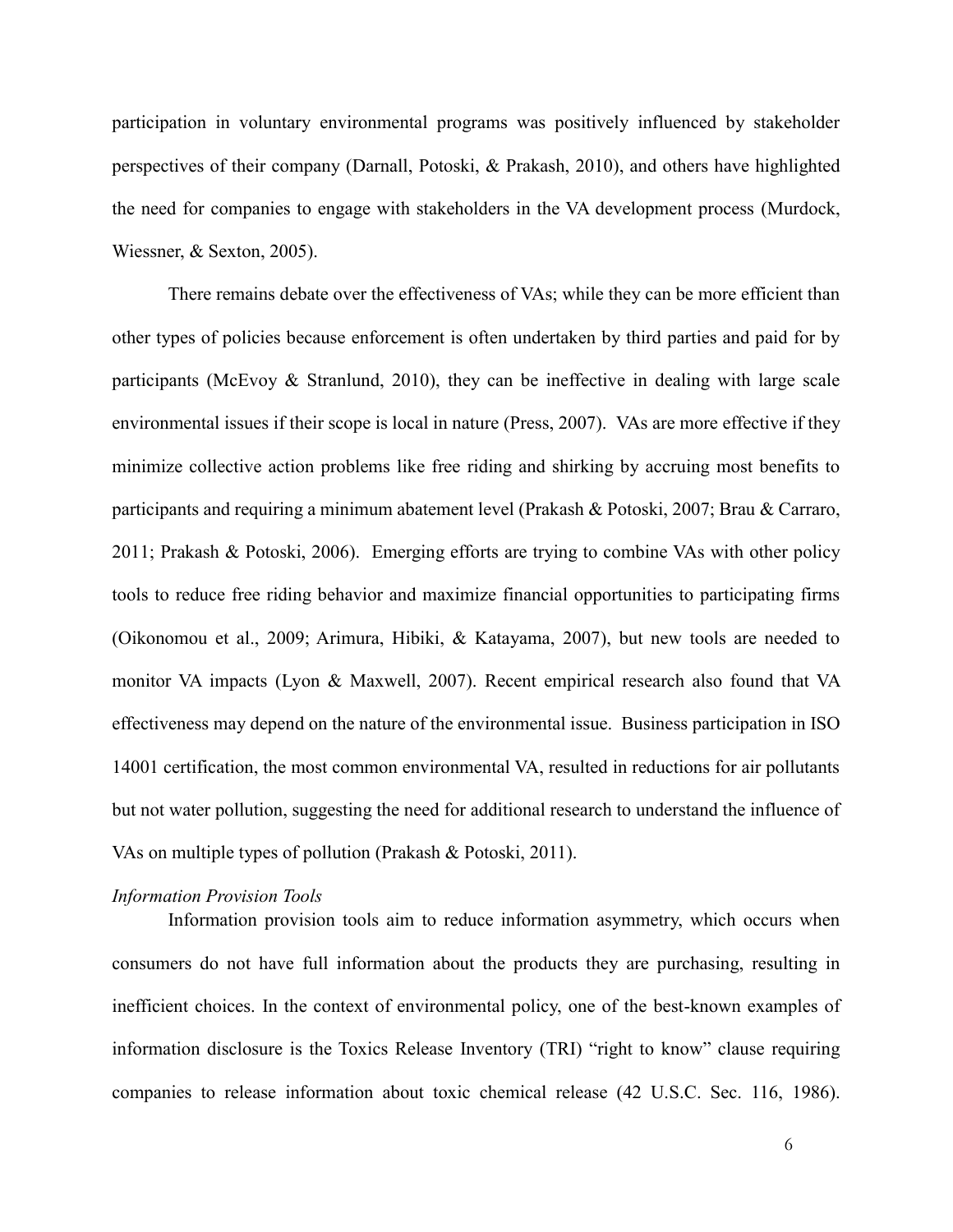Research on the TRI suggests some overall decrease in emissions, but the impact was not uniform across sources and was likely influenced by other policies (Kraft, Stephan, & Abel, 2011; Bui, 2005). Reacting to criticisms about how information tools are integrated into decision-making (Weil et al., 2006), more effort has been devoted to communicating environmental information directly to consumers who want to buy environmentally friendly products or to producers to help them make decisions and develop a reputation for improved environmental management.

Ecolabels are one type of information provision tool that describes some aspect of an environmentally-friendly product or industry behavior. Some ecolabels are based on scientific analysis of environmental criteria or sustainability tools like life cycle analysis (LCA). Examples of ecolabels include organic, biodegradable, and carbon footprint labels, among others. There are varying levels of regulation with ecolabels; the US EPA Energy Star ecolabel as well as the EU ecolabel initiatives (Baldo et al., 2009) are government sponsored initiatives, while others are individual company creations not independently verified by a third party (Tews et al., 2003). Reacting to these inconsistencies, several consumer groups like the Environmental Working Group (*Skin Deep Cosmetics Database*, 2011) and Consumers Union (*Greener Choices Eco-Labels*, 2011) have developed their own databases to evaluate ecolabels.

Ecolabel research has analyzed their effectiveness in changing consumer and producer behavior. Economic models have found that ecolabels can reduce pollution if consumers are willing to pay for environmental quality; however, ecolabels alone cannot eliminate all externalities (Ibanez & Grolleau, 2008). While ecolabels can encourage green behavior, financial policies, in the form of incentives and penalties, can be more effective (Coad, de Haan, & Woersdorfer, 2009). In part, this may be because conscious consumers utilize ecolabels in their purchasing decisions, while price oriented consumers are less affected (Schumacher, 2010).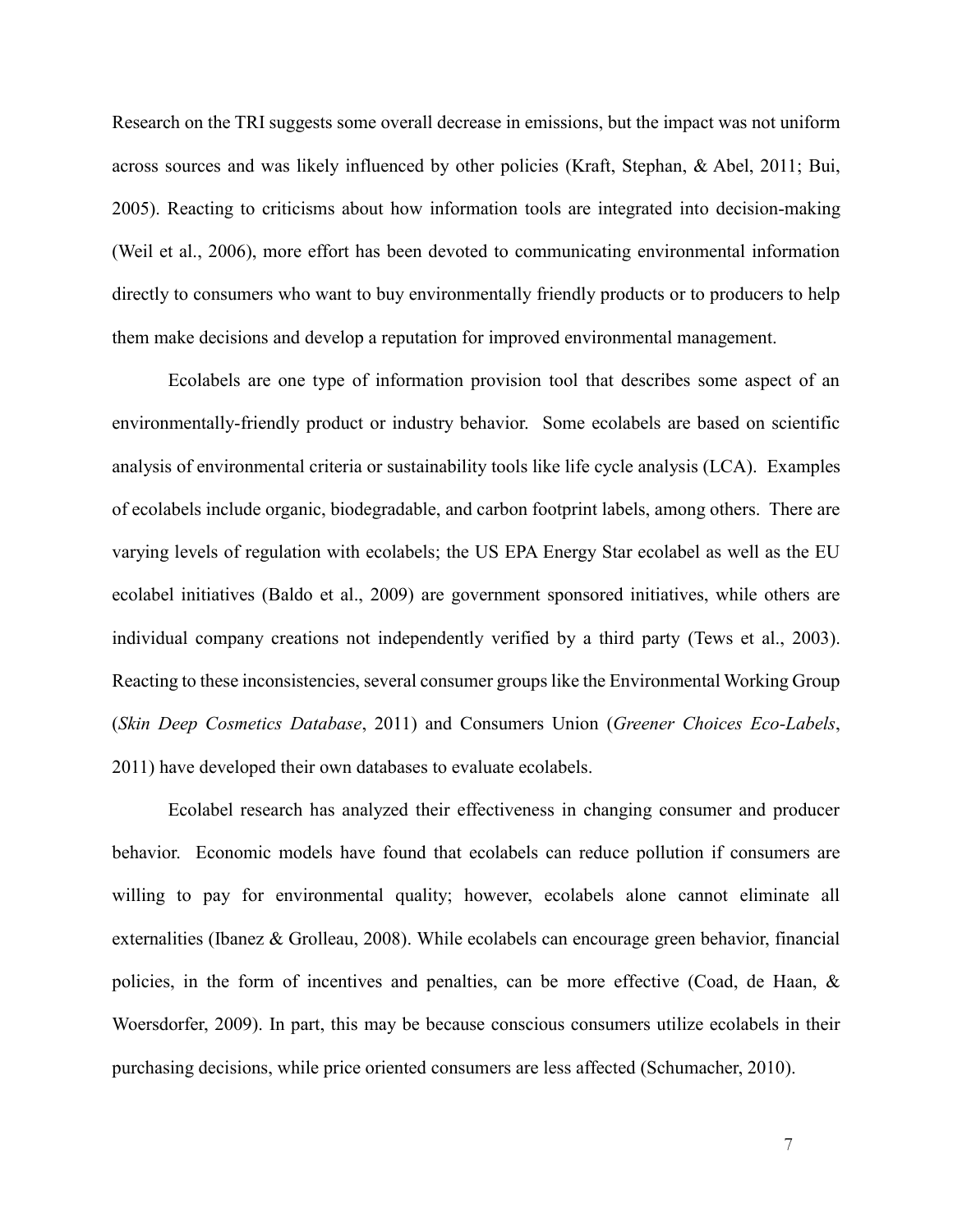Sustainability tools and indicators are another information provision tool that mostly have assisted companies and governments to understand the environmental impact of their products and policies (De Smedt, 2010). Rabl and Holland (2008) note the differences of multiple sustainability tools including impact pathway analysis (IPA), LCA, and multi-criteria analysis (MCA). Recent advancements of the LCA method termed "dynamic life cycle analysis" consider both the carbon mitigation potential and the embodied carbon emissions of a practice or technology, which can assist in policymaking by prioritizing low-emission technologies (Kenny, Law, & Pearce, 2010). Despite their prevalence, sustainability tools face technical challenges such as lack of data, uncertainty about future scenarios, and non-linear impacts (Rabl & Holland, 2008). In addition, the definition of the term sustainability remains vague and contentious, increasing the potential for symbolic rather than substantive use of indicators.

# **Policy Process**

Theories of the policy process expand beyond the economic basis of the policy tool perspective to integrate political and behavioral components into policy analysis. The past twenty years have seen the emergence of a number of policy process theories such as the ACF, IRC, policy diffusion, and punctuated equilibrium, among others (Sabatier, 2007) that have been applied to environmental contexts. In Kuhnian fashion, research has turned to further refining these theories by testing competing hypotheses and synthesizing theories.

## *Testing Theories of the Policy Process*

Sabatier (2007) summarizes the most common policy process theories and shows how each is based on different assumptions and focused on different questions (see also Schlager and Blomquist, 1996). Recent empirical environmental research utilizes these theories in three ways: 1) testing hypotheses from a single theory; 2) testing competing hypotheses from different theories; and 3) attempting to combine elements of existing theories into a more synergistic framework.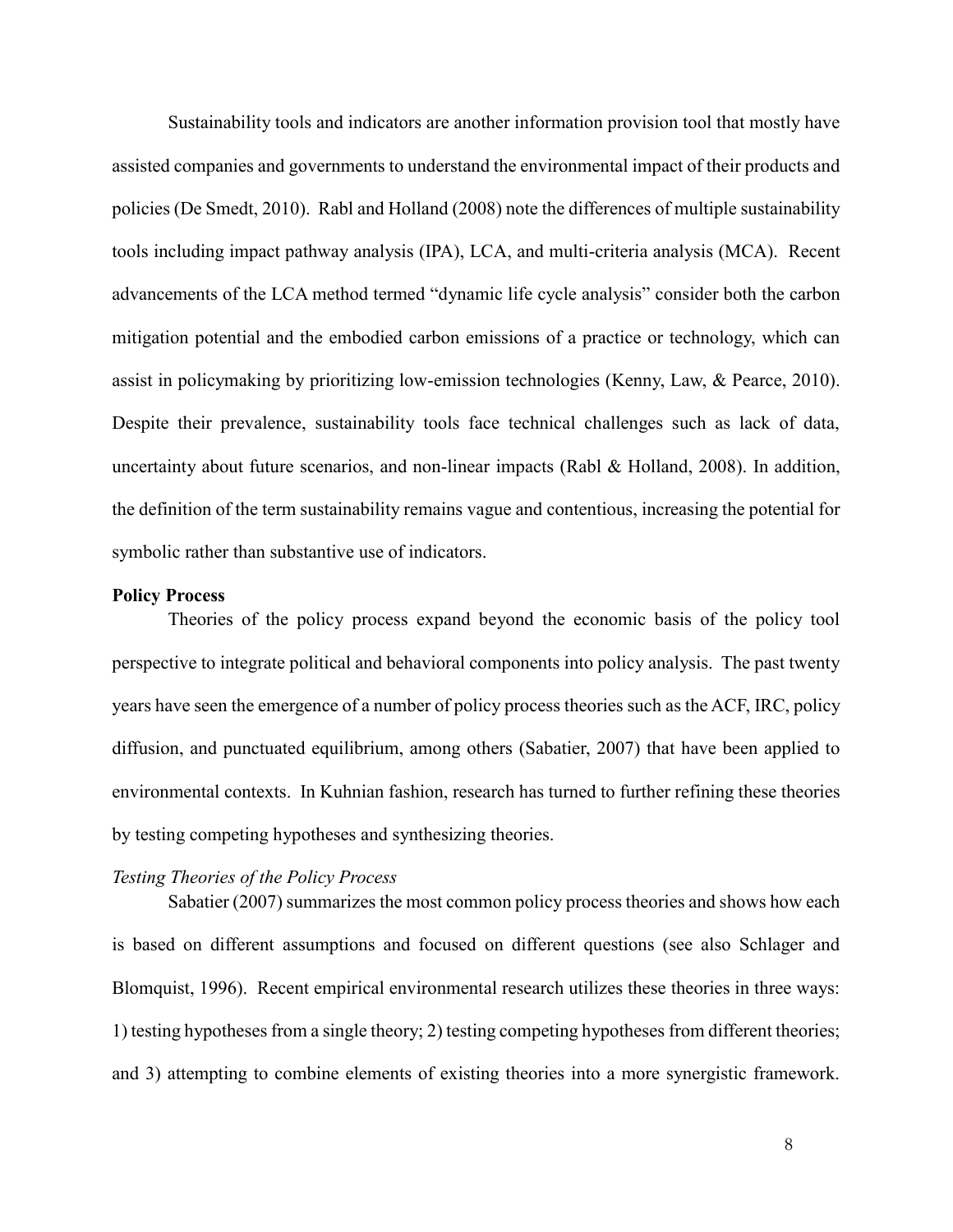Below we provide examples from the ACF and IRC, which are arguably the two policy theories most actively (but not exclusively) applied to environmental policy.

ACF scholars continue to expand the theory's geographic scope and apply it to different environmental policy issues. In the comparative politics tradition, Sabatier and Weible (2007) argue that the degree of consensus needed for major policy change and openness of political systems in different countries affects the process of coalition formation. Tests of the ACF in a number of environmental policy subsystems have produced supporting evidence for hypotheses involving policy change, learning, and coalition stability (Weible, Sabatier, & McQueen, 2009; Ellison & Newmark, 2010; Huntjens et al., 2011; van Overveld, Hermans, & Verliefde, 2010). One of the most important recent findings is evidence that policy beliefs drive actual political cooperation among members of coalitions (Henry, Lubell, & McCoy, 2011; Weible, 2005), instead of previous research that identified coalitions as actors with similar beliefs without measuring behavior.

IRC theory, especially Ostrom's Institutional Analysis and Development (IAD) Framework, has also advanced its approach by moving from case studies to more large-N, comparative research. A leading example is the International Forestry Resources and Institutions (IFRI) program, which tests hypotheses about common-pool forest management among many sites across multiple spatial scales. This research has found that monitoring and rule enforcement, group rules, and local autonomy significantly affect forest quality (Lavertu & Weimer, 2009). Continued large-N research through IFRI has more recently shown that property rights (Coleman, 2011) and the percent of women in a community (Mwangi, Meinzen-Dick,  $\&$  Sun, 2011) significantly affect adoption of sustainable forest practices. Further advancement of the theory can be achieved by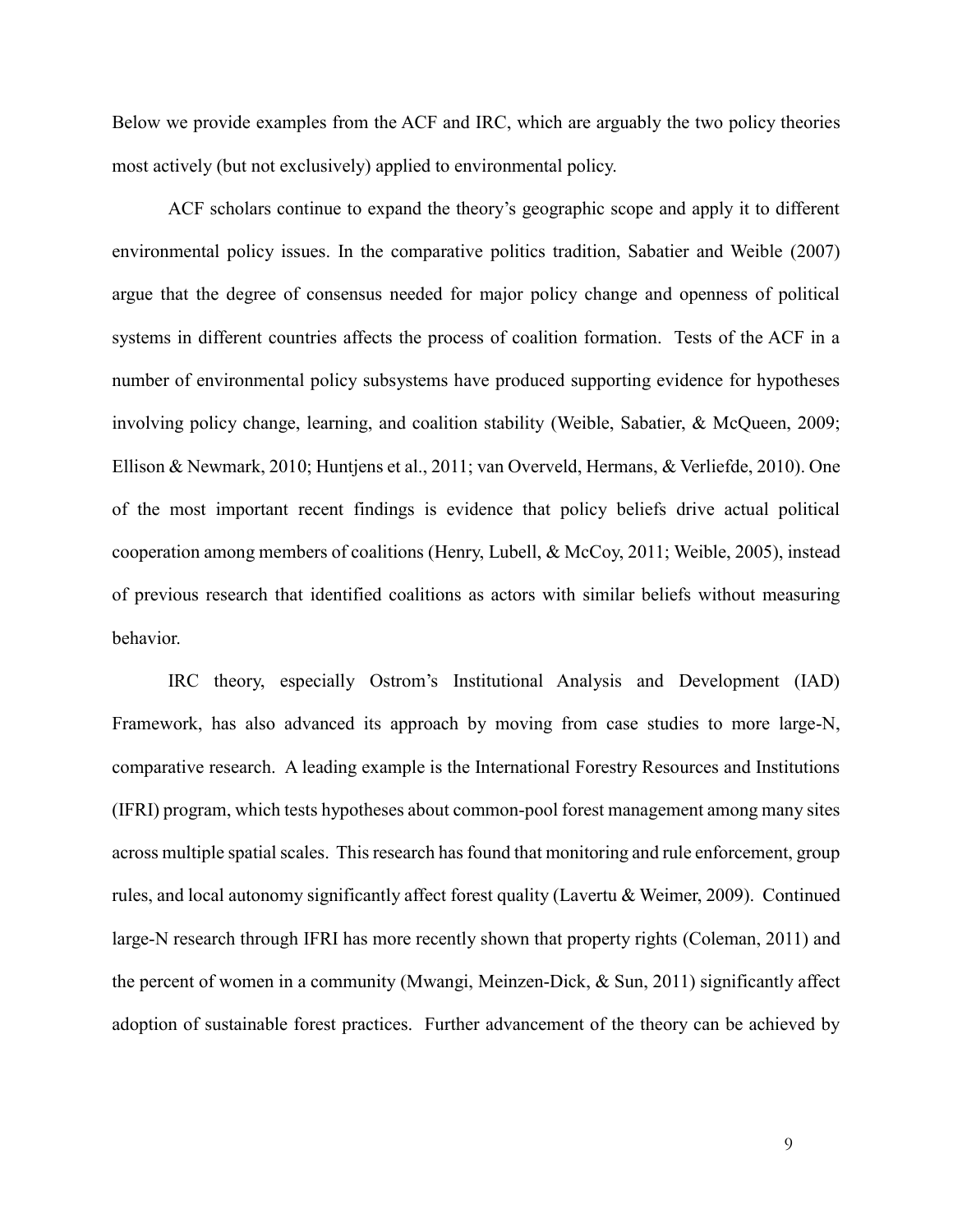examining the effect of cross-scale and cross-sector linkages, power structures, and social inequalities (Tucker May, 2010).

Testing competing hypotheses from multiple theories provides a more robust approach to refining theories. Henry (2011) compares perspectives from the ACF and the Resource Dependency Theory (RDT) in a regional planning setting, finding that the ACF hypothesis of shared ideology more accurately describes network collaboration in regional planning than the RDT theory of power-seeking as a driving force for collaboration. Weible (2008) reviews the use of expert knowledge among four policy theories—multiple streams, punctuated equilibrium, social construction, and ACF—across unitary, collaborative, and adversarial policy subsystems. This comparison suggests a number of revisions to existing theories including defining principal and auxiliary coalition members and acknowledgement that conflicts can occur between coalitions from different policy subsystems.

 Policy process theory has been criticized for being too elastic and capable of predicting any result through continued refinement of initial assumptions (Meier, 2009). In response, many scholars are combining the strengths and weakness of different theories to build more synthetic frameworks. Lavertu and Weimer (2009) argue that theory of delegation, which predicts policymaking authority, organizational structures, and the level of expertise incorporated into policymaking, should be synthesized into policy process theories like those outlined by Sabatier (2007). Henry (2011) combines the ACF and RDT theories in a land use planning setting to conclude that perceived influence within groups of ideologically similar network actors is positively associated with collaborative ties. Ingold (2011) suggests that combining network structure and actor preferences in climate change research can assist in identifying coalitions and policy output for the ACF. Schneider and Sidney (2009) assert that the future of policy studies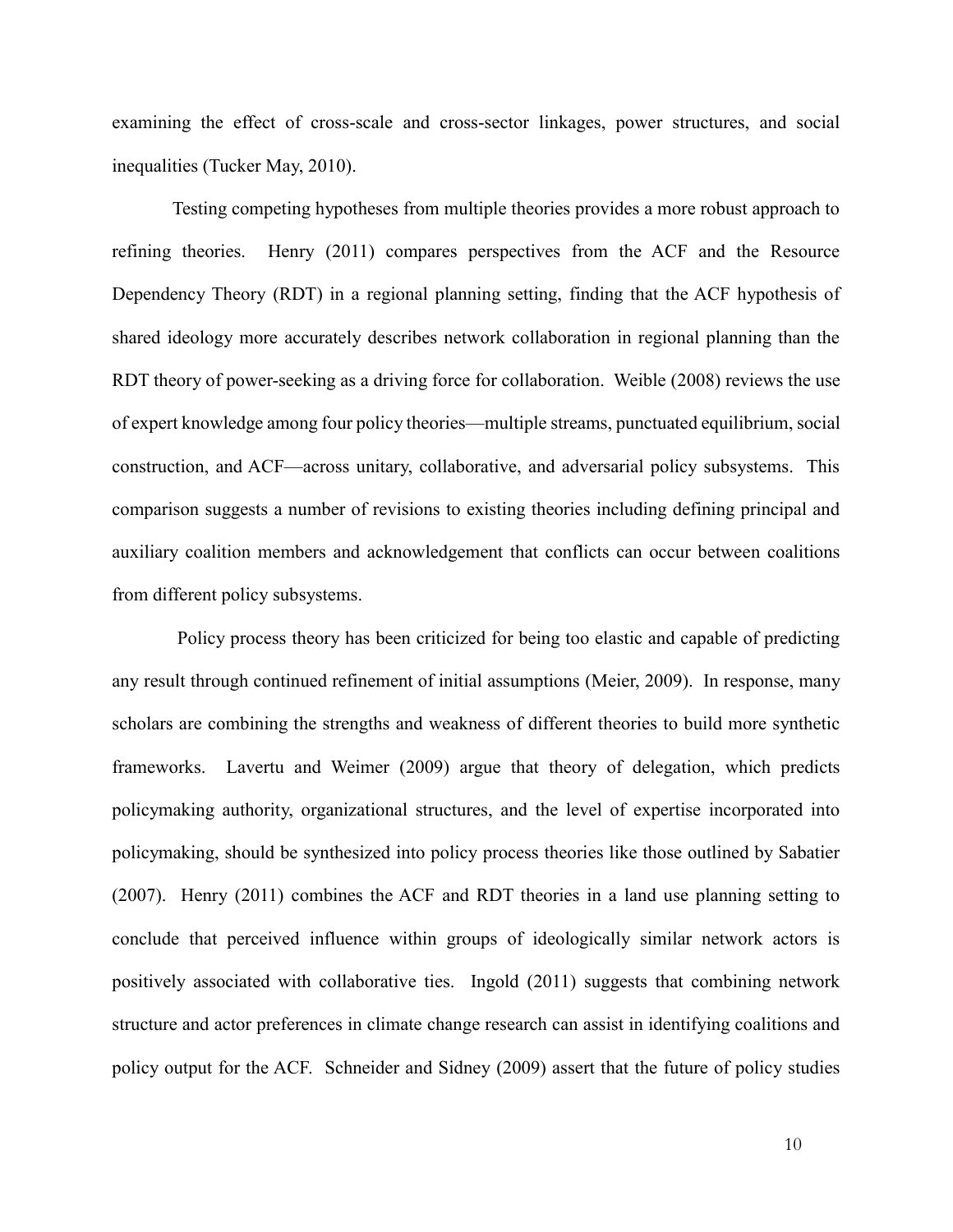involves the need to combine policy theories with research that is relevant to society. These more integrative approaches may ultimately produce a widely accepted theory linked to multiple disciplines, although theoretical pluralism will persist for the time being and is preferred by some researchers.

#### **Integrative Theoretical Concepts and Frameworks**

The increasing recognition that environmental issues involve complex systems across the social and natural sciences has led to a growing amount of integrative, multi-disciplinary research in recent years. Early frameworks in this context include the Pressure State Response (PSR) and Drivers Pressures State Impact Response (DPSIR) frameworks (Tapio & Willamo, 2008). Emerging research has built on existing theories to integrate multiple disciplines and provide more sophisticated views on the role of social learning and networks for linking social and ecological systems.

#### *Social and Policy Learning*

Social and policy learning research encompasses disciplines including policy studies, management, sociology, communications, and organization studies (Van Bommel et al., 2009). The multidisciplinary nature of social learning has produced definitions ranging from social conditioning of individuals (Bandura, 1977) to collective learning (Ostrom, 1990). Social learning is an important process in environmental policy, with acknowledgement that it is based on different epistemological assumptions than traditional policy analysis (Van Bommel et al., 2009; Ison, Roling, & Watson, 2007). Theoretical and empirical evidence suggests that institutions that facilitate learning are more adaptable and effective in managing common pool resources (Ostrom, 1990; Gerlak & Heikkila, 2007).

One notable example of social learning research is SLIM (social learning for the integrated management and sustainable use of water at catchment scale), a multi-year European Union (EU)

11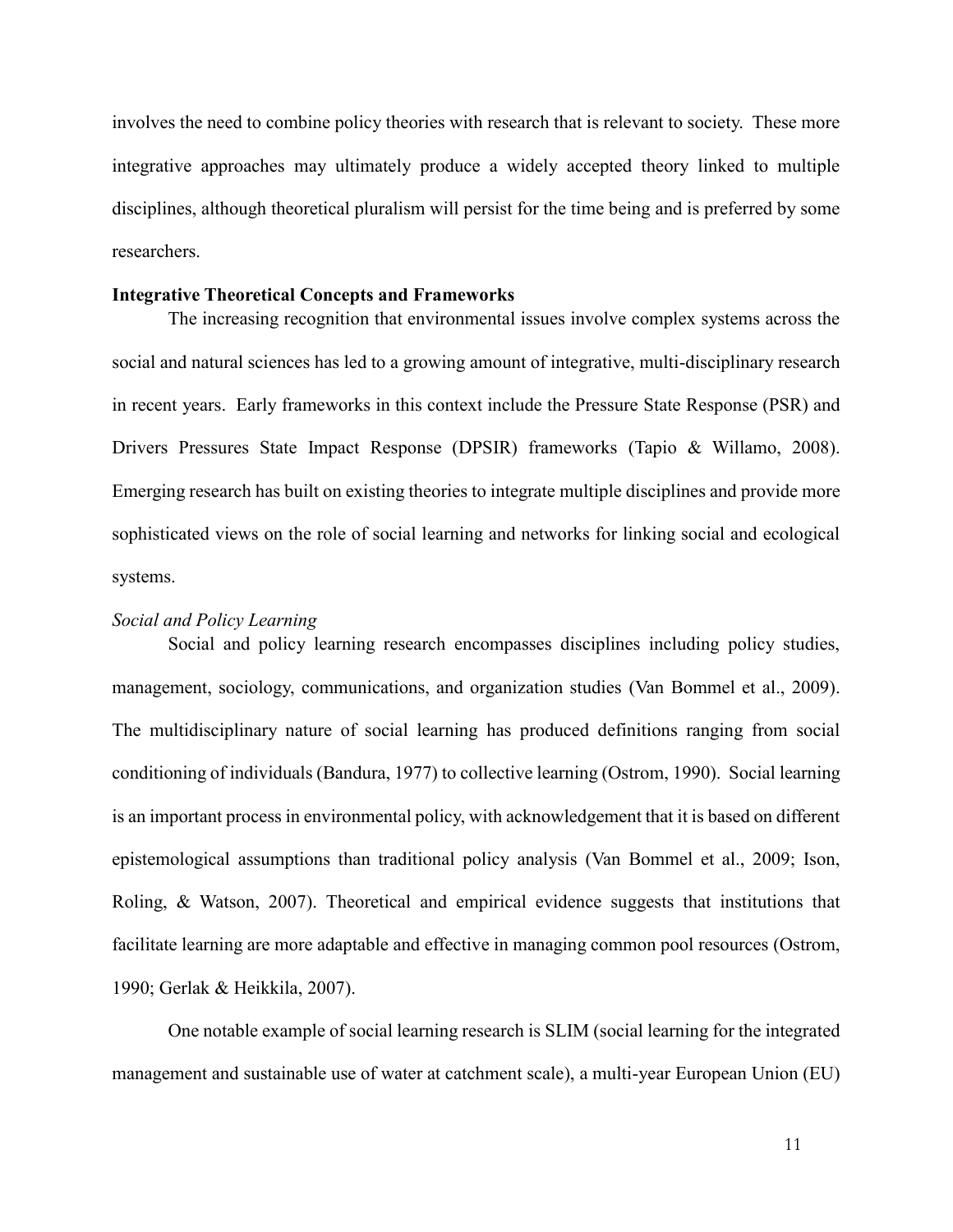project on watersheds (Steyaert & Jiggins, 2007). SLIM argued that natural resources are complex systems featuring uncertainty, which requires social learning to understand interdependence between biophysical and social forces (Ison et al., 2007). Collins and Ison (2009b) built upon SLIM to argue that climate change adaptation requires a social learning paradigm. Other studies have tried to examine the environmental contexts in which social learning can be effective. Social learning can be hampered by distrust and disagreement stemming from unequal power relations (Van Bommel et al., 2009). On the contrary, social learning can be more effective in collaborative groups with decentralized institutions and networks spanning multiple groups as found in the Florida Everglades collaborative ecosystem restoration program (Gerlak  $\&$  Heikkila, 2011). These studies are beginning to provide more precise definitions of social and policy learning, measure social learning in empirical settings, and identify the conditions under which social learning occurs and influences policy.

## *Social Ecological Systems*

Another integrative framework that draws heavily from the natural and social sciences is the social-ecological systems (SES) framework, which links social, political, and ecological processes using concepts and methods from complex systems (Anderies, Janssen, & Ostrom, 2004). SES frameworks have evolved from the IAD framework, which analyzed the effect of institutions on common-pool resources (Ostrom, 2011; Ostrom & Cox, 2010). Early SES frameworks considered resources, resource users, and public infrastructure coupled with drivers and disturbances to better understand how institutions play a role in governing SES (Anderies et al., 2004). Ostrom (2007) developed a more advanced SES framework, which integrated resources, resource users, and governance systems within the multi-scale socioeconomic, political, and ecological settings in which systems exist. Further revision of this framework has more completely integrated IAD and SES by explicitly including "action situations" such as monitoring, provision,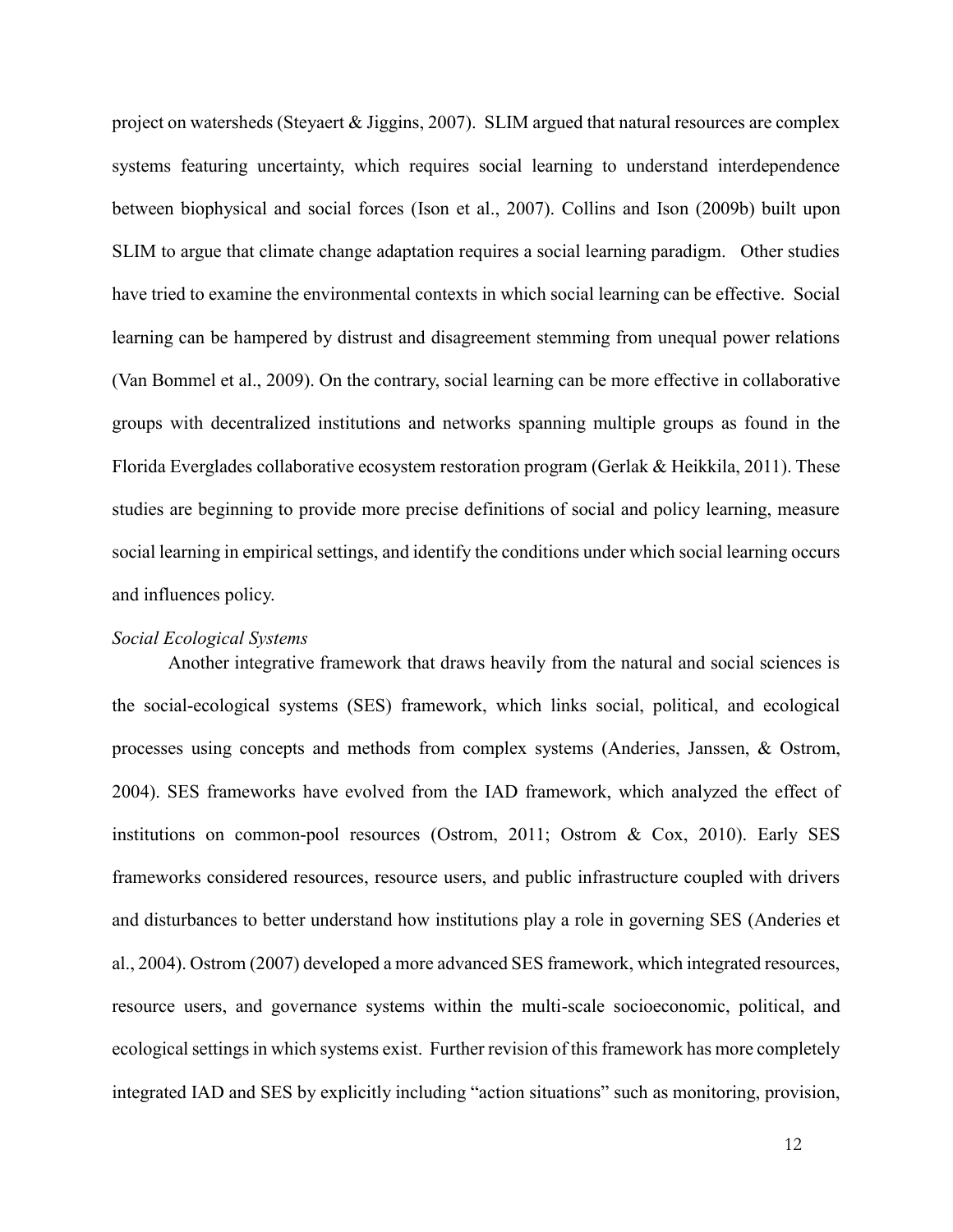and policymaking (McGinnis, 2011; Ostrom & Cox, 2010; McGinnis, 2010). SES frameworks have borrowed concepts from natural science, such as sustainability, resilience, and adaptive capacity (Folke, 2006; Folke et al., 2005; Holling, 2001). These concepts often become the key dependent variables in theoretical frameworks, and researchers are debating the best way to define and measure them.

As with other policy process theories, SES frameworks are being empirically tested in diverse settings, often facilitated by large-scale funding from the National Science Foundation and other organizations. SES has been applied with success by researchers, policymakers, and managers with different research and management priorities in the Himalayan Mountains (Amatya et al., 2010) as well as in small-scale fisheries (McClanahan et al., 2009). Most recent empirical research is focused on coupling management of social and ecological systems with health and well-being indicators (Bunch et al., 2011). Agent-based models and bioeconomic mathematical models (Sanchirico, Smith, & Lipton, 2008), which involve a number of different actors that interact with each other as well as their environment, are well-suited to analyzing SES frameworks (Matthews et al., 2007; Berger, 2001; Kaufmann, Stagl, & Franks, 2009; Bodin & Crona, 2009). Beyond developing new SES frameworks, future research should focus on more empirical testing of model predictions and validation of parameters, as well as using models for decision-support in real policy settings.

#### *Policy Network Frameworks*

Policy networks have become a cross-cutting theoretical and methodological tool applied to multiple environmental policy settings. The basic idea of policy networks is that different types of policy actors (e.g. individuals, organizations, countries) are linked by some type of social relationship (e.g. information sharing) and that the structure of the network influences policy decisions and outcomes. Many policy process theories directly employ network-related concepts,

13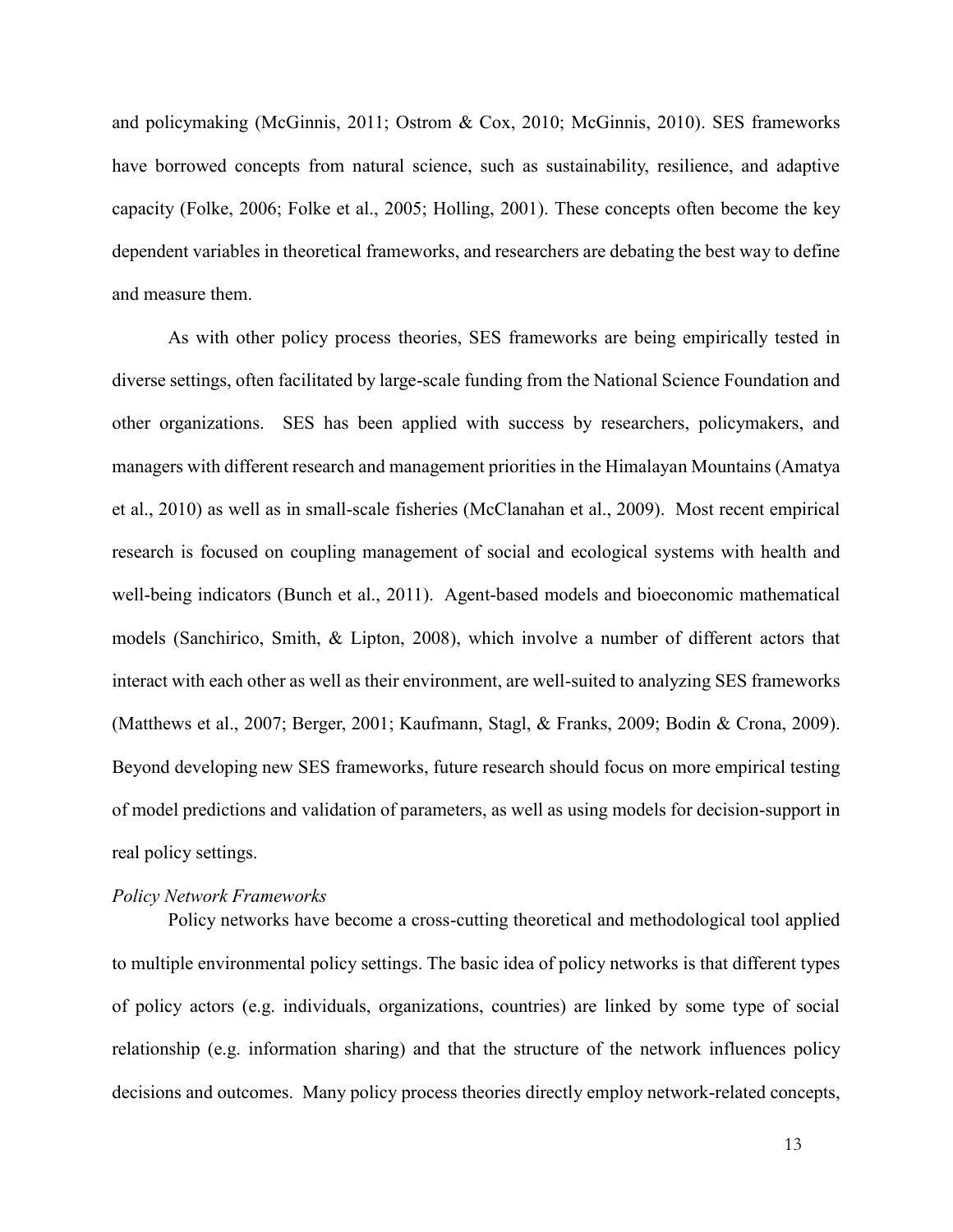for example the ideas of coalitions in the ACF and social capital in IRC. Network analysis methods thus provide an empirical tool for evaluating theoretical hypotheses, though network theory can also act as a stand-alone approach to understanding policy and governance (Jones, Hesterly, & Borgatti, 1997). Network analysis has been usefully employed in a number of empirical environmental settings such as natural resource management (Bodin & Crona, 2009; Prell, Hubacek, & Reed, 2009), urban ecosystem services (Ernston et al., 2010; Ernston, Sorlin, & Elmqvist, 2008), small scale fisheries (Marín & Berkes, 2010; Ramirez-Sanchez & Pinkerton, 2009), and watershed management (Schneider et al., 2003).

Despite widespread recognition of the utility of network theory, a consensus has not yet emerged about what network variables are most important for improving environmental policy. The literature commonly employs some vague idea of social "embeddedness" or "connectivity" as having a positive effect on environmental decisions, with empirical measurements focused on network density, reciprocity, and transitivity (friends of my friends). However, a number of scholars have pointed out that the functional role of networks is likely to depend on different contextual variables, for example whether or not the actors are facing coordination or cooperation problems (Berardo & Scholz, 2010). Though some empirical evidence suggests that wellconnected and centrally located organizations are more collaborative than smaller, denser networks (Scholz, Berardo, & Kile, 2008), there is a need to further develop and test theories about the conditions under which different types of network variables matter.

## **Empirical Frontiers in Environmental Policy Research**

Below we summarize some emerging frontiers of empirical research in environmental policy. We highlight substantive areas where a large amount of empirical research is currently underway or emerging, which can contribute to theoretical advancements and political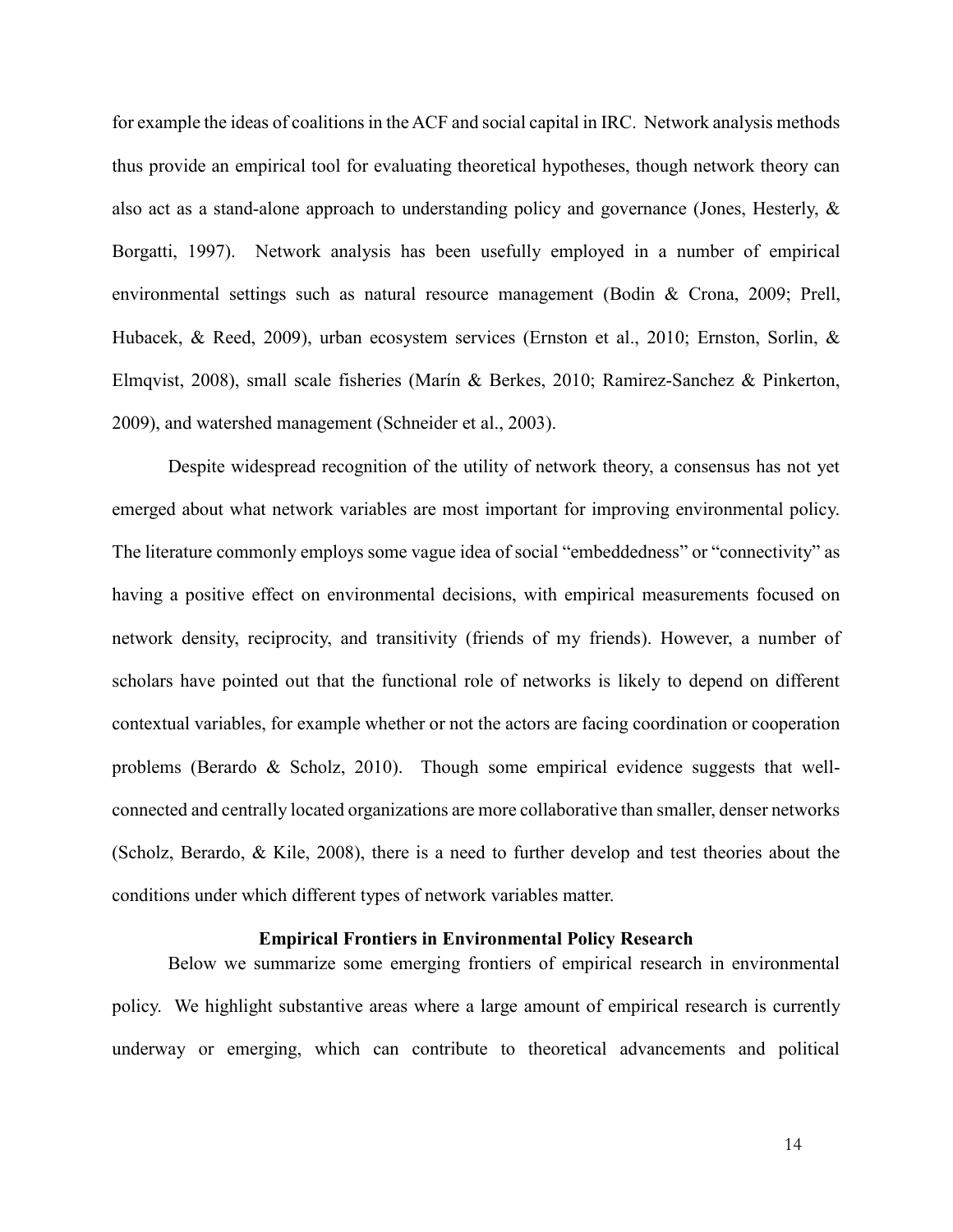applications. As is obvious from above, there is significant empirical research happening on different theoretical questions, and the empirical research below has theoretical implications.

#### **Policy Outcomes**

Measuring environmental outcomes has always been one of the central challenges of environmental policy research, since tangible environmental improvement is a key goal of policy implementation. Environmental policy research is frequently criticized for focusing on process measures like political participation and attitudes, or output measures like policy adoption, plan implementation, and budget expenditures rather than actual environmental benefits. Fully evaluating environmental policies requires analyzing different parts of this causal chain (Rauschmayer et al., 2009), but many environmental outcomes are difficult to measure due to complexity and data scarcity. The emergence of multi-disciplinary research teams offers opportunities to explore these outcomes in more integrated ways. While air pollution has been studied significantly in the development of environmental indicators, (O'Neill et al., 2003) more recent large scale efforts for indicator development include biodiversity and environmental justice. *Biodiversity*

Measuring biodiversity and quantifying its benefits can be challenging because of its complex structures and multiple interactions (Noss, 1990). International collaborative efforts to develop biodiversity indicators began in earnest with the Convention on Biological Diversity (CBD) in 2002, which pledged to reduce the rate of biodiversity loss by 2010. Though early efforts to create biodiversity indicators focused largely on ecological parameters, new efforts span multiple scales. The CBD created a framework of indicators ranging in scale from genes to entire ecosystems (Diversity, 2006). More recent efforts include measures for both ecological indicators like habitat extent and condition as well as socioeconomic influences on biodiversity like resource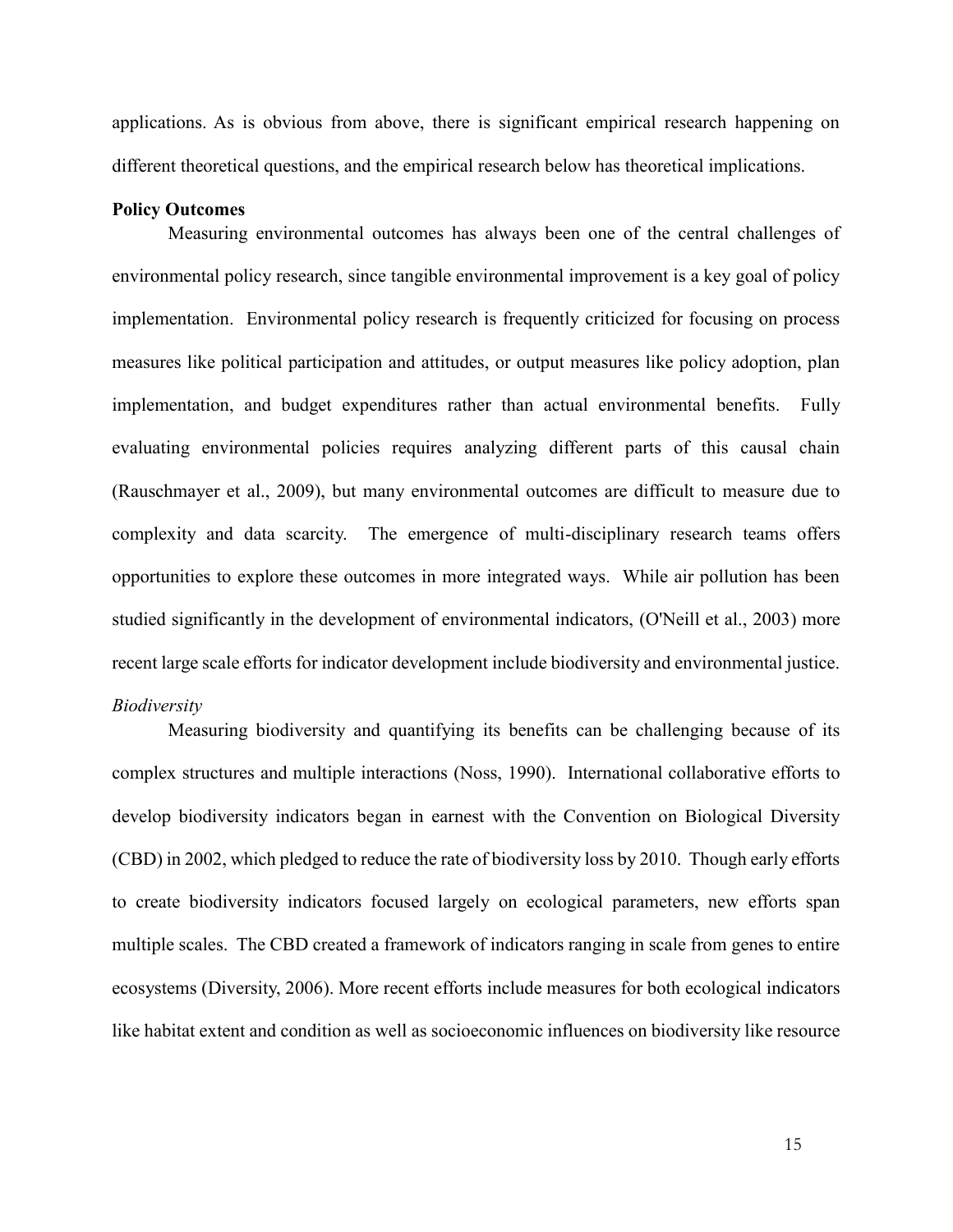consumption, overexploitation, governance corruption, and human population density (Butchart et al., 2010; Crafton & Anthony, 2011).

Numerous critiques of biodiversity indicator development exist both previous to, and in light of, the failure of CBD to meet biodiversity goals. Existing indicators have been criticized for their failure to have a desired end goal for conservation (Mace & Baillie, 2007) and their limited focus on genetic diversity (Laikre, 2010). There is also broad recognition that biodiversity indicator development needs to be coupled with large scale monitoring programs (Scholes et al., 2008) and that indicators should be more incorporated into other types of policies like land-use planning, agriculture, and economic decision making (Butchart et al., 2010). Overcoming these shortcomings requires biodiversity and other environmental indicator development, monitoring, and evaluation across multiple scales.

#### *Environmental Justice*

Environmental justice research focuses on the potentially unequal distribution of environmental outcomes, benefits, and costs across regions, ethnic groups, and income categories (Maguire & Sheriff, 2011). Though environmental justice concerns have become an important policy priority, only recently have environmental justice indicators become more sophisticated and integrated to include multiple measurement tools and disciplines.

There is an increasing need for frameworks and common questions to guide the development of environmental justice indicators. Maguire and Sheriff (2011) suggest a variety of potential tools including GIS, Lorenz maps, concentration curves, inequality indices, and regression to present environmental justice indicators and potential impacts to policymakers. There is also a growing body of empirical research to understand how certain policies have or may affect different populations in the future. Data analysis of sulfur dioxide  $(SO<sub>2</sub>)$  trading activities in the United States between 1995 and 2009 found that, contrary to the author's hypotheses,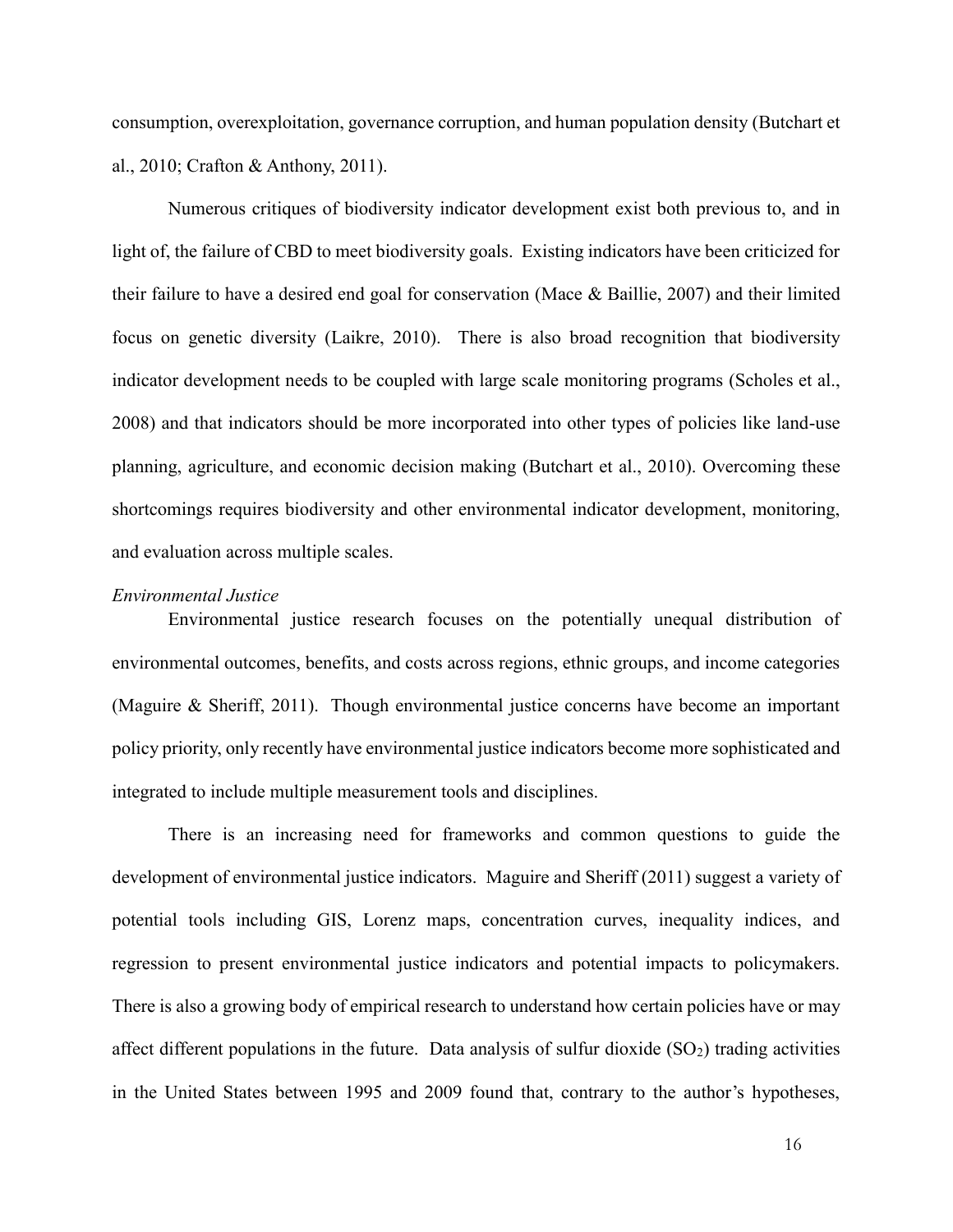African American and Hispanic communities had fewer imports of  $SO<sub>2</sub>$  over time. Instead,  $SO<sub>2</sub>$ was concentrated in communities where a larger percentage of adults did not have a high school diploma, suggesting that there are multiple variables to be measured for understanding what types of communities can be adversely affected by pollution (Ringquist, 2011). Efforts are also investigating how government funding could have environmental justice implications. One recent study found that unsuccessful applicants for the U.S. EPA Brownfields grant program are more likely to be non-white, lower income, and in areas with low resource governments (Dull & Wernstedt, 2010). These empirical efforts identify potential problems with existing policies and can provide guidance to policymakers on remediation and indicator development for assessing future policies and programs. Applied research suggests the need for continued cross-disciplinary collaboration to understand how to develop and implement environmental justice indicators that inform policy development to minimize unequal environmental harm.

#### **Collaborative Policy**

Collaborative policy, often paired with the concepts of ecosystem and adaptive management, represents an institutional framework for decision-making that has spread to nearly every aspect of public policy, and is especially important in the context of natural resource management. Well-known examples include the Chesapeake Bay Program, CALFED Bay-Delta Program, Comprehensive Everglades Restoration Program, and the Northwest Power and Conservation Council (Heikkila & Gerlak, 2005; Layzer, 2005), but these types of programs can be found in nearly every watershed in the US and most Western democracies, as well as in many developing countries. The basic idea of collaborative policy is to bring together multiple stakeholders to address complex problems that span administrative boundaries, have high levels of uncertainty, involve multiple ecological functions, and have not been effectively managed by traditional policy tools (Lubell, 2004; Weible, Sabatier, & Lubell, 2004; Lubell, 2003; Sabatier,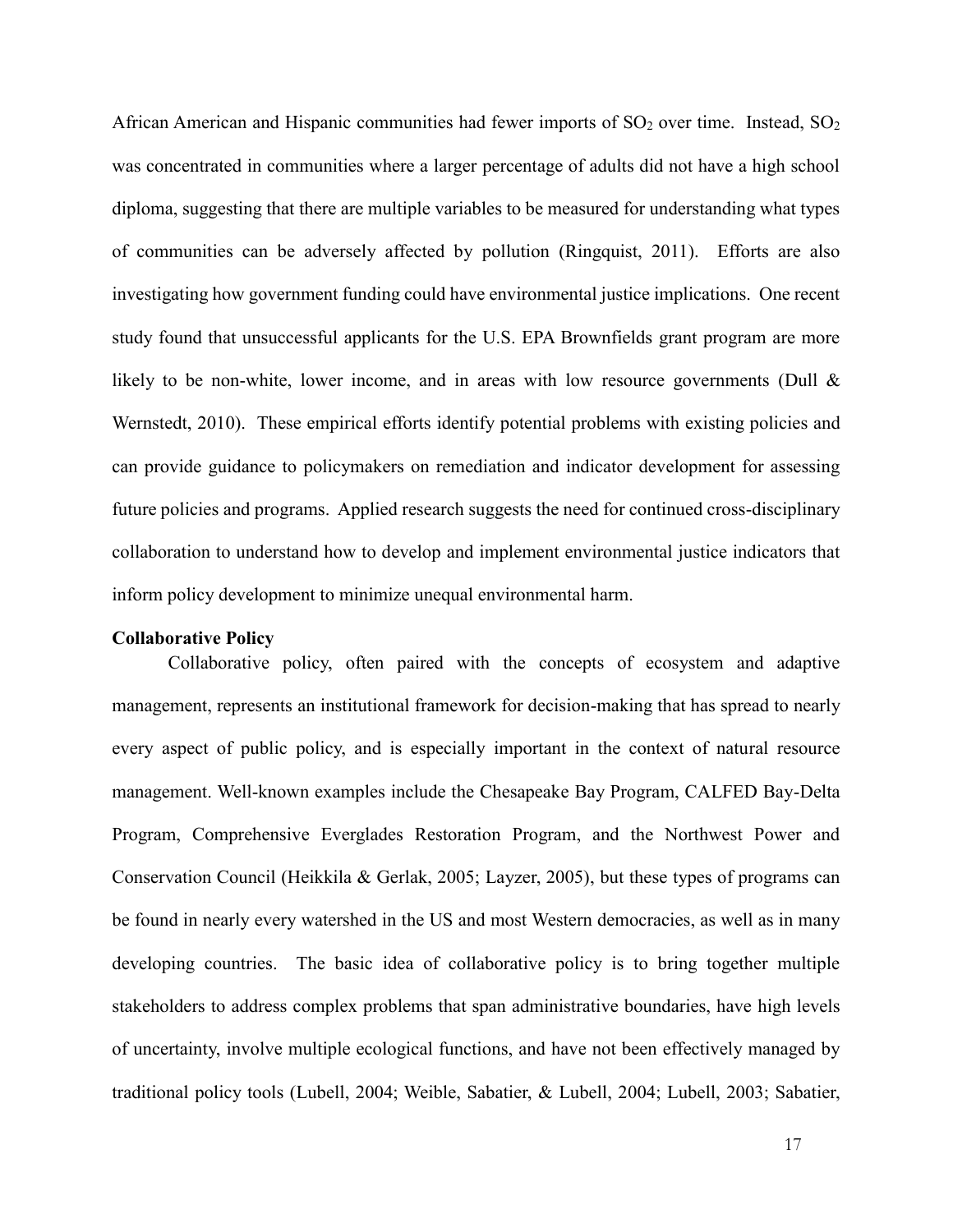2005). One important aspect of collaborative policy is that it has become a testbed for policy theory. For example, IRC has used the idea of polycentric governance to understand how collaborative policy operates in the context of cross-scale problems like climate change. Given the failures of international governance alone, Ostrom (2010) asserts that global policy efforts must be complemented with regional and local programs of mitigation and adaptation. Other researchers argue collaborative policy reduces the overall transaction costs of cooperation in the context of environmental policy (Lubell, Henry, & McCoy, 2010; Thomas, 2003). ACF research examines whether collaborative policy breaks down the traditional basis for the formation of competing coalitions (Lubell, 2003, 2000) or whether the political forces driving coalition formation continue to operate (Weible, 2006).

Given its widespread use in the real-world, researchers are engaged in a vibrant debate about its effectiveness (Koontz & Thomas, 2006; McCloskey, 2000, 2001). In a large review of 137 case studies not exclusive to environmental policy, Ansell and Gash (2008) find that history of conflict or cooperation, stakeholder participation incentives, power and resource imbalances, leadership, and design of institutions are the key variables that influence the effectiveness of collaborative governance structures. More recently, Newig and Fritsch (2009) conducted a metaanalysis of 47 environmental case studies throughout North America and Western Europe and found that polycentric governance systems yielded higher environmental outputs than simple monocentric structures. Additional studies have found that a multitude of other factors can affect the overall success of collaborative governance structures including leadership (Heikkila  $\&$ Gerlak, 2005), stakeholder participation (Johnson et al., 2010), and government agency participation (Weible, 2011). Additional empirical research is needed to better understand these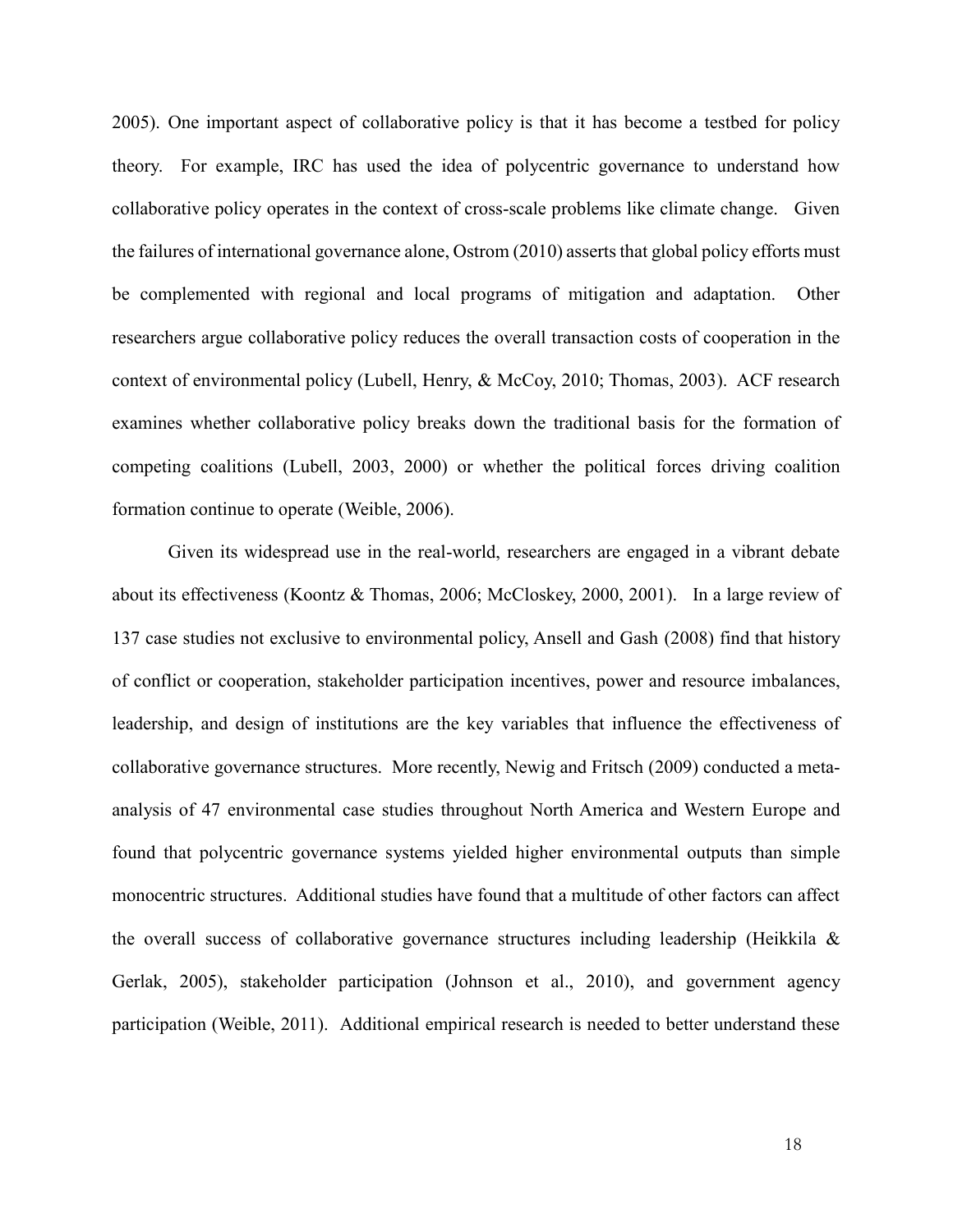effects in practice and to further develop the link between multi-level governance and public participation within environmental governance.

#### **Emerging Environmental Policy Issues**

One interesting aspect of environmental policy (and policy in general) is how new issues are discovered and incorporated into the policy agenda. Environmental issues are often first recognized by their impact on human health, followed by engagement in the political process, a broader concern about environmental effects, and a growth in environmental policy research. Many of the issues that have emerged more recently have high levels of uncertainty and complexity, with human health and environmental impacts that are hard to measure. In this way they differ somewhat from earlier environmental issues like point sources of air and water pollution, which had acute and visible impacts. We limit our discussion here to three complex issues at different stages of public awareness and scientific attention: climate change adaptation, nanotechnology, and pharmaceuticals and personal care products. Each of these issues involves complex governance and policy structures to deal with their potentially widespread impacts. However, each issue is at a different level of policy development, in part due to the nature of the environmental issue itself as well as the policy and research devoted to specific topics. As a result, these three examples provide perspective on emerging environmental topics at various stages of the policy process.

#### *Climate Change Adaptation*

Climate change is a central global challenge that is motivating research in nearly every discipline. While a wide range of research (Pacala & Socolow, 2004; Roughgarden & Schneider, 1999; Metz et al., 2007) has focused on climate change *mitigation*, climate change *adaptation* has recently gained greater emphasis (Aakre & Rübbelke, 2010; Yamin, 2005; Burton et al., 2002; Rabe, 2010). Among the three emerging issues described here, climate change adaptation is the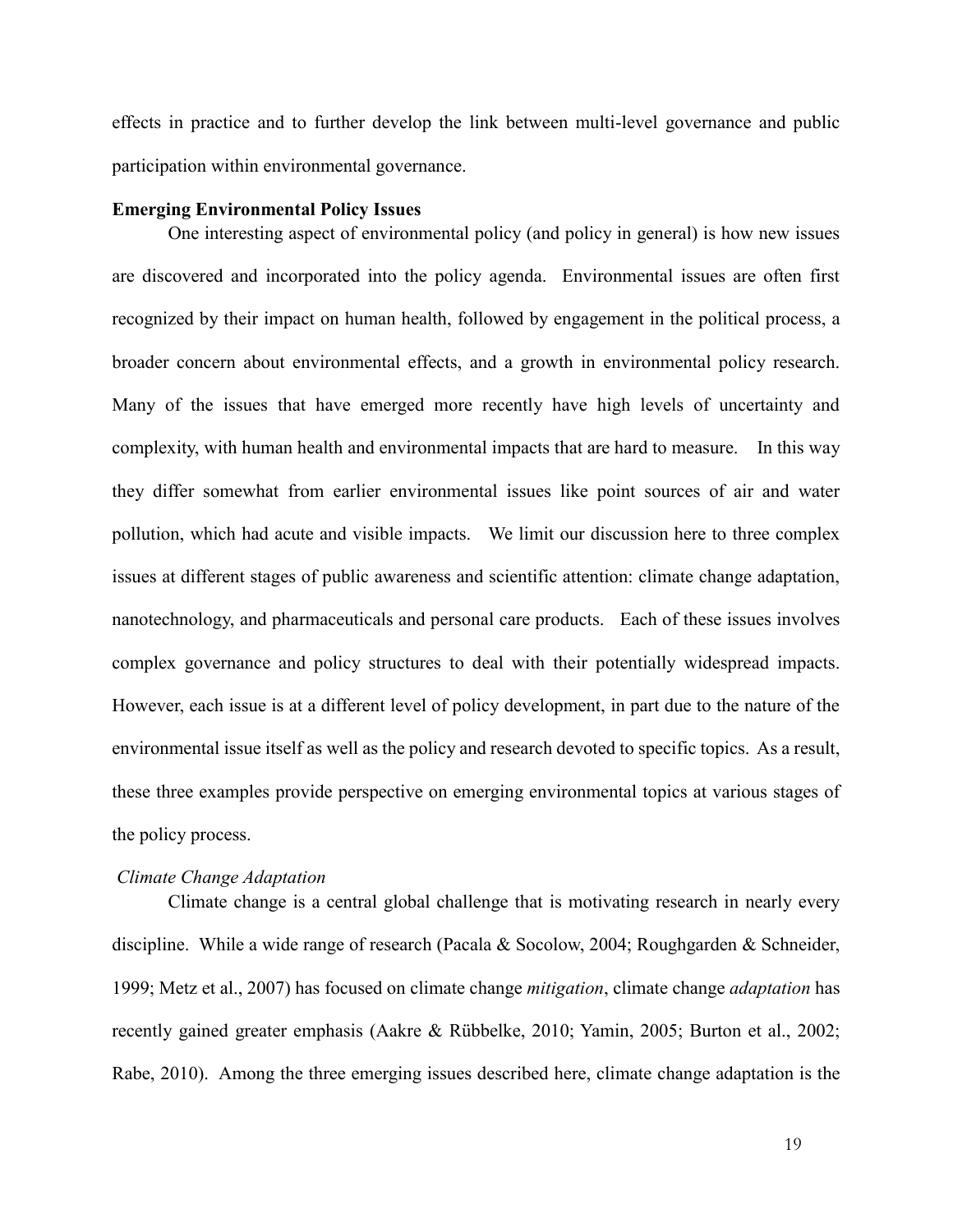most advanced in a research context as significant studies and models aim to predict climate change impacts across the globe for the future. As well, many international agreements, national policies, and regional strategies all address adaptation as a key component of climate change and a necessary policy target to reduce future impacts across time and space. Climate change adaptation policies may be fundamentally different from mitigation policies, in part because the private benefits associated with adaptation may increase the likelihood of adoption (Berkhout, 2005). Climate adaptation is also a good context for studying social learning (Adger, 2003; Collins & Ison, 2009a).

There is growing recognition that adaptation will be needed at multiple scales (Adger, Arnell, & Tompkins, 2005), which may require polycentric institutions. Since climate change impacts will be felt at regional and local scales and policy decisions about global issues like climate change are often made at this level, sub-national policies may be an appropriate approach for implementing climate change adaptation efforts (Galarraga, Gonzalez-Eguino, & Markandya, 2011; Ostrom, 2010; Rabe, 2004; Harrison & Sundstrom, 2010). However, multiple climate change initiatives across several different jurisdictions can also create a lack of coordinated effort and overall effectiveness (Selin & VanDeveer, 2009)(Selin & VanDeveer, 2009). Climate change adaptation is also a useful setting for SES frameworks, because the advent of downscaled climate models allows researchers to analyze the links between climate change risk and uncertainty and climate-related behavior and attitudes (Ostrom, 2010; Adger, 2003). However, while these existing theories and research can inform further policy development of climate change adaptation, it will also be important to consider how existing conservation policies can be changed or incorporated into new policies (Hagerman et al., 2010). Future research should continue to couple natural science research on climate change impacts with social science research on appropriate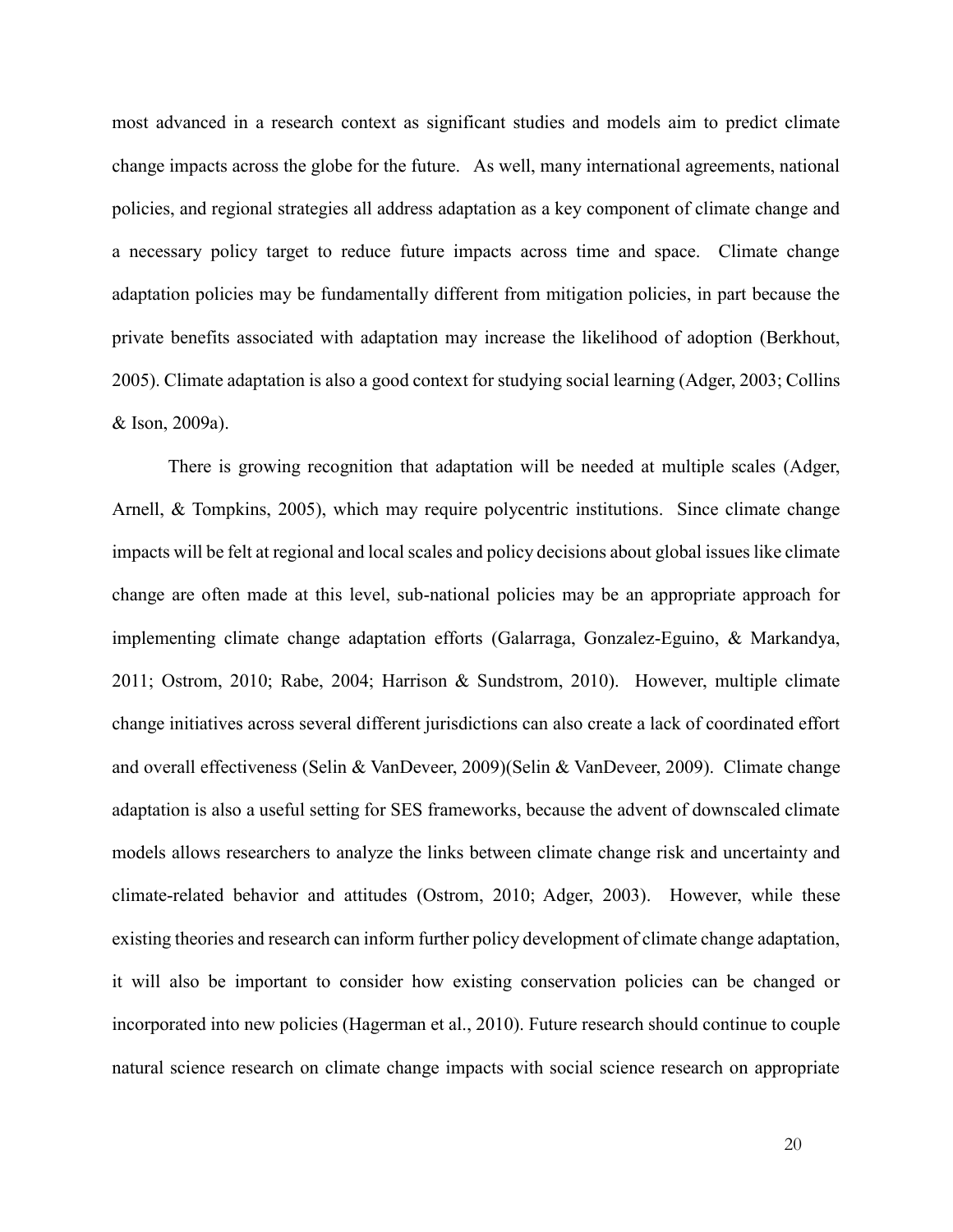responses, risk management, and adaptive capacity to understand the multiple ways in which different communities and settings can respond to potential impacts. However, additional research can focus on understanding the policy networks and processes that may be most effective in facilitating adaptive capacity.

#### *Nanotechnology*

Nanotechnology is a growing industry that raises a number of ethical, environmental, human health, and policy questions (Bowman & Hodge, 2006). Though nanotechnology has had a significant investment in research, it remains less developed as a policy issue than climate change adaptation because significant uncertainty has delayed the emergence of strong regulations and policies (Wijnhoven et al., 2009; Bosso, 2010). The novel scale of nanotechnology offers new and unprecedented challenges for thinking about human health and environmental impacts and appropriate control (Fiorino, 2010). Environmental advocates and researchers are now calling for faster policy development and searching for appropriate policy tools to address the unique environmental and human health risks of nanotechnology (Panyala, Pena- Mendez, & Havel, 2008; Kaegi et al., 2008; Seaton et al., 2010).

Many scientists have developed frameworks to consider the multiple issues surrounding nanotechnology. In the early stages of an emerging environmental issue like nanotechnology, an open, experimental, and interdisciplinary model is necessary (Macnaghten, Kearnes, & Wynne, 2005). In their regulatory framework based on Australian regulations, Bowman and Hodge (2006) found regulatory gaps between the commercial advancements in nanotechnology and consumer expectations for safeguards with emerging technologies. Similar frameworks have been developed to better understand how to integrate the social and natural sciences with ethics, health, and policy and to understand potential problems that may cross disciplinary boundaries (Kuzma et al., 2008; Linkov et al., 2009).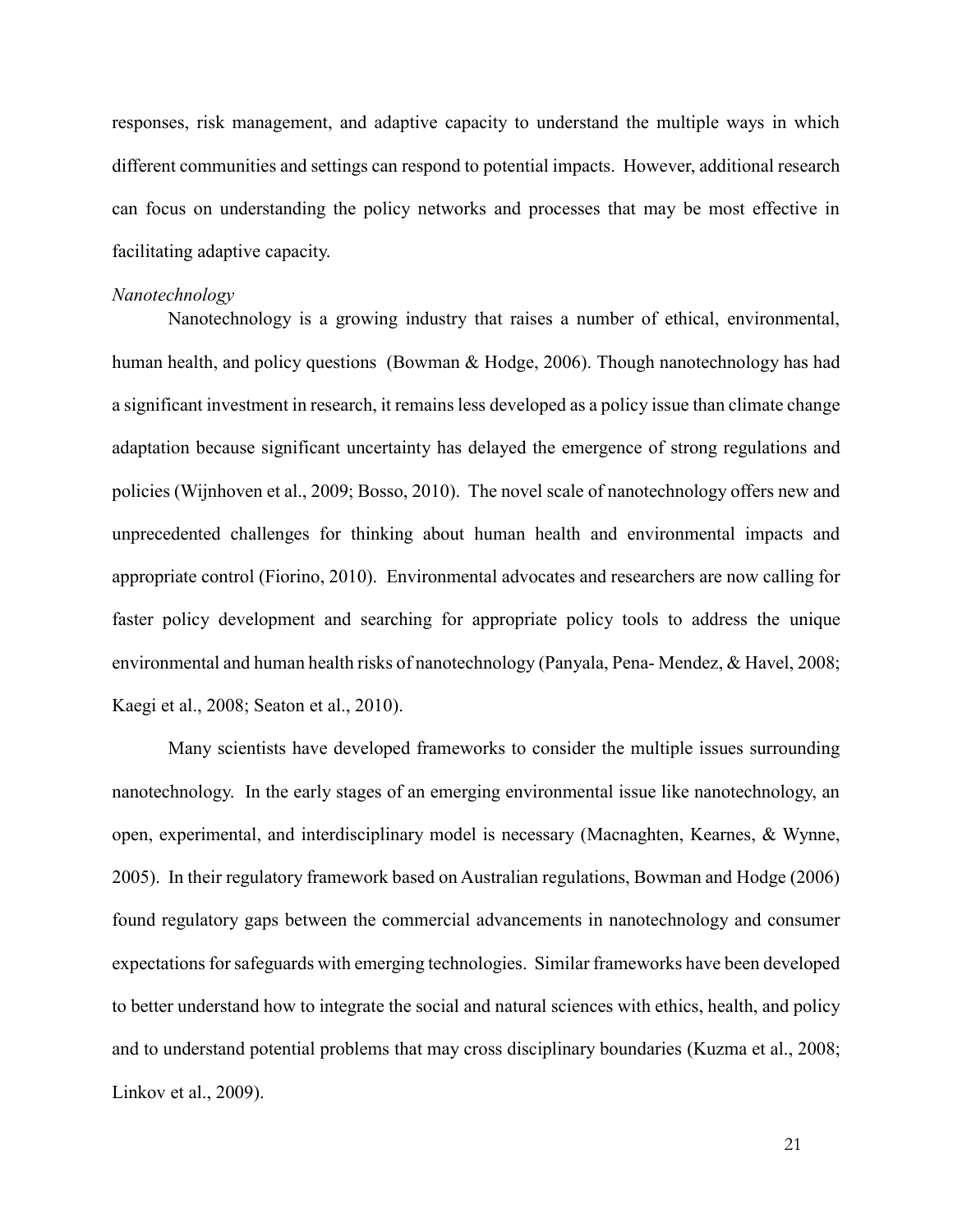Despite academic and practical attempts to create interdisciplinary frameworks (Fisher, 2007; Lee, 2010), most countries have few if any policies in place to deal with nanotechnology from these multiple perspectives (Fairbrother & Fairbrother, 2009; Lee, 2010). The United States National Nanotechnology Initiative is one example of a government program that coordinates efforts to conduct research throughout multiple government agencies; however, only 3.4% of the total 16.5 billion dollar budget over the past decade has been devoted to environmental, health, and safety research (Initiative, 2011). As a result, while the practical applications of nanotechnology have been heavily supported, research to safeguard human and environmental health has been less prominent. Instead of large-scale government policies, voluntary agreements have thus far been the major environmental policy tool employed for nanotechnology. As well, NGOs, including the Wilson Center, have developed inventories to enable information disclosure about products that contain nanomaterials and health and environmental research ("Project on Emerging Nanotechnologies ", 2011). Nevertheless, these initiatives should complement, not substitute, the development of comprehensive government policies (Fiorino, 2010). To facilitate this development, additional research is needed in the natural and social sciences to understand the risk, uncertainty, and potential human health and environmental impacts of nanomaterials, which can inform the development of comprehensive regulations and policies.

#### *Pharmaceuticals and Personal Care Products*

Pharmaceuticals and personal care products (PPCPs) have received increasing policy attention related to their potential environmental and human health impacts. (Kannan et al., 2005; Klaschka & Kolossa-Gehring, 2007; Lamas et al., 2009; Peck & Hornbuckle, 2006; Steinemann et al., 2011). In the European Union, an information disclosure policy requires the labeling of 26 particular fragrance chemicals often found in PPCPs with suspected human allergy concerns (Buckley, 2007). The state of California also regulates personal care products for their volatile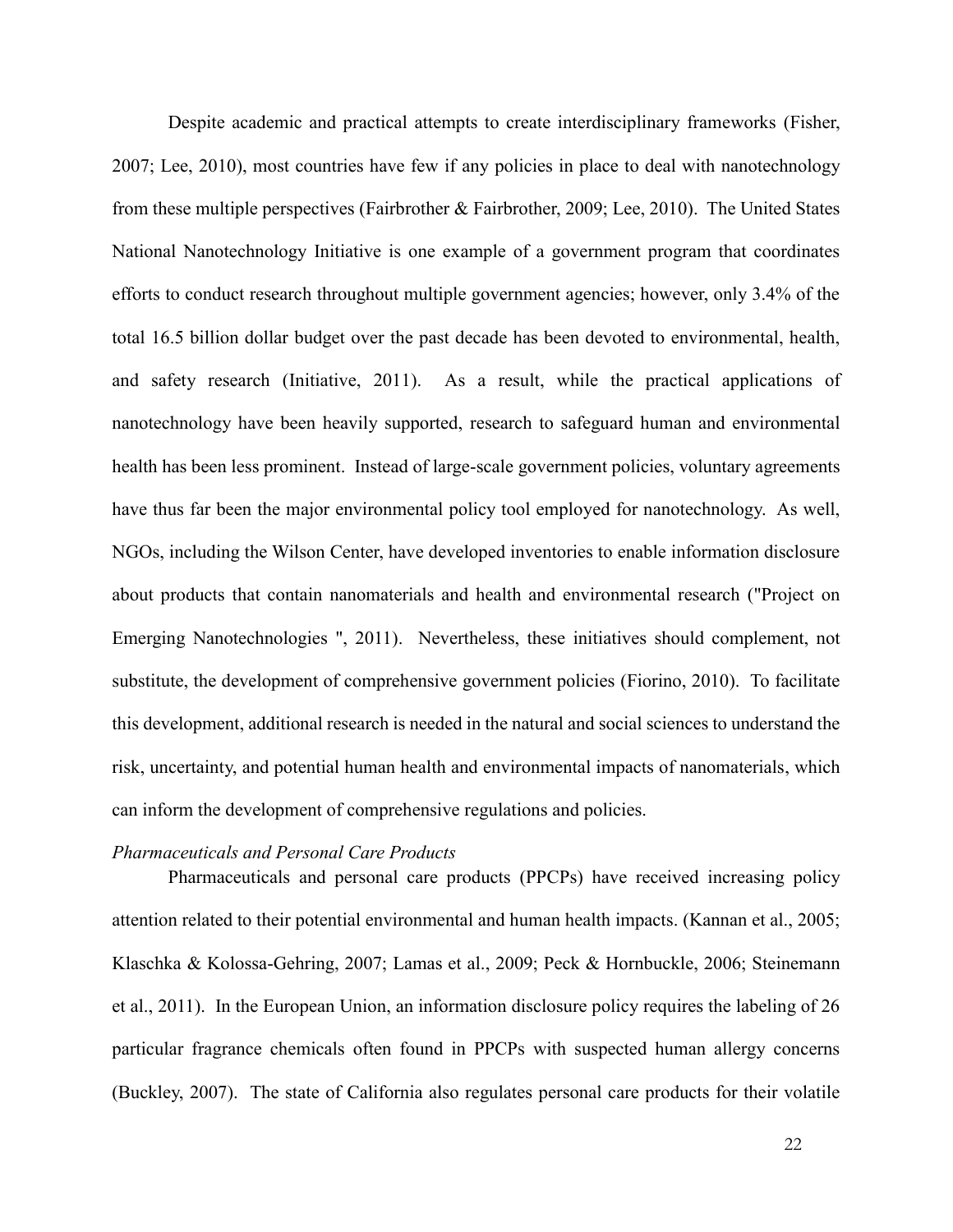organic compound content (Board, 2010). However, in the United States, there are no laws requiring disclosure of the range of chemical products that may enter the environment and human systems (Steinemann, 2009; Steinemann et al., 2011). Among the three emerging issues described here, PPCPs have the least developed research and policy initiatives, potentially as a result of the multiple ingredients involved in such products, adding to their level of complexity. The ubiquity and low dose prevalence of many of these products in the environment present challenges to creating policies and understanding the fate and transport of chemicals.

Empirical research on the effectiveness of existing PPCP policies is still nascent but increasing. The information disclosure approach of the EU "26 allergens rule" does not appear to have had a notable effect thus far. Even though approximately 50% of consumer products contain one of the allergens, the labeling rules have not produced significant change in consumer behavior or industry product ingredient use. A more effective risk management policy could include bans and restrictions of hazardous substances rather than reliance on consumers for risk management in purchasing (Klaschka, 2010). Though there have been numerous articles to examine these policies from a human health perspective (Becerril et al., 2010; De Vader & Barker, 2009), little research has considered the effect of these policies on the environment. As a result, though some initial policies are in place, there has not been the development of larger scale research or policy initiatives at a national scale like adaptation and nanotechnology. Additional scientific research is necessary to better understand the prevalence, fate, and transport of these products to enable the creation of informed, appropriate, and effective environmental policy at a broader scale.

#### **Conclusion**

Environmental policy research is coming of age as a subfield of policy sciences. It provides a critical research site for developing economic theories of policy tools and political theories of the policy process. The necessary linkage between human and natural systems provides a platform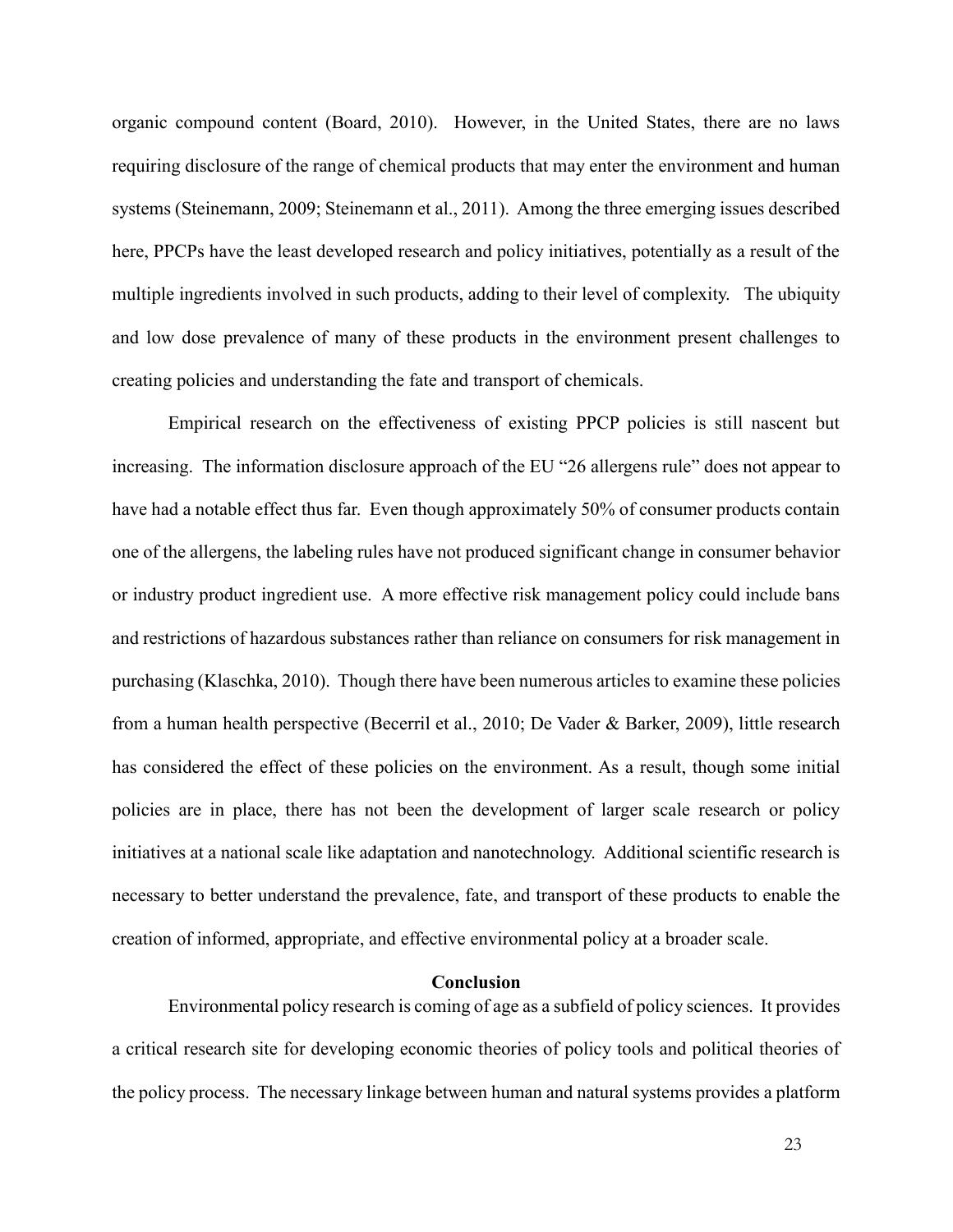for the development of integrative frameworks, interdisciplinary collaboration, and sharing of scientific tools. However, theory can only be advanced through empirical analyses, which continue to broaden in scope and perspective as new problems and policy responses emerge and spread. Methodological advancements, including the better measurement of environmental outcomes, are providing stronger means for hypothesis testing and observation of causal processes.

There will be a continuing demand for environmental policy research, driven, at least in part, by the emergence of new environmental problems. National and international research funding and initiatives increasingly emphasize cross-cutting concepts like sustainability and resilience and call for multidisciplinary teams to address global environmental challenges. Within industry, government, and academia, there is a growing demand for people trained in environmental policy research. Future environmental policy scholars, and the universities, governments, NGOs, and businesses that hire them, need to recognize the importance of this trend. The significant environmental policy researchers of the future will not come from the ranks of students trained narrowly in a single academic discipline. Rather, environmental policy researchers must learn to operate at disciplinary interfaces, borrowing theories and methods as appropriate, while still recognizing how their research contributes to central disciplinary questions. While this is a difficult balancing act, it is one that is necessary to continue the maturation of the environmental policy field in a way that advances knowledge and practice and helps human society solve vexing environmental problems.

#### **References**

Aakre, Stine, and Dirk T. G. Rübbelke. 2010. "Adaptation to Climate Change in the European Union: Efficiency Versus Equity Considerations." *Environmental Policy and Governance* **20** (3):159-79.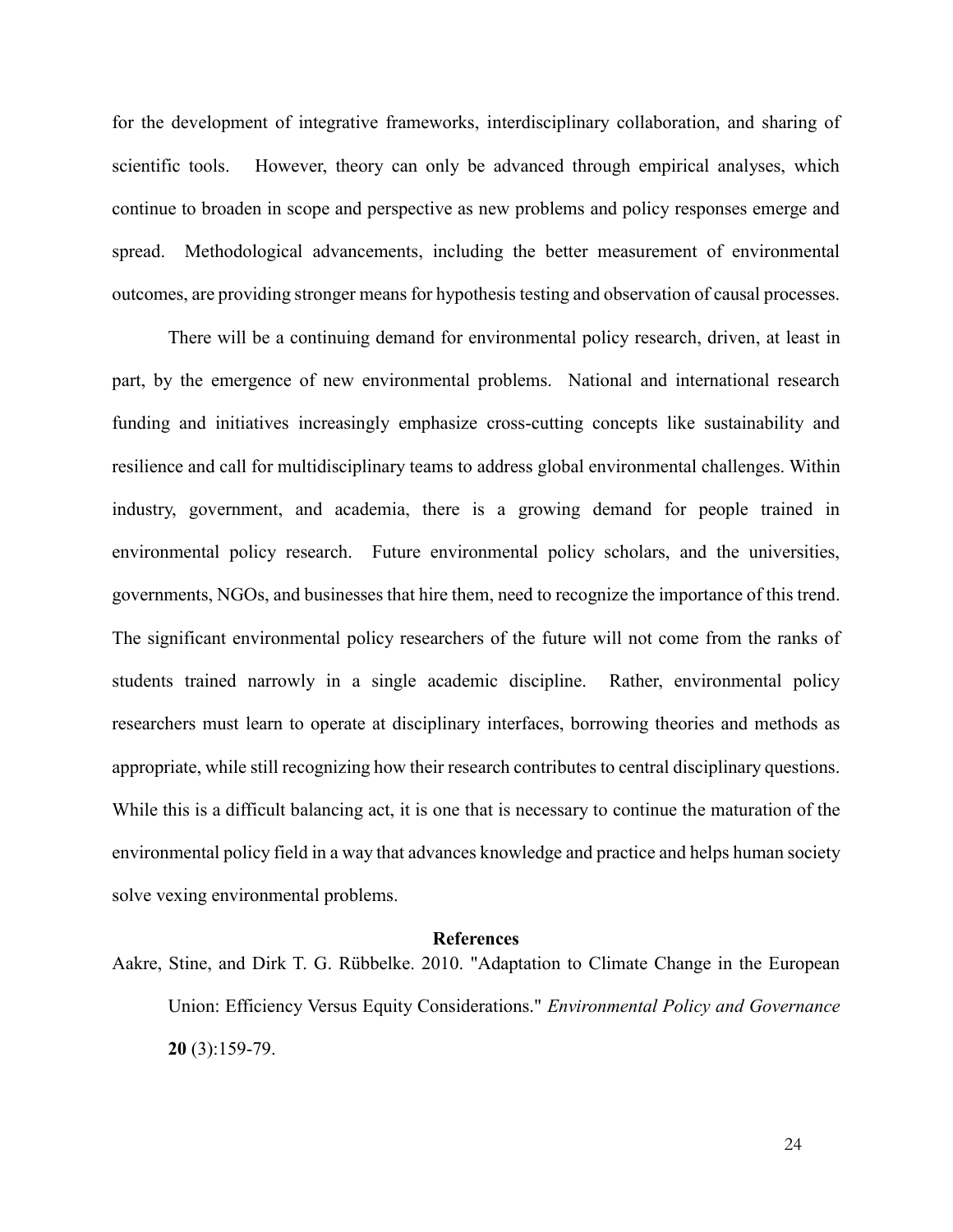- Adger, W. N. 2003. "Social Capital, Collective Action, and Adaptation to Climate Change." *Economic Geography* **79** (4):387-404.
- Adger, W. N., N. W. Arnell, and E. L. Tompkins. 2005. "Successful Adaptation to Climate Change Across Scales." *Global Environmental Change-Human and Policy Dimensions* **15** (2):77- 86.
- Alberini, A., and K Segerson. 2002. "Assessing Voluntary Programs to Improve Environmental Quality." *Environmental and Resource Economics* **22**:157-84.
- Amatya, L. K., E. Cuccillato, B. Haack, P. Shadie, N. Sattar, B. Bajracharya, B. Shrestha, P. Caroli, D. Panzeri, M. Basani, B. Schommer, B. Flury, E. C. Manfredi, and F. Salerno. 2010. "Improving Communication for Management of Social-ecological Systems in High Mountain Areas Development of Methodologies and Tools-The HKKH Partnership Project." *Mountain Research and Development* **30** (2):69-79.
- Anderies, J. M., M. A. Janssen, and E. Ostrom. 2004. "A Framework to Analyze the Robustness of Social-Ecological Systems from an Institutional Perspective." *Ecology and Society* **9** (1):18.
- Ansell, Chris, and Alison Gash. 2008. "Collaborative Governance in Theory and Practice." *Journal of Public Administration Research and Theory* **18** (4):543-71.
- Arimura, T., A. Hibiki, and H. Katayama. 2007. "Is a Voluntary Approach an Effective Environmental Policy Instrument? A Case for Environmental Management Systems." Resources for the Future.
- Baldo, G. L., M. Marino, M. Montani, and S. O. Ryding. 2009. "The Carbon Footprint Measurement Toolkit for the EU Ecolabel." *International Journal of Life Cycle Assessment* **14** (7):591-6.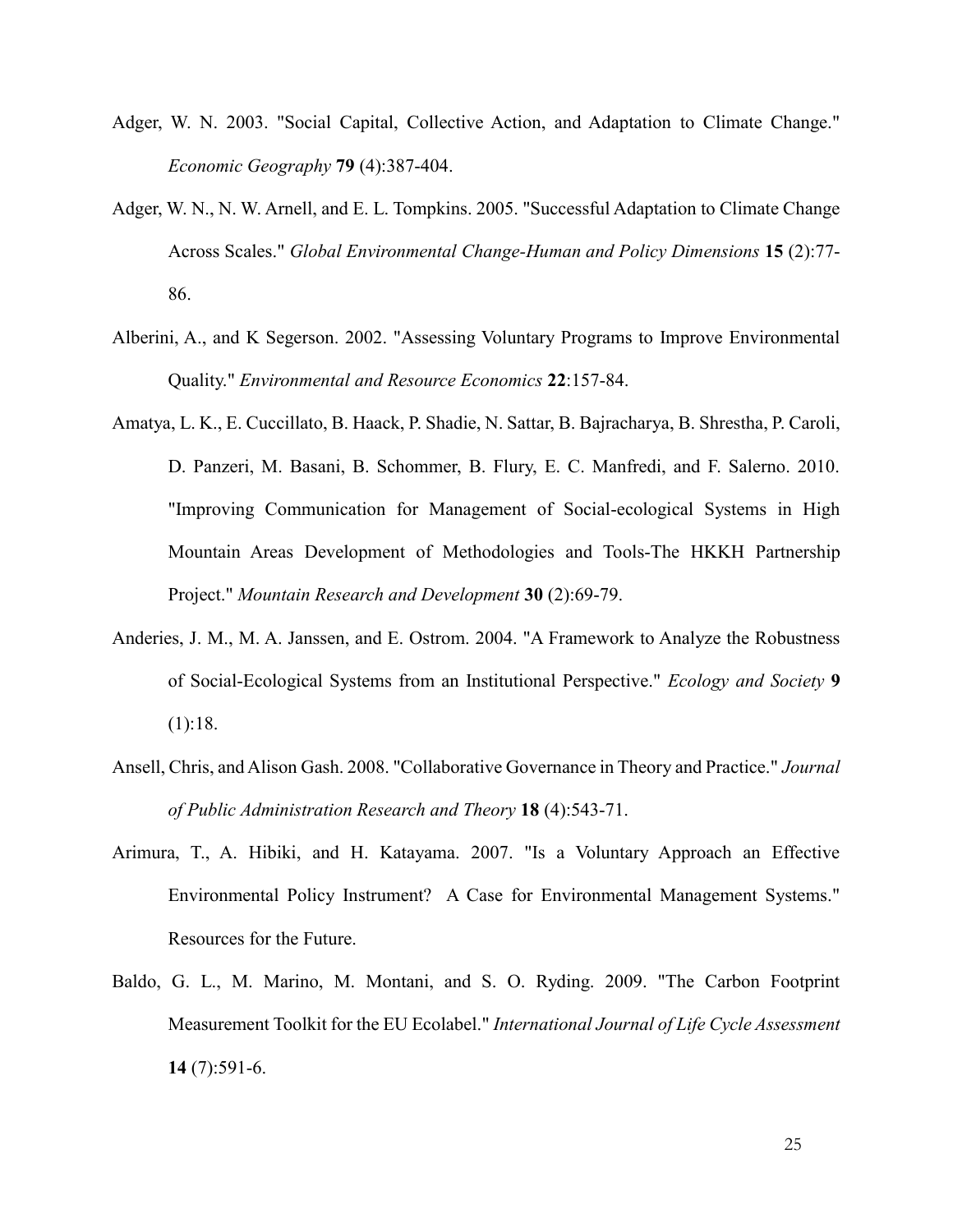Bandura, A. 1977. *Social Learning Theory*. New York, NY: General Learning.

- Barry, S., W. King, S. Larson, and M. Lennox. 2010. "Opportunities to Sustain "Greener" Farming: Comparing Impacts of Water Quality Regulations in Two Catchments: Lake Taupo (NZ) and Tomales Bay, California (USA)." *Proceedings of the New Zealand Grassland Association* **72**:17-22.
- Becerril, Elias, J. Pablo Lamas, Lucia Sanchez-Prado, Maria Llompart, Marta Lores, and Carmen Garcia-Jares. 2010. "Analysis of regulated suspected allergens in waters." *Talanta* **83**  $(2):464-74.$
- Bell, J, J Huber, and W.K Viscusi. 2010. "Alternative Policy Mechanisms for Generating Economic Incentives for Recycling Plastic Water Bottles." In *Vanderbilt Law and Economics Research Paper*.
- Berardo, Ramiro, and John T. Scholz. 2010. "Self-Organizing Policy Networks: Risk, Partner Selection, and Cooperation in Estuaries." *American Journal of Political Science* **54**  $(3):632-49.$
- Berger, Thomas. 2001. "Agent-based Spatial Models Applied to Agriculture: a Simulation Tool for Technology Diffusion, Resource Use Changes and Policy Analysis." *Agricultural Economics* **25** (2-3):245-60.
- Berkhout, F. 2005. "Rationales for Adaptation in EU Climate Change Policies." *Climate Policy* **5** (3):377-91.
- Board, California Air Resource. 2011. *Consumer Products Background* 2010 [cited July 17 2011]. Available from [http://www.arb.ca.gov/consprod/background.htm.](http://www.arb.ca.gov/consprod/background.htm)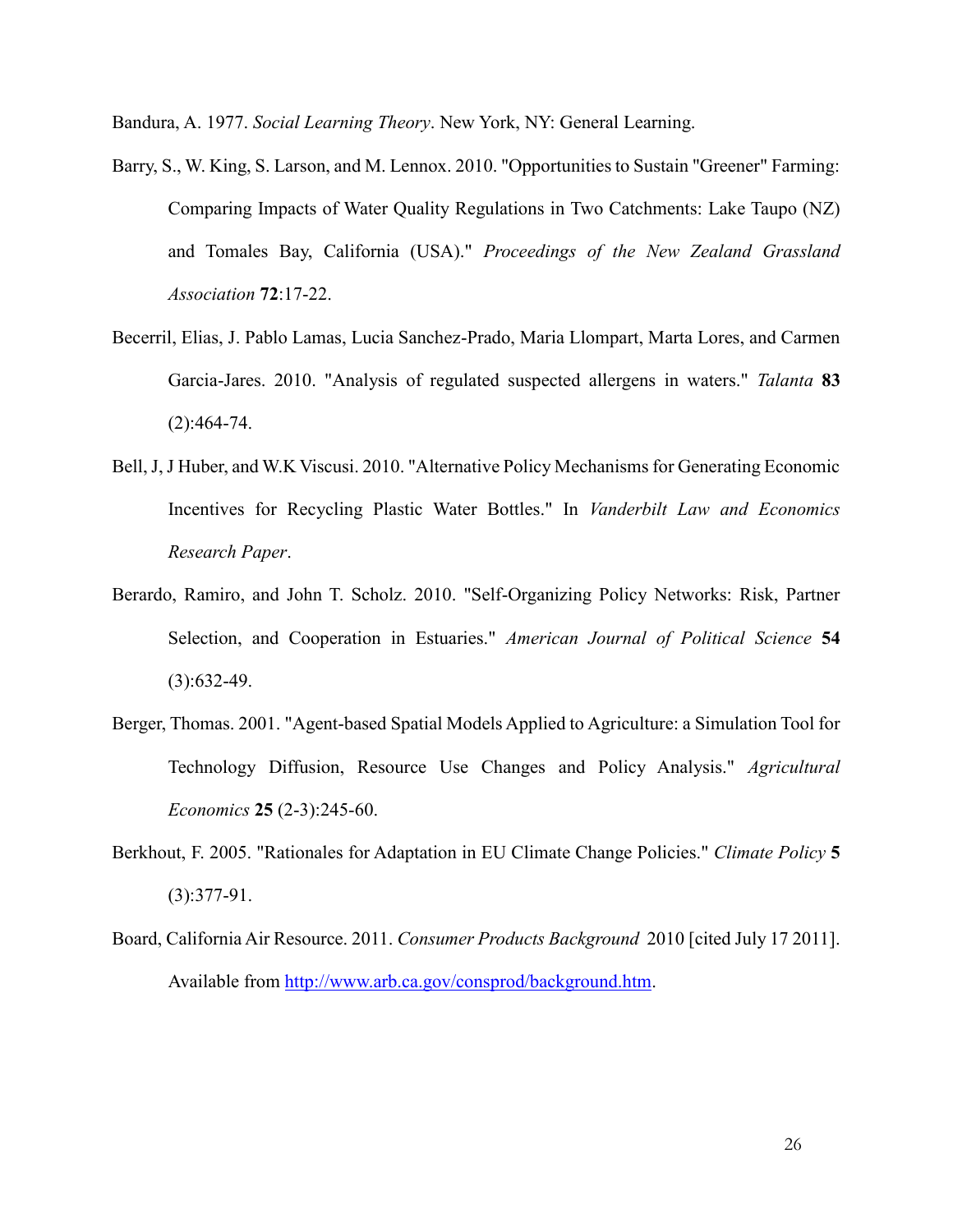- Bodin, Örjan, and Beatrice I. Crona. 2009. "The Role of Social Networks in Natural Resource Governance: What Relational Patterns Make a Difference?" *Global Environmental Change* **19** (3):366-74.
- Bosso, Christopher J., ed. 2010. *Governing Uncertainty: Environmental Regulation in the Age of Nanotechnology*. 1st ed. Washington D.C.: RFF Press.
- Bowman, D. M., and G. A. Hodge. 2006. "Nanotechnology: Mapping the wild regulatory frontier." *Futures* **38** (9):1060-73.
- Brau, R., and C. Carraro. 2011. "The Design of Voluntary Agreements in Oligopolistic Markets." *Journal of Regulatory Economics* **39** (2):111-42.
- Breetz, H. L., K. Fisher-Vanden, H. Jacobs, and C. Schary. 2005. "Trust and Communication: Mechanisms for Increasing Farmers' Participation in Water Quality Trading." *Land Economics* **81** (2):170.
- Brouhle, K., C. Griffiths, and A. Wolverton. 2009. "Evaluating the Role of EPA Policy Levers: An Examination of a Voluntary Program and Regulatory Threat in the Metal-Finishing Industry." *Journal of Environmental Economics and Management* **57** (2):166-81.
- Buckley, D. A. 2007. "Fragrance Ingredient Labelling in Products on Sale in the UK." *British Journal of Dermatology* **157** (2):295-300.
- Bui, Linda. 2005. "Public Disclosure of Private Information as a Tool for Regulating Environmental Emissions: Firm-Level Responses by Petroleum Refineries to the Toxics Release Inventory." Brandeis University International Business School.
- Bunch, M. J., K. E. Morrison, M. W. Parkes, and H. D. Venema. 2011. "Promoting Health and Well-Being by Managing for Social-Ecological Resilience: the Potential of Integrating Ecohealth and Water Resources Management Approaches." *Ecology and Society* **16** (1).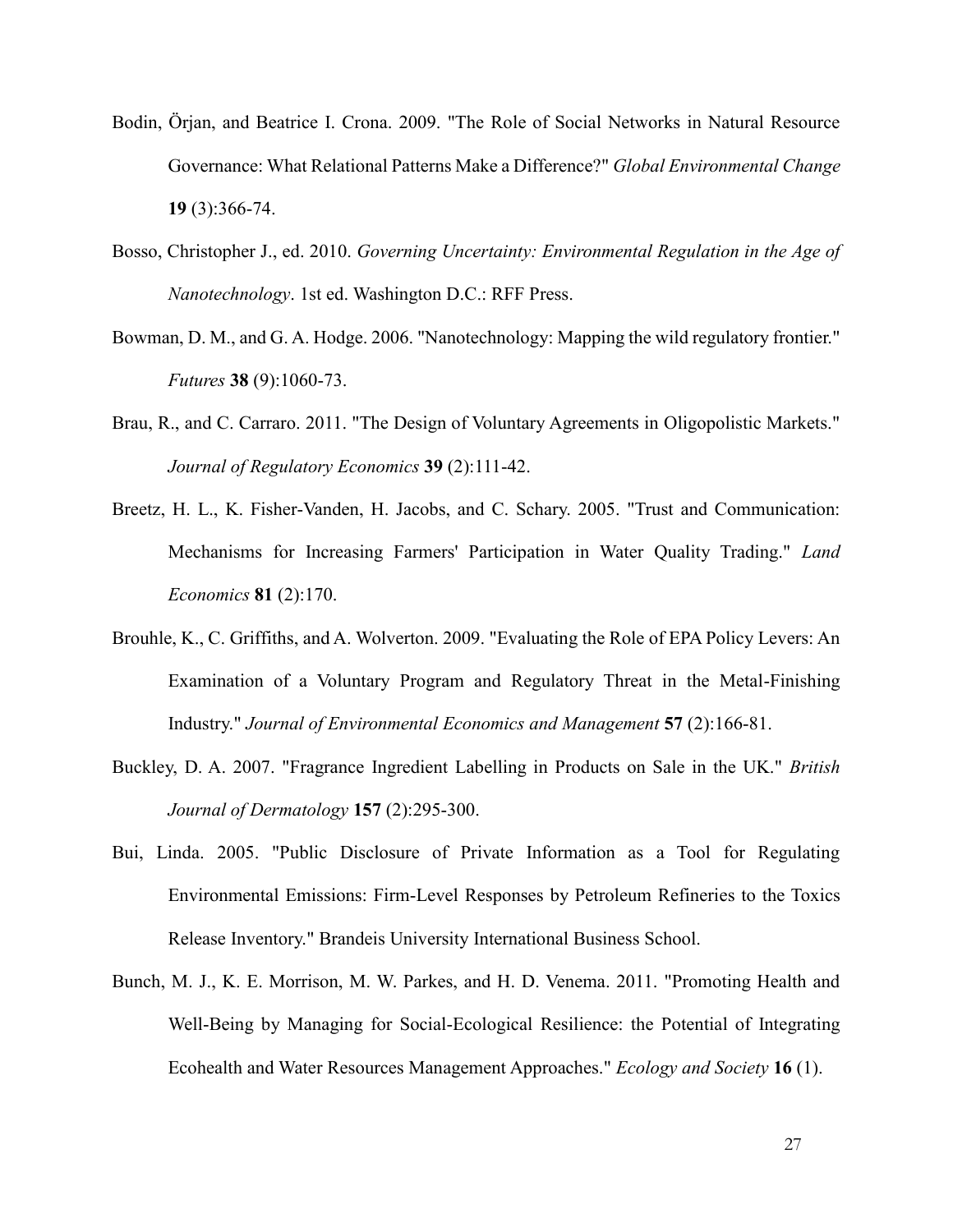- Burton, I., S. Huq, B. Lim, O. Pilifosova, and E. L. Schipper. 2002. "From Impacts Assessment to Adaptation Priorities: The Shaping of Adaptation Policy." *Climate Policy* **2** (2-3):145-59.
- Butchart, Stuart H. M., Matt Walpole, Ben Collen, Arco van Strien, Jörn P. W. Scharlemann, Rosamunde E. A. Almond, Jonathan E. M. Baillie, Bastian Bomhard, Claire Brown, John Bruno, Kent E. Carpenter, Geneviève M. Carr, Janice Chanson, Anna M. Chenery, Jorge Csirke, Nick C. Davidson, Frank Dentener, Matt Foster, Alessandro Galli, James N. Galloway, Piero Genovesi, Richard D. Gregory, Marc Hockings, Valerie Kapos, Jean-Francois Lamarque, Fiona Leverington, Jonathan Loh, Melodie A. McGeoch, Louise McRae, Anahit Minasyan, Monica Hernández Morcillo, Thomasina E. E. Oldfield, Daniel Pauly, Suhel Quader, Carmen Revenga, John R. Sauer, Benjamin Skolnik, Dian Spear, Damon Stanwell-Smith, Simon N. Stuart, Andy Symes, Megan Tierney, Tristan D. Tyrrell, Jean-Christophe Vié, and Reg Watson. 2010. "Global Biodiversity: Indicators of Recent Declines." *Science* **328** (5982):1164-8.
- Coad, Alex, Peter de Haan, and Julia Sophie Woersdorfer. 2009. "Consumer Support for Environmental Policies: An Application to Purchases of Green Cars." *Ecological Economics* **68** (7):2078-86.
- Coleman, Eric A. 2011. "Common Property Rights, Adaptive Capacity, and Response to Forest Disturbance." *Global Environmental Change* **21** (3):855-65.
- Collins, Kevin, and Ray Ison. 2009a. "Editorial: Living with Environmental Change: Adaptation as Social Learning." *Environmental Policy and Governance* **19** (6):351-7.
- ———. 2009b. "Jumping off Arnstein's Ladder: Social Learning as a New Policy Paradigm for Climate Change Adaptation." *Environmental Policy and Governance* **19** (6):358-73.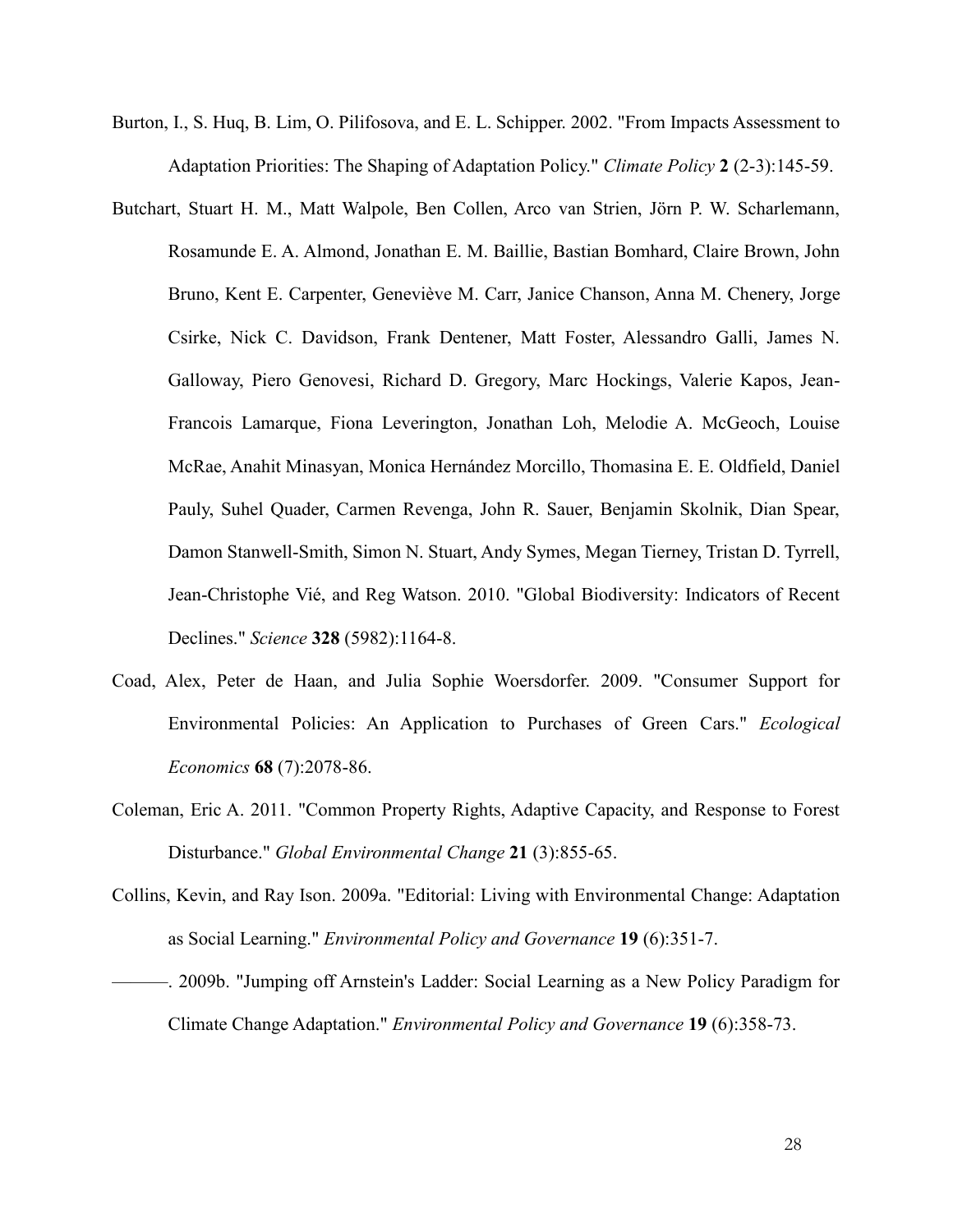- Crafton, R.E, and B.P Anthony, eds. 2011. *Using Multiple Linear Regression Models to Identify Factors Underlying Avian Species Imperilment in Sub-Saharan Africa and Europe*. Edited by I. Y. Pavlinov. Vol. 5: InTech Open Access Publishing.
- Daley, Dorothy M. 2007. "Voluntary Approaches to Environmental Problems: Exploring the Rise of Nontraditional Public Policy." *Policy Studies Journal* **35** (2):165-80.
- Darnall, Nicole, Matthew Potoski, and Aseem Prakash. 2010. "Sponsorship Matters: Assessing Business Participation in Government- and Industry-Sponsored Voluntary Environmental Programs." *Journal of Public Administration Research and Theory* **20** (2):283-307.
- De Smedt, P. 2010. "The Use of Impact Assessment Tools to Support Sustainable Policy Objectives in Europe." *Ecology and Society* **15** (4).
- De Vader, C.L., and P Barker. 2009. "Fragrance in the workplace is the new second hand smoke." *Proceedings of the ASBBS* **16** (1).
- Diversity, Convention on Biological. 2006. "Framework for Monitoring Implementation of the Achievement of the 2010 Target and Integration of Targets into the Thematic Programmes of Work. COP 8 Decision VIII/15."
- Duflo, E, R. Glennerster, and M. Kremer, eds. 2007. *Chapter 61: Using Randomization in Development Economics Research, A Toolkit*. Edited by T. P. Schultz and A. S. John: Elsevier.
- Dull, Matthew, and Kris Wernstedt. 2010. "Land Recycling, Community Revitalization, and Distributive Politics: An Analysis of EPA Brownfields Program Support." *Policy Studies Journal* **38** (1):119-41.
- Eisner, Marc Allen. 2006. *Governing the Environment: The Transformation of Environmental Regulation*. Boulder: Lynne Rienner Publishers.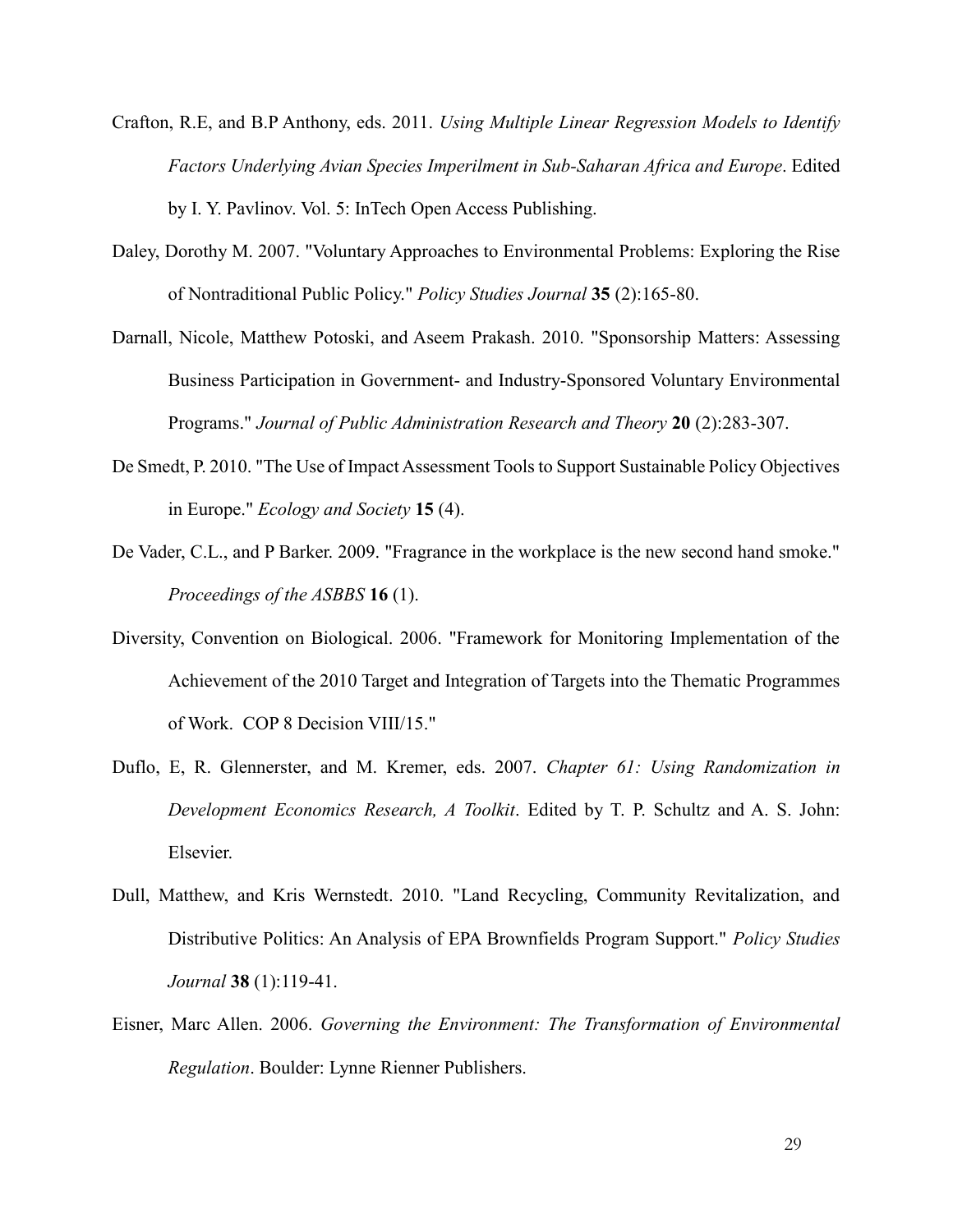- Ellison, Brian A., and Adam J. Newmark. 2010. "Building the Reservoir to Nowhere: The Role of Agencies in Advocacy Coalitions." *Policy Studies Journal* **38** (4):653-78.
- Ernston, H, S Barthel, E Andersson, and S.T. Borgstrom. 2010. "Scale-Crossing Brokers and Network Governance of Urban Ecosystem Services: The Case of Stockholm." *Ecology and Society* **15** (4):28.
- Ernston, H, S Sorlin, and T Elmqvist. 2008. "Social Movements and Ecosystem Services- The Role of Social Network Structure in Protecting and Managing Urban Green Areas in Stockholm." *Ecology and Society* **13** (2):39.
- Fairbrother, A., and J. R. Fairbrother. 2009. "Are Environmental Regulations Keeping Up With Innovation? A Case Study of the Nanotechnology Industry." *Ecotoxicology and Environmental Safety* **72** (5):1327-30.
- Ferraro, P.J. 2009. "Counterfactual Thinking and Impact Evaluation in Environmental Policy." *New Directions for Evaluation* **122**:75-84.
- Ferraro, P.J., C. McIntosh, and M. Ospina. 2007. "The Effectiveness of the US Endangered Species Act: An Econometric Analysis Using Matching Methods." *Journal of Environmental Economics and Management* **54** (3):245-61.
- Fiorino, Daniel. 2006. *The new environmental regulation*: MIT Press.
- ———. 2010. "Voluntary Initiatives, Regulation, and Nanotechnology Oversight: Charting a Path." Washington D.C.: Woodrow Wilson International Center for Scholars: Project on Emerging Nanotechnologies.
- Fisher, E. 2007. "The Convergence of Nanotechnology, Policy, and Ethics." In *Advances in Computers, Vol 71*. San Diego: Elsevier Academic Press Inc.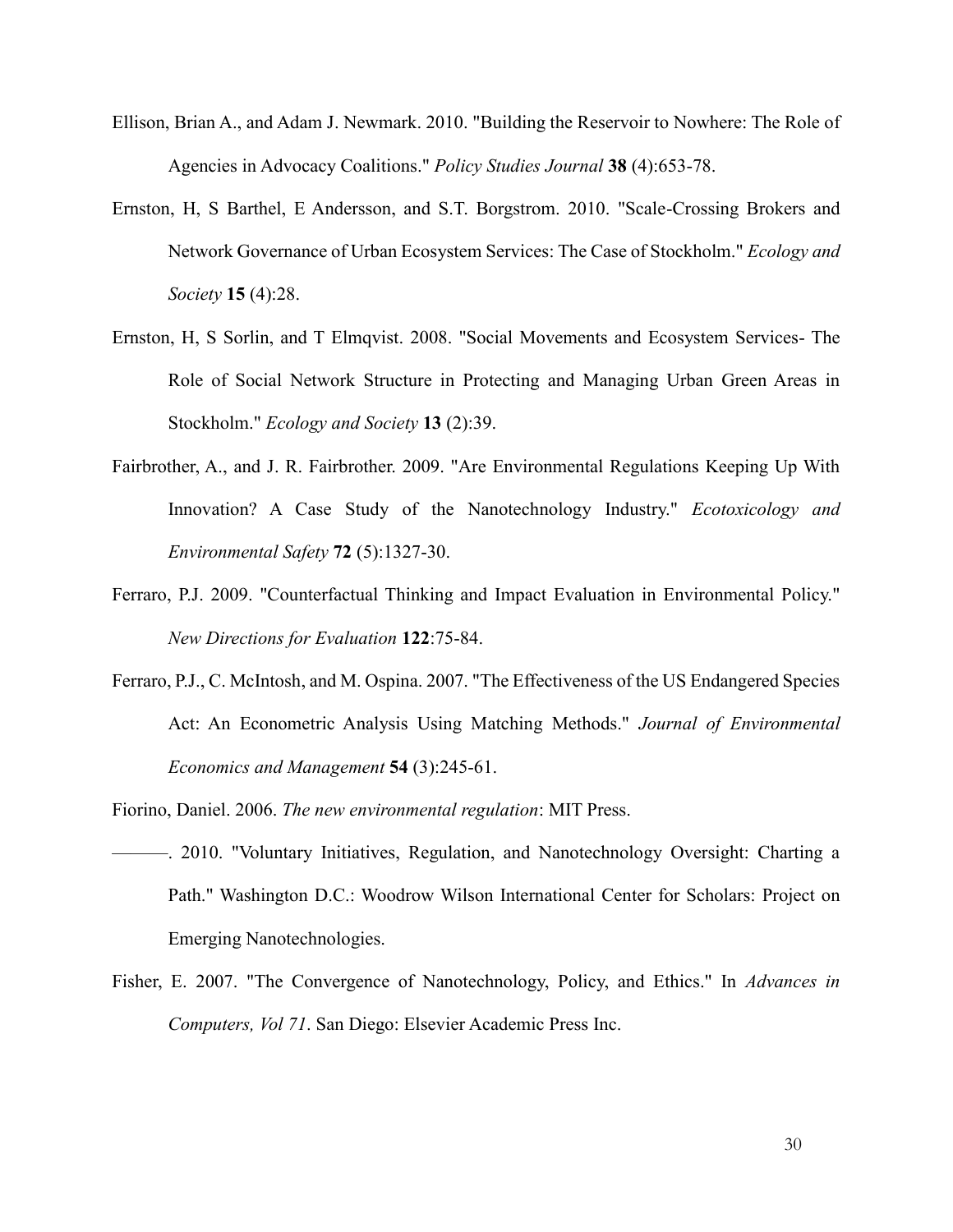- Folke, Carl. 2006. "Resilience: The Emergence of a Perspective for Social-Ecological Systems Analyses." *Global Environmental Change* **16** (3):253-67.
- Folke, Carl, Thomas Hahn, Per Olsson, and Jon Norberg. 2005. "Adaptive Governance of Social-Ecological Systems." *Annual Review of Environment and Resources* **30** (1):441-73.
- Galarraga, Ibon, Mikel Gonzalez-Eguino, and Anil Markandya. 2011. "The Role of Regional Governments in Climate Change Policy." *Environmental Policy and Governance* **21** (3):164-82.
- Gerlak, Andrea K., and Tanya Heikkila. 2007. "Collaboration and Institutional Endurance in U.S. Water Policy." *PS: Political Science and Politics* **40** (1):55-60.
- ———. 2011. "Building a Theory of Learning in Collaboratives: Evidence from the Everglades Restoration Program." *Journal of Public Administration Research and Theory*.
- Glachant, M. 2007. "Non-Binding Voluntary Agreements." *Journal of Environmental Economics and Management* **54** (1):32-48.
- Goulder, Lawrence H., and Ian W.H. Perry. 2008. "Instrument Choice in Environmental Policy." *Review of Environmental Economics and Policy* **2** (2):152-74.
- *Greener Choices Eco-Labels*. Consumers Union 2011 [cited. Available from [www.greenerchoices.org/eco-labels/.](http://www.greenerchoices.org/eco-labels/)
- Hagerman, S., H. Dowlatabadi, K. M. A. Chan, and T. Satterfield. 2010. "Integrative Propositions for Adapting Conservation Policy to the Impacts of Climate Change." *Global Environmental Change-Human and Policy Dimensions* **20** (2):351-62.
- Hahn, R. W., and R. N. Stavins. 1991. "INCENTIVE-BASED ENVIRONMENTAL-REGULATION - A NEW ERA FROM AN OLD IDEA." *Ecology Law Quarterly* **18** (1):1- 42.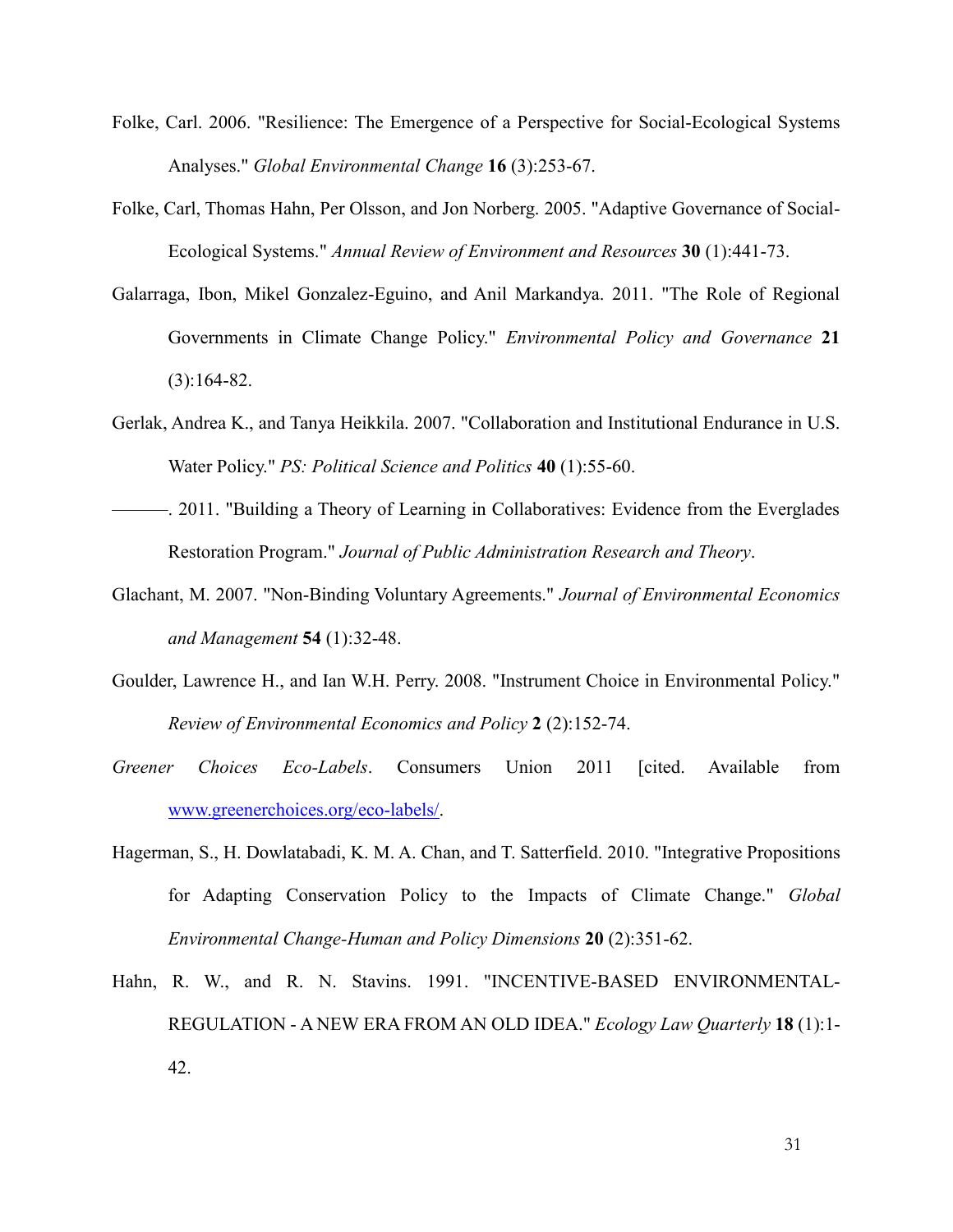- Harrison, Kathryn, and Lisa M. Sundstrom, eds. 2010. *Global Commons, Domestic Decisions: The Comparative Politics of Climate Change*: The MIT Press.
- Heikkila, Tanya, and Andrea K. Gerlak. 2005. "The Formation of Large-scale Collaborative Resource Management Institutions: Clarifying the Roles of Stakeholders, Science, and Institutions." *Policy Studies Journal* **33** (4):583-612.
- Henry, Adam Douglas. 2011. "Ideology, Power, and the Structure of Policy Networks." *Policy Studies Journal* **39** (3):361-83.
- Henry, Adam Douglas, Mark Lubell, and Mike McCoy. 2011. "Belief Systems and Social Capital as Drivers of Policy Network Structure: The Case of California Regional Planning." *Journal of Public Administration Research and Theory* **21** (3):419-44.
- Holling, C. S. 2001. "Understanding the complexity of economic, ecological, and social systems." *Ecosystems* **4** (5):390-405.
- Huntjens, Patrick, Claudia Pahl-Wostl, Benoit Rihoux, Maja Schlüter, Zsuzsanna Flachner, Susana Neto, Romana Koskova, Chris Dickens, and Isah Nabide Kiti. 2011. "Adaptive Water Management and Policy Learning in a Changing Climate: a Formal Comparative Analysis of Eight Water Management Regimes in Europe, Africa and Asia." *Environmental Policy and Governance* **21** (3):145-63.
- Ibanez, L., and G. Grolleau. 2008. "Can Ecolabeling Schemes Preserve the Environment?" *Environmental & Resource Economics* **40** (2):233-49.
- Ingold, Karin. 2011. "Network Structures within Policy Processes: Coalitions, Power, and Brokerage in Swiss Climate Policy." *Policy Studies Journal* **39** (3):435-59.
- Initiative, National Nanotechnology. 2011. *NNI Budget* 2012 [cited July 17 2011]. Available from http://www.nano.gov/about-nni/what/funding.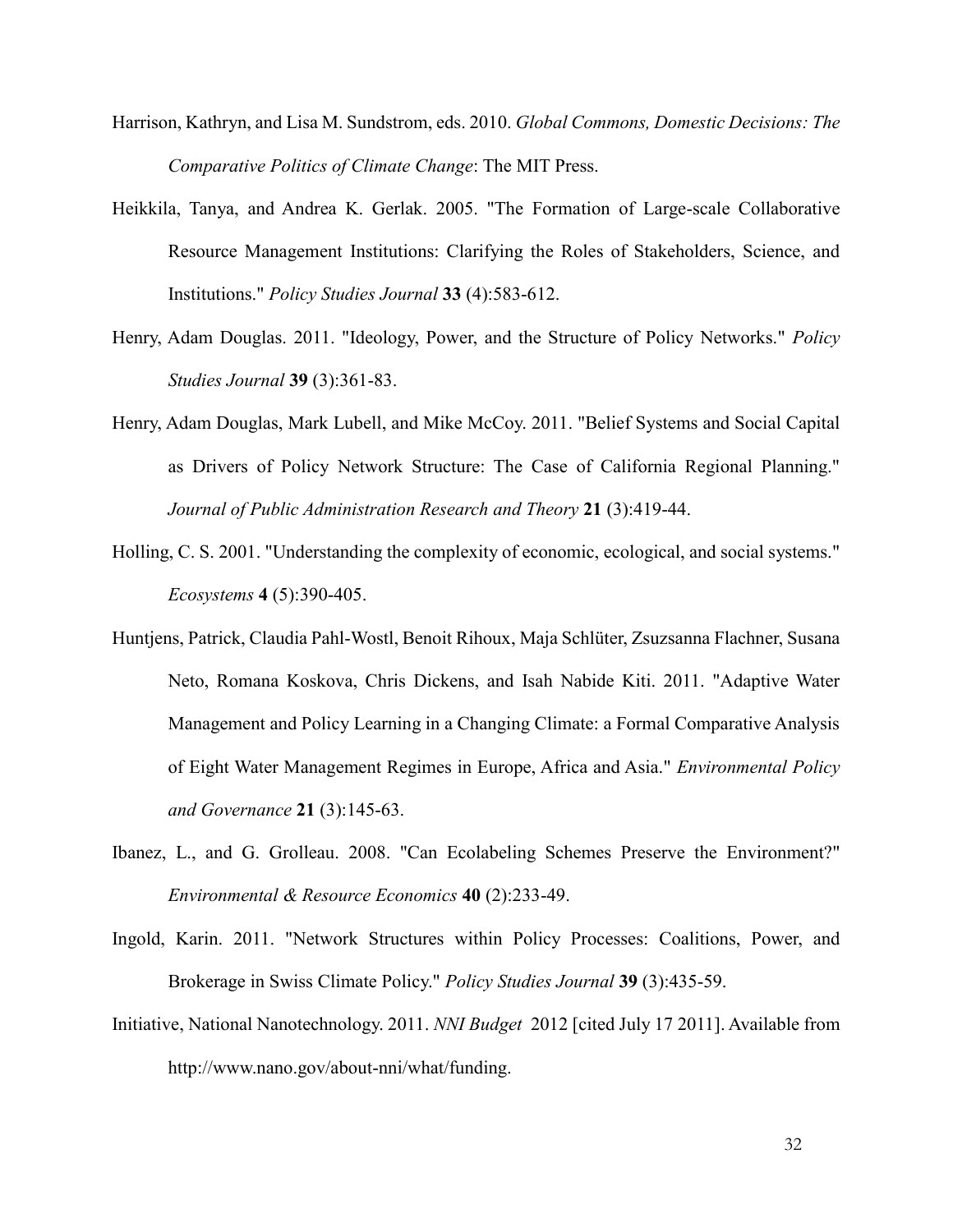- Ison, R., N. Roling, and D. Watson. 2007. "Challenges to Science and Society in the Sustainable Management and Use of Water: Investigating the Role of Social Learning." *Environmental Science & Policy* **10** (6):499-511.
- Jaffe, A. B., and R. N. Stavins. 1995. "Dynamic Incentives of Environmental Regulations- The Effects of Alternative Policy Instruments on Technology Diffusion." *Journal of Environmental Economics and Management* **29** (3):S43-S63.
- Johnson, E.W., D. Hicks, N. Nan, and J.C> Auer. 2010. "Managing the Inclusion Process in Collaborative Governance." *Journal of Public Administration Research and Theory* **18**  $(4):$ 543-71.
- Jones, Cody, W.S. Hesterly, and S.P Borgatti. 1997. "A General Theory of Network Governance: Exchange Conditions and Social Mechanisms." *The Academy of Management Review* **22** (4):911-45.
- Kaegi, R., A. Ulrich, B. Sinnet, R. Vonbank, A. Wichser, S. Zuleeg, H. Simmler, S. Brunner, H. Vonmont, M. Burkhardt, and M. Boller. 2008. "Synthetic TiO2 nanoparticle emission from exterior facades into the aquatic environment." *Environmental Pollution* **156** (2):233-9.
- Kannan, K., J. L. Reiner, S. H. Yun, E. E. Perrotta, L. Tao, B. Johnson-Restrepo, and B. D. Rodan. 2005. "Polycyclic Musk Compounds in Higher Trophic Level Aquatic Organisms and Humans from the United States." *Chemosphere* **61** (5):693-700.
- Kaufmann, Peter, Sigrid Stagl, and Daniel W. Franks. 2009. "Simulating the Diffusion of Organic Farming Practices in Two New EU Member States." *Ecological Economics* **68** (10):2580- 93.
- Kenny, R., C. Law, and J. M. Pearce. 2010. "Towards Real Energy Economics: Energy Policy Driven by Life-Cycle Carbon Emission." *Energy Policy* **38** (4):1969-78.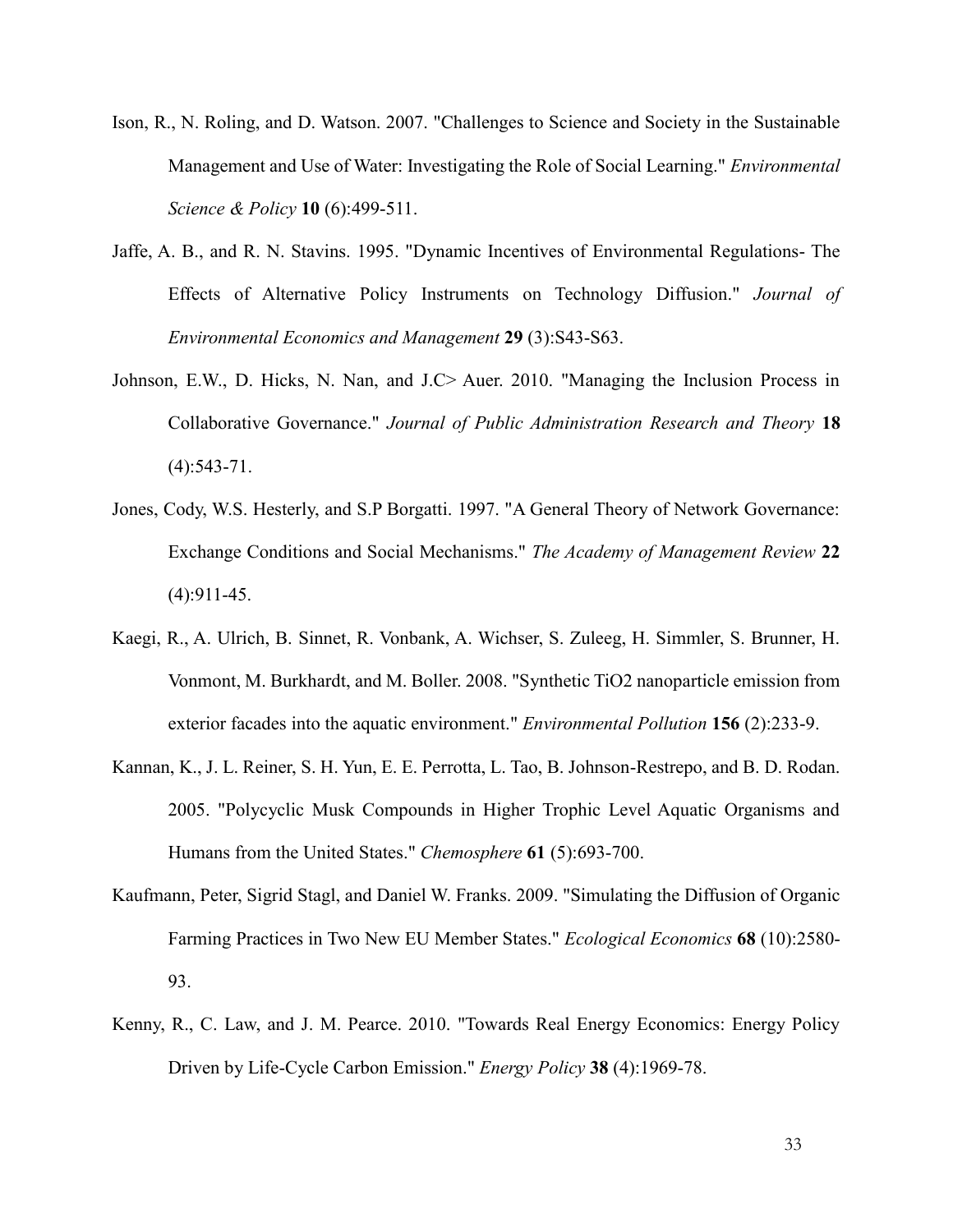- Keohane, N.O., R.L. Revesz, and R. N. Stavins. 1998. "The Choice of Regulatory Instruments in Environmental Policy." *Harvard Environmental Law Review* **22**:313-68.
- Khanna, Madhu, Patricia Koss, Cody Jones, and David Ervin. 2007. "Motivations for Voluntary Environmental Management." *Policy Studies Journal* **35** (4):751-72.
- Klaschka, U. 2010. "Risk Management by Labelling 26 fragrances?: Evaluation of Article 10 (1) of the Seventh Amendment (Guideline 2003/15/EC) of the Cosmetic Directive." *International Journal of Hygiene and Environmental Health* **213** (4):308-20.
- Klaschka, U., and M. Kolossa-Gehring. 2007. "Fragrances in the Environment: Pleasant Odours for Nature?" *Environmental Science and Pollution Research* **14** (1):44-52.
- Klyza, Christopher M., and David Sousa. 2008. *American Environmental Policy 1990-2006: Beyond Gridlock*. Champaign: The MIT Press.
- Koontz, Tomas M., and Craig W. Thomas. 2006. "What Do We Know and Need to Know about the Environmental Outcomes of Collaborative Management?" *Public Administration Review* **66**:111-21.
- Kraft, Michael E., Mark Stephan, and Troy D. Abel. 2011. *Coming Clean: Information Disclosure and Environmental Performance*: The MIT Press.
- Kruger, Joseph. 2007. "From Sulfur Dioxide to Greenhouse Gases: Trends and Events Shaping Future Emissions Trading Programs in the United States." In *Acid in the Environment*, ed. G. R. Visgilio and D. M. Whitelaw: Springer US.

Kuhn, T.S. 1996. *The structure of scientific revolutions*: University of Chicago press.

Kuzma, J., J. Paradise, G. Ramachandran, J. A. Kim, A. Kokotovich, and S. M. Wolf. 2008. "An Integrated Approach to Oversight Assessment for Emerging Technologies." *Risk Analysis* **28** (5):1197-219.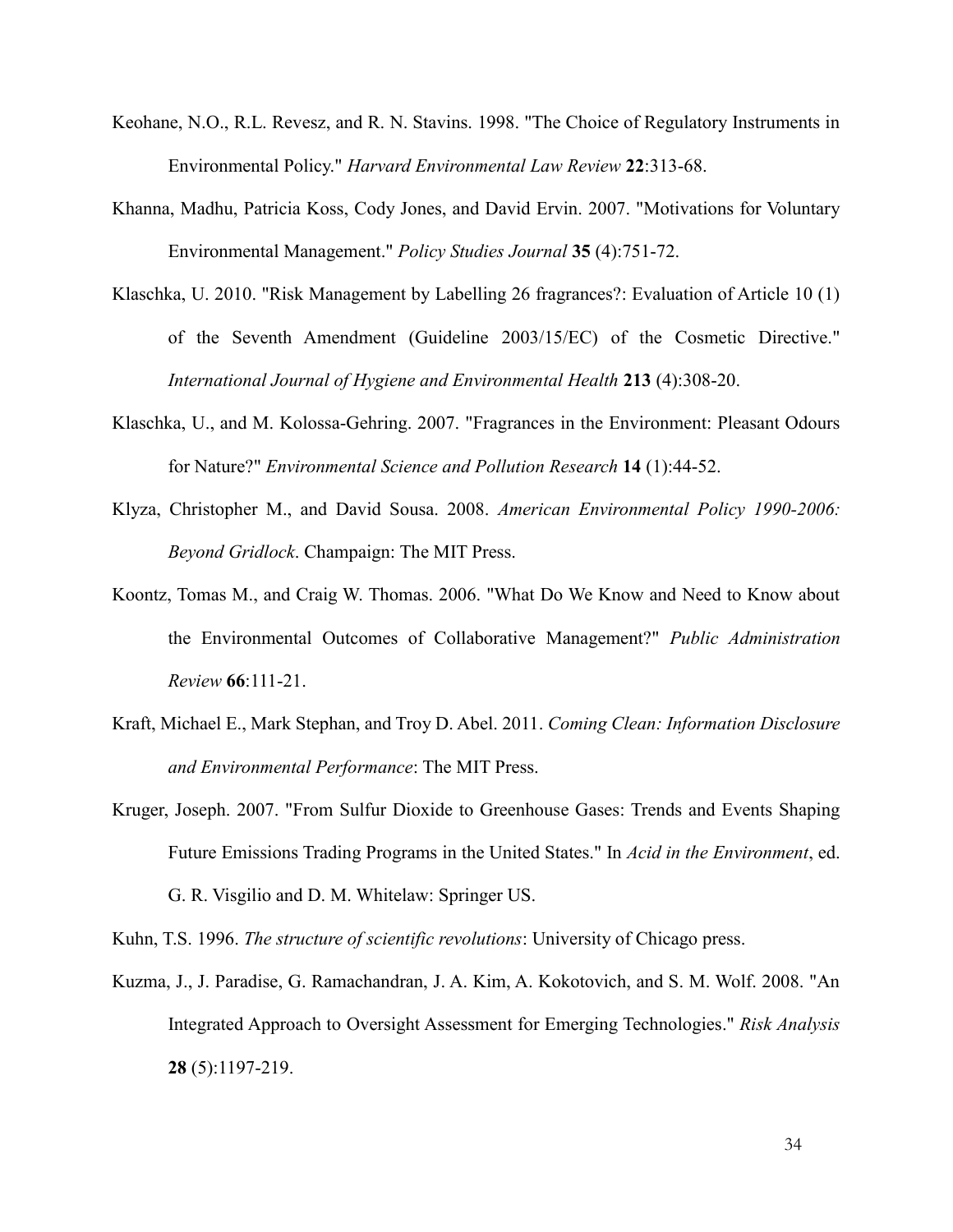- Laikre, Linda. 2010. "Genetic Diversity is Overlooked in International Conservation Policy Implementation." *Conservation Genetics* **11** (2):349-54.
- Lamas, J. P., L. Sanchez-Prado, C. Garcia-Jares, and M. Llompart. 2009. "Solid-Phase Microextraction Gas Chromatography-Mass Spectrometry Determination of Fragrance Allergens in Baby Bathwater." *Analytical and Bioanalytical Chemistry* **394** (5):1399-411.
- Lavertu, Stéphane, and David L. Weimer. 2009. "Integrating Delegation into the Policy Theory Literature." *Policy Studies Journal* **37** (1):93-102.

Layzer, J.A. 2005. *The Environmental Case: Translating Values into Policy*: Cq Pr.

- Lee, M. 2010. "Risk and Beyond: EU Regulation of Nanotechnology." *European Law Review* **35** (6):799-821.
- Linkov, I., J. Steevens, G. Adlakha-Hutcheon, E. Bennett, M. Chappell, V. Colvin, J. M. Davis, T. Davis, A. Elder, S. Hansen, P. B. Hakkinen, S. M. Hussain, D. Karkan, R. Korenstein, I. Lynch, C. Metcalfe, A. B. Ramadan, and F. K. Satterstrom. 2009. "Emerging Methods and Tools for Environmental Risk Assessment, Decision-Making, and Policy for Nanomaterials: Summary of NATO Advanced Research Workshop." *Journal of Nanoparticle Research* **11** (3):513-27.
- Lubell, Mark. 2000. "Cognitive Conflict and Consensus Building in the National Estuary Program." *American Behavioral Scientist* **44** (4):629-48.
- ———. 2003. "Collaborative Institutions, Belief-Systems, and Perceived Policy Effectiveness." *Political Research Quarterly* **56** (3):309-23.
- ———. 2004. "Collaborative Watershed Management: A View from the Grassroots." *Policy Studies Journal* **32** (3):341-61.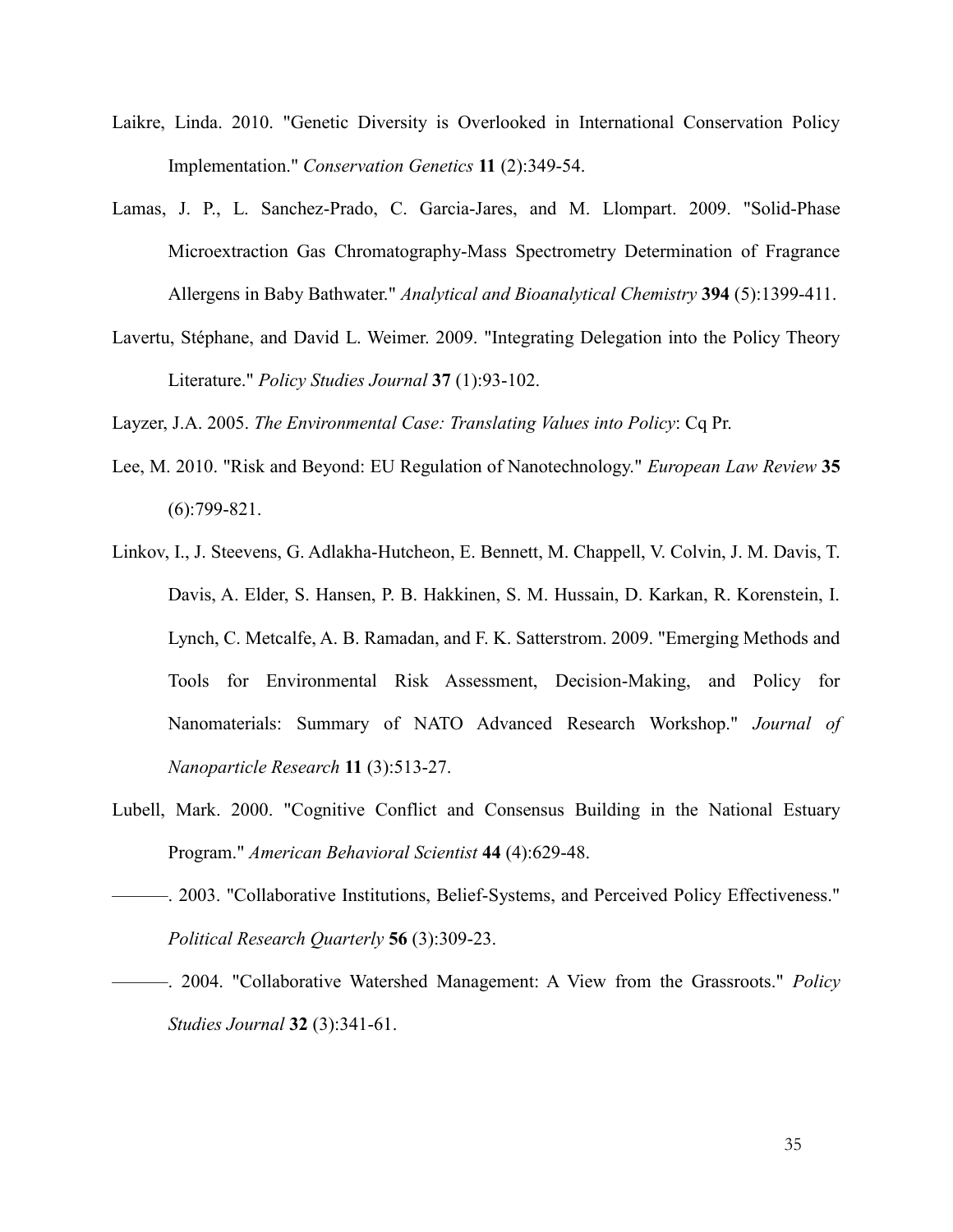- Lubell, Mark, Adam Douglas Henry, and Mike McCoy. 2010. "Collaborative Institutions in an Ecology of Games." *American Journal of Political Science* **54** (2):287-300.
- Lyon, Thomas P., and John W. Maxwell. 2007. "Environmental Public Voluntary Programs Reconsidered." *Policy Studies Journal* **35** (4):723-50.
- ———, eds. 2002. *Voluntary Approaches to Environmental Regulation: A Survey*. Edited by M. Frazini and A. Nicita. Vol. 35-48. Aldershot and Hampshire: Ashgate Publishing.
- Mace, Georgina M., and Jonathan E. M. Baillie. 2007. "The 2010 Biodiversity Indicators: Challenges for Science and Policy
- Los Indicadores de Biodiversidad al 2010: Retos para la Ciencia y la Política." *Conservation Biology* **21** (6):1406-13.
- Macnaghten, P., M. B. Kearnes, and B. Wynne. 2005. "Nanotechnology, Governance, and Public Deliberation: What Role for the Social Sciences?" *Science Communication* **27** (2):268-91.
- Maguire, K., and G. Sheriff. 2011. "Comparing Distributions of Environmental Outcomes for Regulatory Environmental Justice Analysis." *International Journal of Environmental Research and Public Health* **8** (5):1707-26.
- Marín, Andrés, and Fikret Berkes. 2010. "Network Approach for Understanding Small-Scale Fisheries Governance: The Case of the Chilean Coastal Co-Management System." *Marine Policy* **34** (5):851-8.
- Matthews, R. B., N. G. Gilbert, A. Roach, J. G. Polhill, and N. M. Gotts. 2007. "Agent-Based Land-Use Models: A Review of Applications." *Landscape Ecology* **22** (10):1447-59.
- McClanahan, T. R., J. C. Castilla, A. T. White, and O. Defeo. 2009. "Healing small-scale fisheries by facilitating complex socio-ecological systems." *Reviews in Fish Biology and Fisheries* **19** (1):33-47.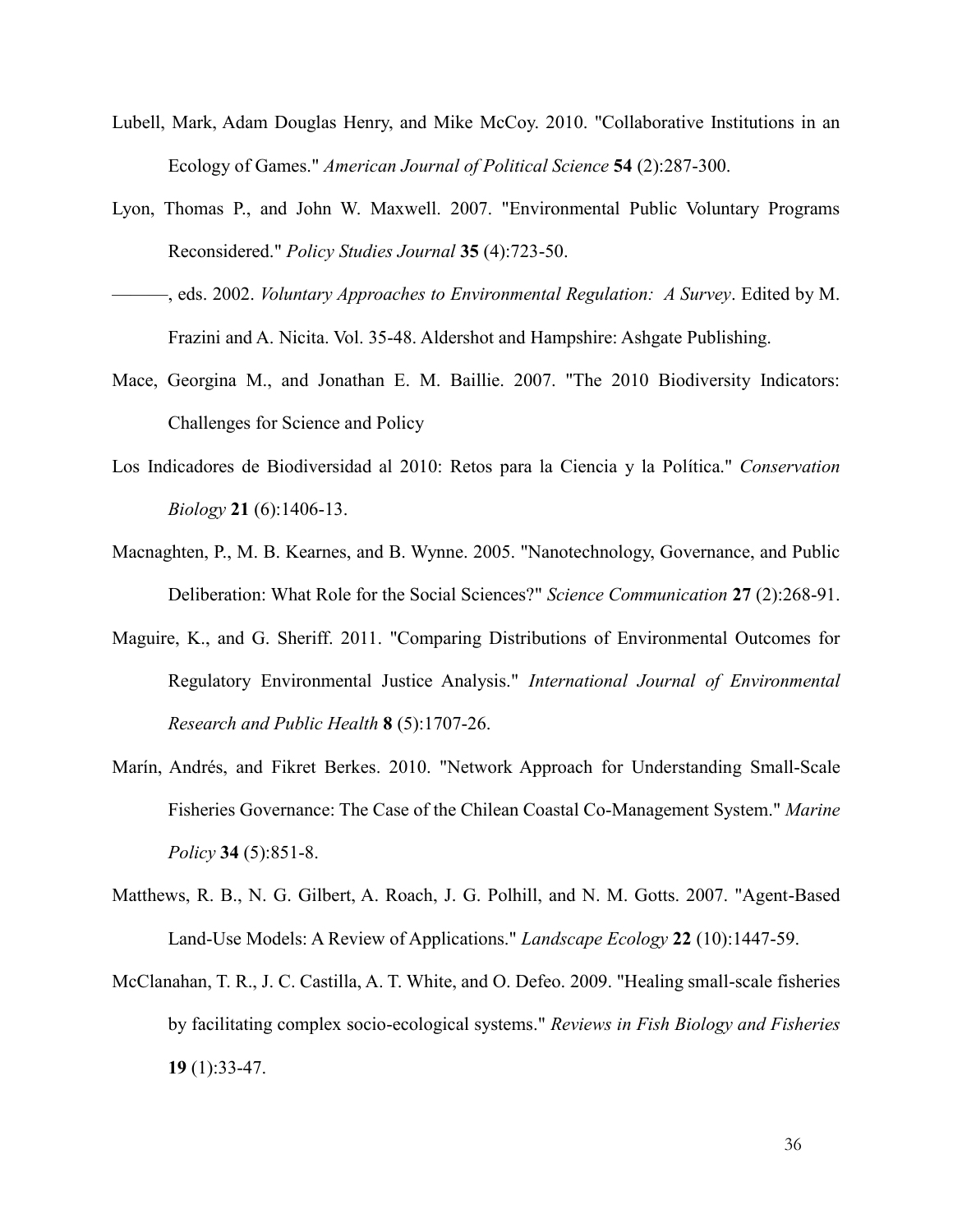- McCloskey, M. 2000. "Problems With Using Collaboration to Shape Environmental Public Policy." *Valparaiso University Law Review* **34**:423.
- ———. 2001. "Is This the Course You Want to Be On?" *Society & Natural Resources* **14** (4):627- 34.
- McEvoy, D. M., and J. K. Stranlund. 2010. "Costly Enforcement of Voluntary Environmental Agreements." *Environmental & Resource Economics* **47** (1):45-63.
- McGinnis, Michael D. 2010. "Building a Program for Institutional Analysis of Social-Ecological Systems: A Review of Revisions to the SES Framework." In *Working Paper, Workshop in Political theory and Policy Analysis, Indian University*.
- ———. 2011. "An Introduction to IAD and the Language of the Ostrom Workshop: A Simple Guide to a Complex Framework." *Policy Studies Journal* **39** (1):169-83.
- Meier, Kenneth J. 2009. "Policy Theory, Policy Theory Everywhere: Ravings of a Deranged Policy Scholar." *Policy Studies Journal* **37** (1):5-11.
- Metz, B., O. Davidson, P. Bosch, R. Dave, and L. Meyer. 2007. *Climate Change 2007 - Mitigation of Climate Change*.
- Mooney, S., J. Antle, S. Capalbo, and K. Paustian. 2004a. "Design and costs of a measurement protocol for trades in soil carbon credits." *Canadian Journal of Agricultural Economics-Revue Canadienne D Agroeconomie* **52** (3):257-87.
- ———. 2004b. "Influence of project scale and carbon variability on the costs of measuring soil carbon credits." *Environmental Management* **33**:S252-S63.
- Murdock, B. S., C. Wiessner, and K. Sexton. 2005. "Stakeholder Participation in Voluntary Environmental Agreements: Analysis of 10 Project XL Case Studies." *Science Technology & Human Values* **30** (2):223-50.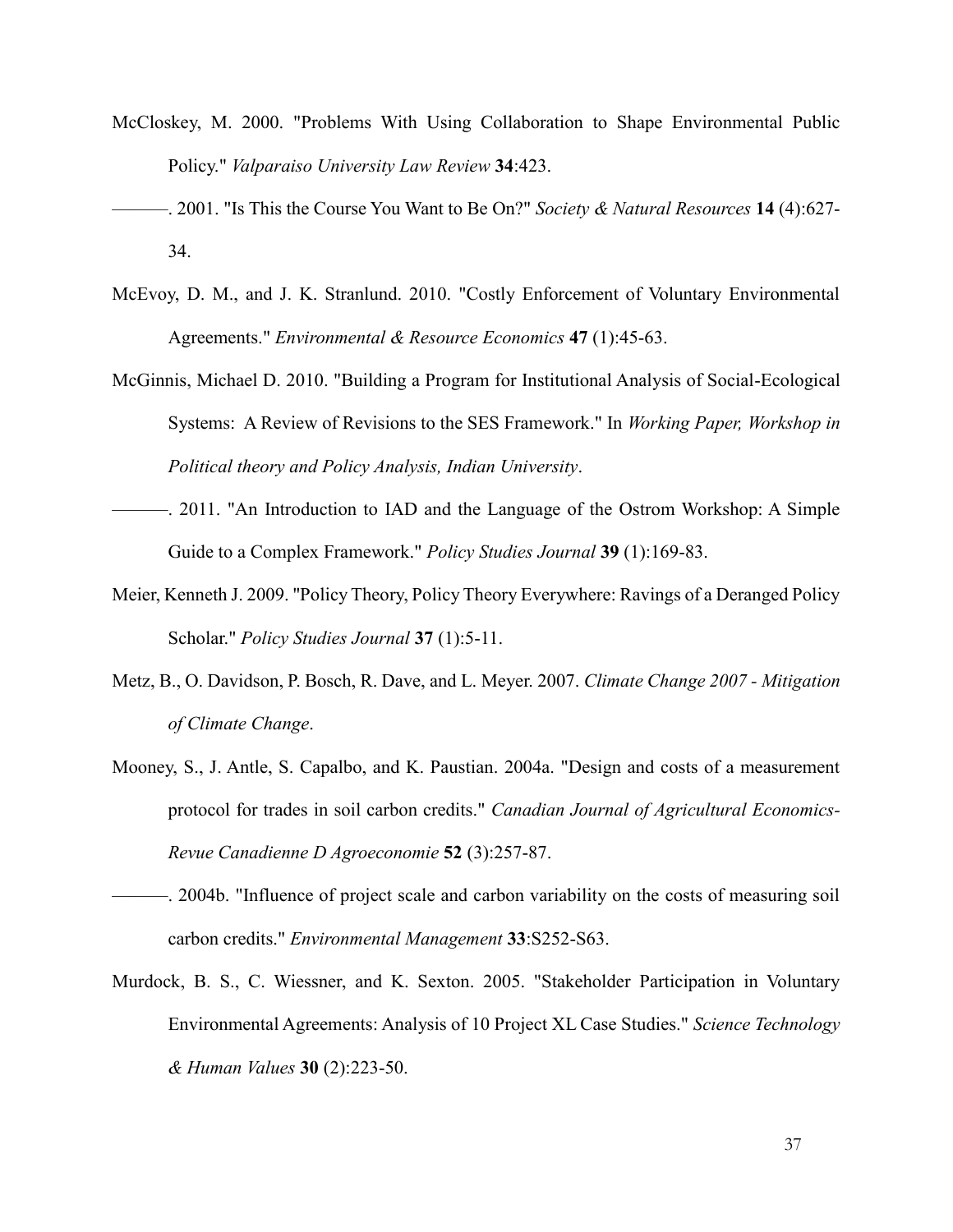- Mwangi, E, R Meinzen-Dick, and Y Sun. 2011. "Gender and Sustainable Forest Management in East Africa and Latin America." *Ecology and Society* **16** (1):17.
- Newbery, David. 2011. "Oil shortages, climate change and collective action." *Philosophical Transactions of the Royal Society A: Mathematical, Physical and Engineering Sciences* **369** (1942):1748-61.
- Newig, Jens, and Oliver Fritsch. 2009. "Environmental Governance: Participatory, Multi-Level and Effective?" *Environmental Policy and Governance* **19** (3):197-214.
- Noss, Reed F. 1990. "Indicators for Monitoring Biodiversity: A Hierarchical Approach." *Conservation Biology* **4** (4):355-64.
- O'Neill, Marie S., Michael Jerrett, Ichiro Kawachi, Jonathan I. Levy, J. Cohen Aaron, Gouveia Nelson, Paul Wilkinson, Tony Fletcher, Luis Cifuentes, and Joel Schwartz. 2003. "Health, Wealth, and Air Pollution: Advancing Theory and Methods." *Environmental Health Perspectives* **111** (16):1861-70.
- OECD. 2003. "Voluntary Approaches for Environmental Policy: Effectiveness, Efficiency and Usage in Policy Mixes." ed. OECD. Paris.
- Oikonomou, V., M. K. Patel, W. van der Gaast, and M. Rietbergen. 2009. "Voluntary Agreements with White Certificates for Energy Efficiency Improvement as a Hybrid Policy Instrument." *Energy Policy* **37** (5):1970-82.
- Olmstead, Sheila M. 2010. "Applying Market Principles to Environmental Policy." In *Environmental Policy: New Directions for the Twenty-First Century*, ed. N. J. Vig and M. E. Kraft. Washington D.C.: CQ Press.
- Ostrom, E. 1990. *Governing the Commons: The Evolution of Institutions for Collective Action*. New York: Cambridge University Press.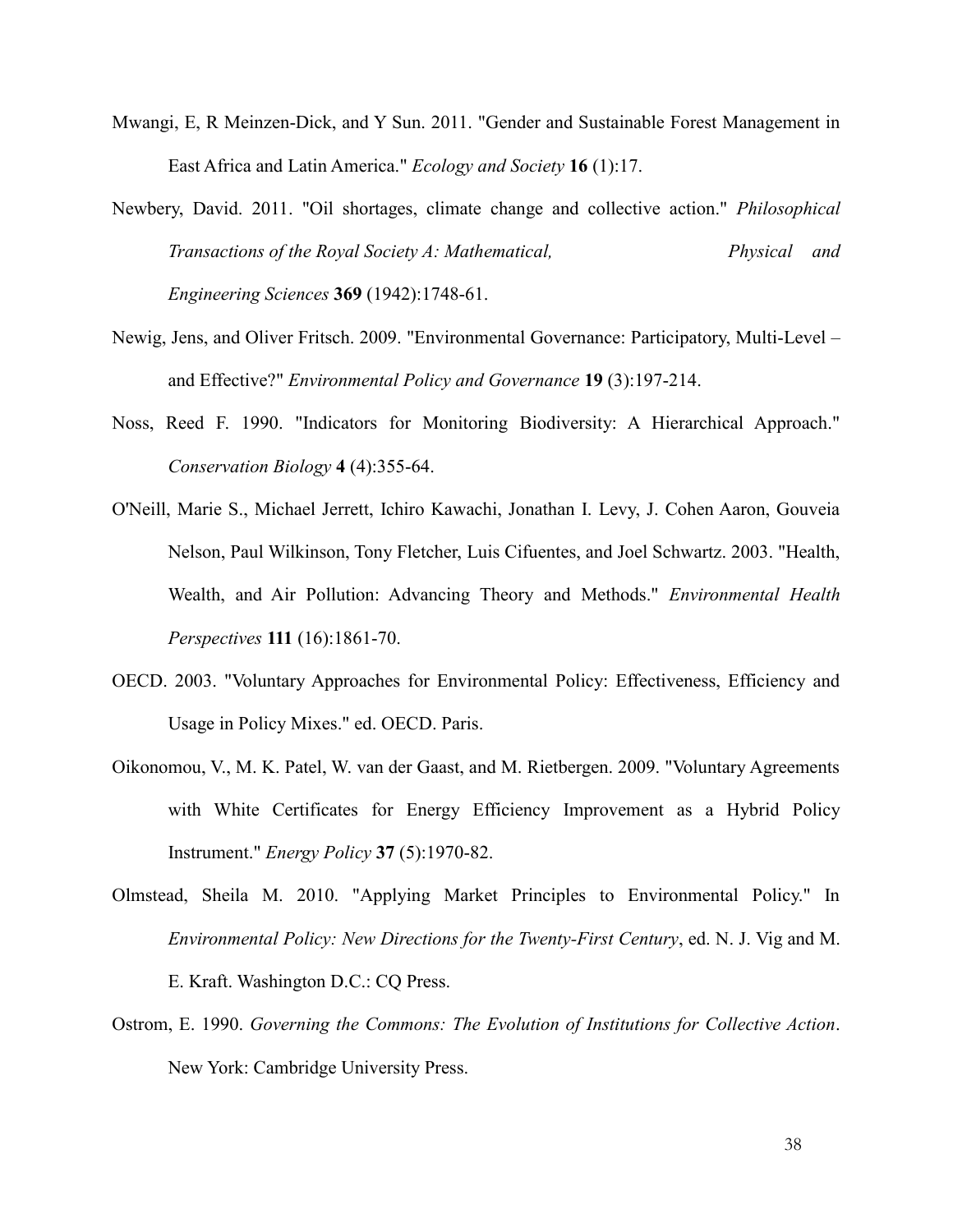- ———. 2010. "Polycentric systems for coping with collective action and global environmental change." *Global Environmental Change-Human and Policy Dimensions* **20** (4):550-7.
- Ostrom, E., and M. Cox. 2010. "Moving Beyond Panaceas: A Multi-Tiered Diagnostic Approach for Social-Ecological Analysis." *Environmental Conservation* **37** (4):451-63.
- Ostrom, Elinor. 2007. "A Diagnostic Approach for Going Beyond Panaceas." *Proceedings of the National Academy of Sciences* **104** (39):15181-7.
- ———. 2011. "Background on the Institutional Analysis and Development Framework." *Policy Studies Journal* **39** (1):7-27.
- Pacala, S., and R. Socolow. 2004. "Stabilization Wedges: Solving the Climate Problem for the Next 50 Years with Current Technologies." *Science* **305** (5686):968-72.
- Panyala, N.R., E.M. Pena- Mendez, and J. Havel. 2008. "Silver or silver nanoparticles: a hazardous threat to the environment and human health?" *Journal of Applied Biomedicine* **6**:117-29.
- Peck, A. M., and K. C. Hornbuckle. 2006. "Synthetic Musk Fragrances in Urban and Rural Air of Iowa and the Great Lakes." *Atmospheric Environment* **40** (32):6101-11.
- Prakash, Aseem, and Matthew Potoski. 2006. *The Voluntary Environmentalists: Green Clubs, ISO 14001, and Voluntary Regulations*. New York: Cambridge University Press.
- ———. 2007. "Collective Action through Voluntary Environmental Programs: A Club Theory Perspective." *Policy Studies Journal* **35** (4):773-92.
- ———. 2011. "ISO 14001 and Pollution Reduction: A Cross-Country Panel Study." In *American Political Science Association 2011 Annual Meeting Paper*.
- Prell, C, K Hubacek, and M. S. Reed. 2009. "Stakeholder Analysis and Social Network Analysis in Natural Resource Management." *Society & Natural Resources* **22**:501-18.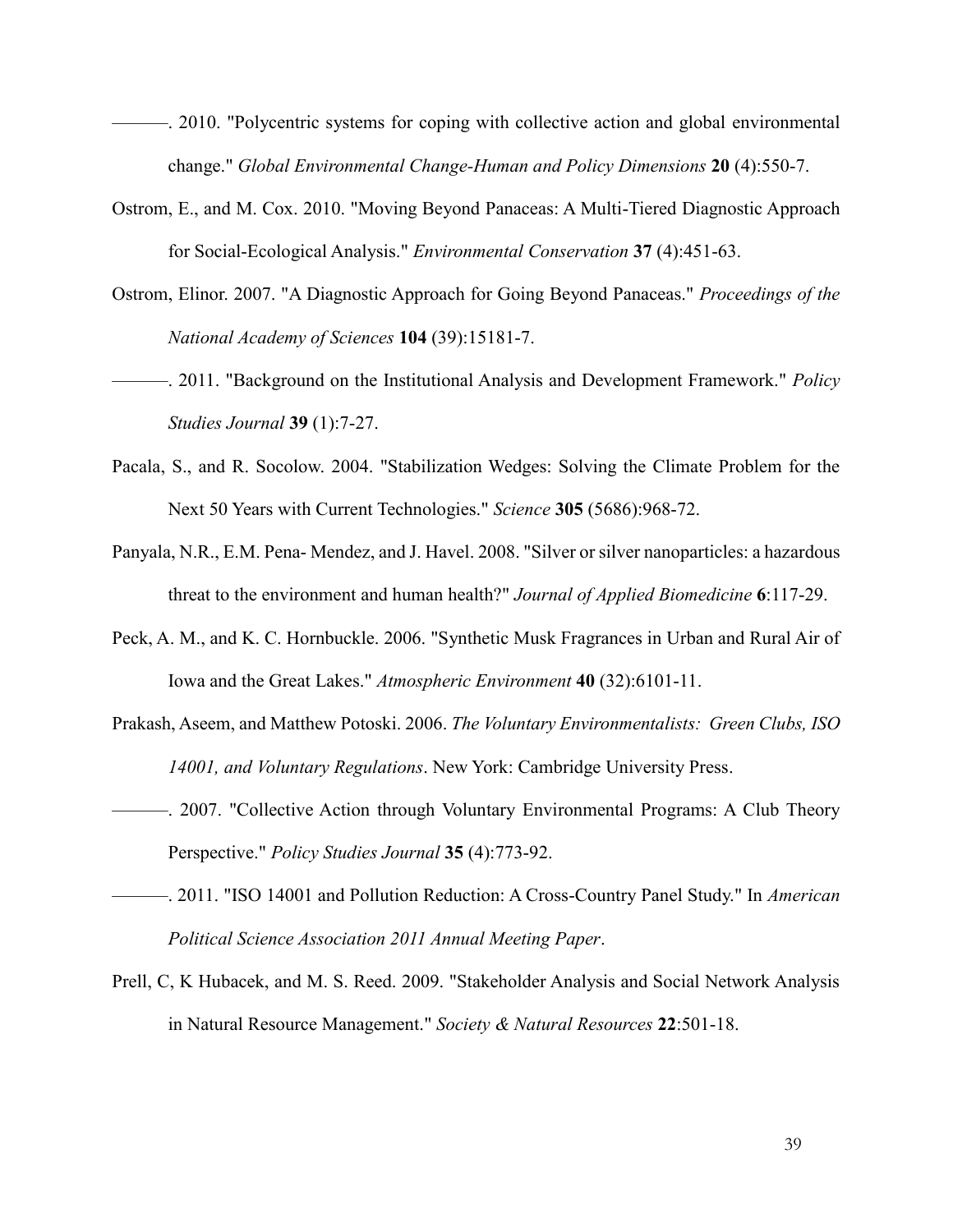- Press, Daniel. 2007. "Industry, Environmental Policy, and Environmental Outcomes." *The Annual Review of Environment and Resources* **32**:317-44.
- "Project on Emerging Nanotechnologies ". 2011. The Woodrow Wilson International Center for Scholars.
- Rabe, Barry G. 2004. *Statehouse and Greenhouse: The Emerging Politics of American Climate Change Policy*: Brookings Institution Press.
- ———, ed. 2010. *Greenhouse Governance: Addressing Climate Change in America*. Washington D.C.: The Brookings Institution Press.
- Rabl, A., and M. Holland. 2008. "Environmental Assessment Framework for Policy Applications: Life Cycle Assessment, External Costs and Multi-Criteria Analysis." *Journal of Environmental Planning and Management* **51** (1):81-105.
- Ramirez-Sanchez, S, and E Pinkerton. 2009. "The Impact of Resource Scarcity on Bonding and Bridging Social Capital: The Case of Fishers' Information-Sharing Networks in Loreto, BCS, Mexico." *Ecology and Society* **14** (22).
- Rauschmayer, Felix, Augustin Berghöfer, Ines Omann, and Dimitrios Zikos. 2009. "Examining Processes or/and Outcomes? Evaluation Concepts in European Governance of Natural Resources." *Environmental Policy and Governance* **19** (3):159-73.
- Ringquist, E. J. 2011. "Trading Equity for Efficiency in Environmental Protection? Environmental Justice Effects from the SO2 Allowance Trading Program." *Social Science Quarterly* **92** (2):297-323.
- Roughgarden, Tim, and Stephen H. Schneider. 1999. "Climate Change Policy: Quantifying Uncertainties for Damages and Optimal Carbon Taxes." *Energy Policy* **27** (7):415-29.

Sabatier, Paul A. 2007. *Theories of the Policy Process*. 2nd ed. Boulder, CO: Westview Press.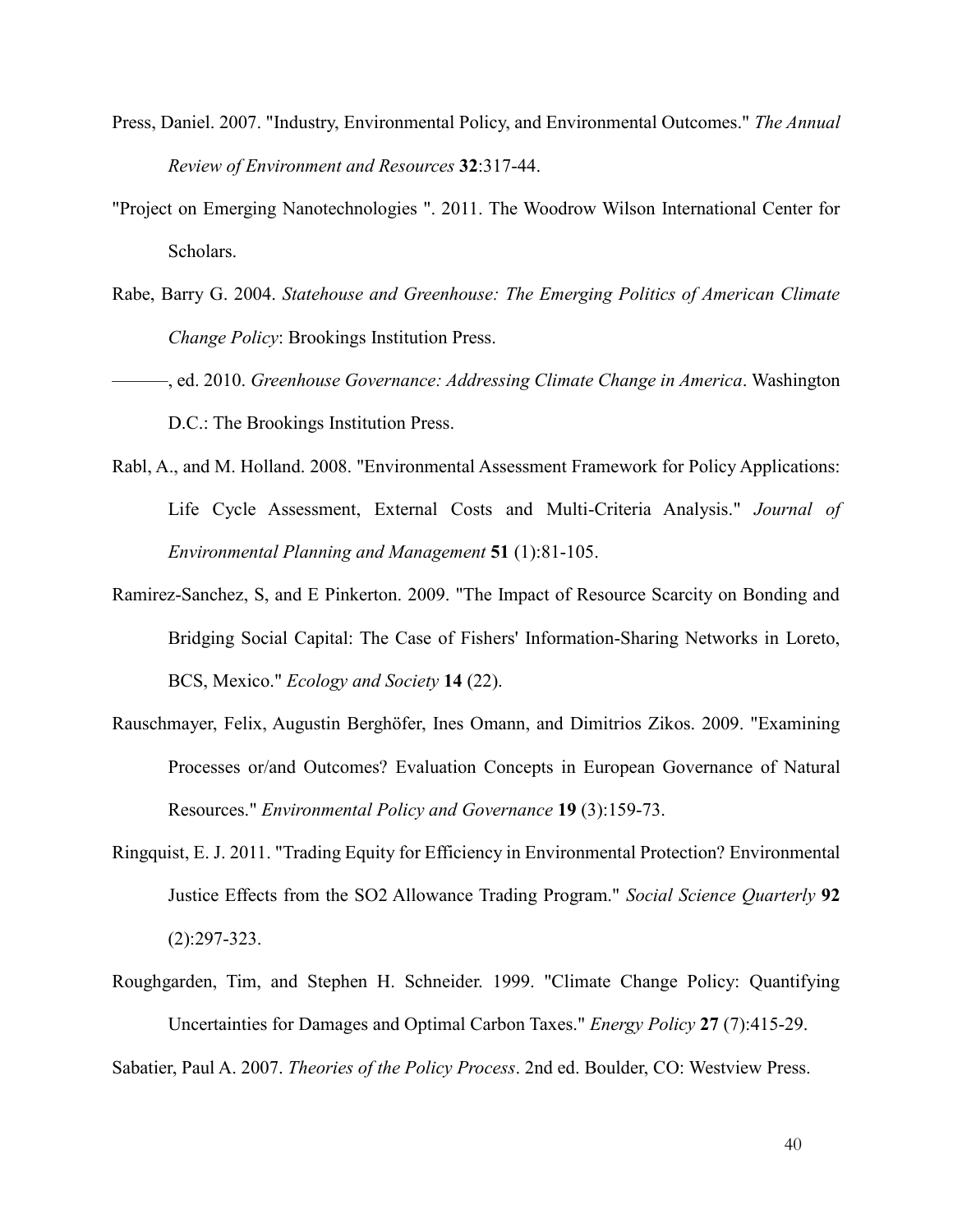- ———, ed. 2005. *Swimming Upstream: Collaborative Approaches to Watershed Management*. Cambridge, MA: MIT Press.
- Sabatier, Paul A., and Christopher M. Weible, eds. 2007. *The Advocacy Coalition Framework: Innovations and Clarifications*. Edited by P. A. Sabatier. Boulder: Westview Press.
- Sanchirico, James N., Martin D. Smith, and Douglas W. Lipton. 2008. "An empirical approach to ecosystem-based fishery management." *Ecological Economics* **64** (3):586-96.
- Schlager, Edella, and William Blomquist. 1996. "A Comparison of Three Emerging Theories of the Policy Process." *Political Research Quarterly* **49** (3):651-72.
- Schmalensee, Richard, Paul L. Joskow, A. Denny Ellerman, Juan Pablo Montero, and Elizabeth M. Bailey. 1998. "An Interim Evaluation of Sulfur Dioxide Emissions Trading." *The Journal of Economic Perspectives* **12** (3):53-68.
- Schneider, Anne, and Mara Sidney. 2009. "What Is Next for Policy Design and Social Construction Theory?1." *Policy Studies Journal* **37** (1):103-19.
- Scholes, R. J., G. M. Mace, W. Turner, G. N. Geller, N. Jürgens, A. Larigauderie, D. Muchoney, B. A. Walther, and H. A. Mooney. 2008. "Toward a Global Biodiversity Observing System." *Science* **321** (5892):1044-5.
- Scholz, J.T., Ramiro Berardo, and Brad Kile. 2008. "Do Networks Solve Collective Action Problems? Credibility, Search and Collaboration." *The Journal of Politics* **70**:393-406.
- Schumacher, I. 2010. "Ecolabeling, Consumers' Preferences and Taxation." *Ecological Economics* **69** (11):2202-12.
- Seaton, Anthony, Lang Tran, Robert Aitken, and Kenneth Donaldson. 2010. "Nanoparticles, human health hazard and regulation." *Journal of The Royal Society Interface* **7** (Suppl 1):S119-S29.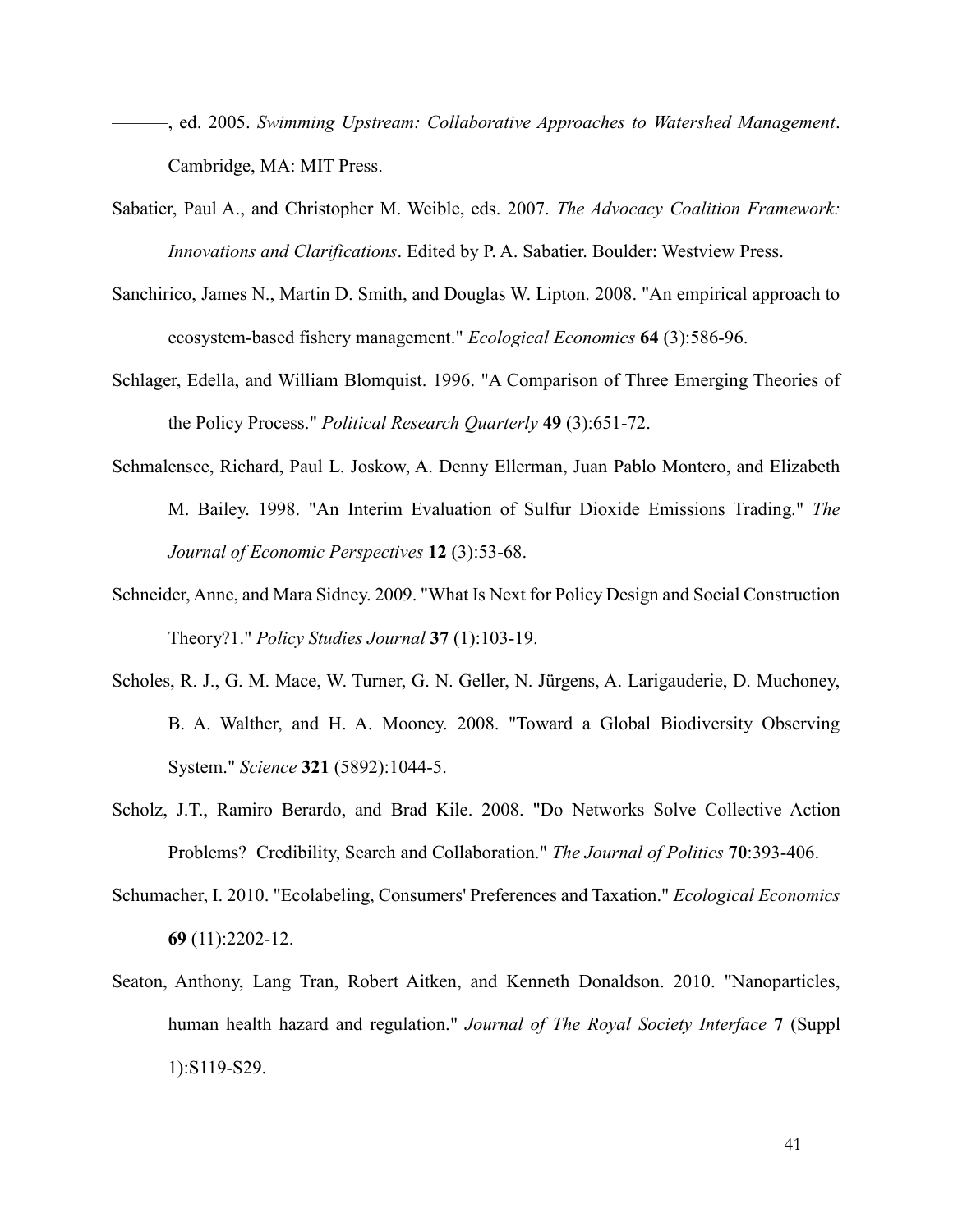- Selin, Henrik, and Stacy D. VanDeveer, eds. 2009. *Changing Climates in North American Politics: Institutions, Policymaking, and Multilevel Governance*: The MIT Press.
- *Skin Deep Cosmetics Database*. [Website]. Environmental Working Group 2011 [cited. Available from www.ewg.org/skindeep/.
- Steinemann, A. C. 2009. "Fragranced Consumer Products and Undisclosed Ingredients." *Environmental Impact Assessment Review* **29** (1):32-8.
- Steinemann, A. C., I. C. MacGregor, S. M. Gordon, L. G. Gallagher, A. L. Davis, D. S. Ribeiro, and L. A. Wallace. 2011. "Fragranced Consumer Products: Chemicals Emitted, Ingredients Unlisted." *Environmental Impact Assessment Review* **31** (3):328-33.
- Stephenson, Kurt, and Leonard Shabman. 2011. "Rhetoric and Reality of Water Quality Trading and the Potential for Market-like Reform1." *JAWRA Journal of the American Water Resources Association* **47** (1):15-28.
- Steyaert, Patrick, and Janice Jiggins. 2007. "Governance of Complex Environmental Situations Through Social Learning: A Synthesis of SLIM's Lessons for Research, Policy and Practice." *Environmental Science & Policy* **10** (6):575-86.
- Tapio, P., and R. Willamo. 2008. "Developing Interdisciplinary Environmental Frameworks." *Ambio* **37** (2):125-33.
- Tews, K., P.O Busch, and H. Jorgens. 2003. "The diffusion of new environmental policy instruments." *European Journal of Political Research* **42**:569-600.
- Thomas, Craig W. 2003. *Bureaucratic Landscapes: Interagency Cooperation and the Preservation of Biodiversity*. Cambridge, MA: MIT Press.
- Tucker May, Catherine. 2010. *Learning on Governance in Forest Ecosystems: Lessons from Recent Research*. Vol. 4: Igitur.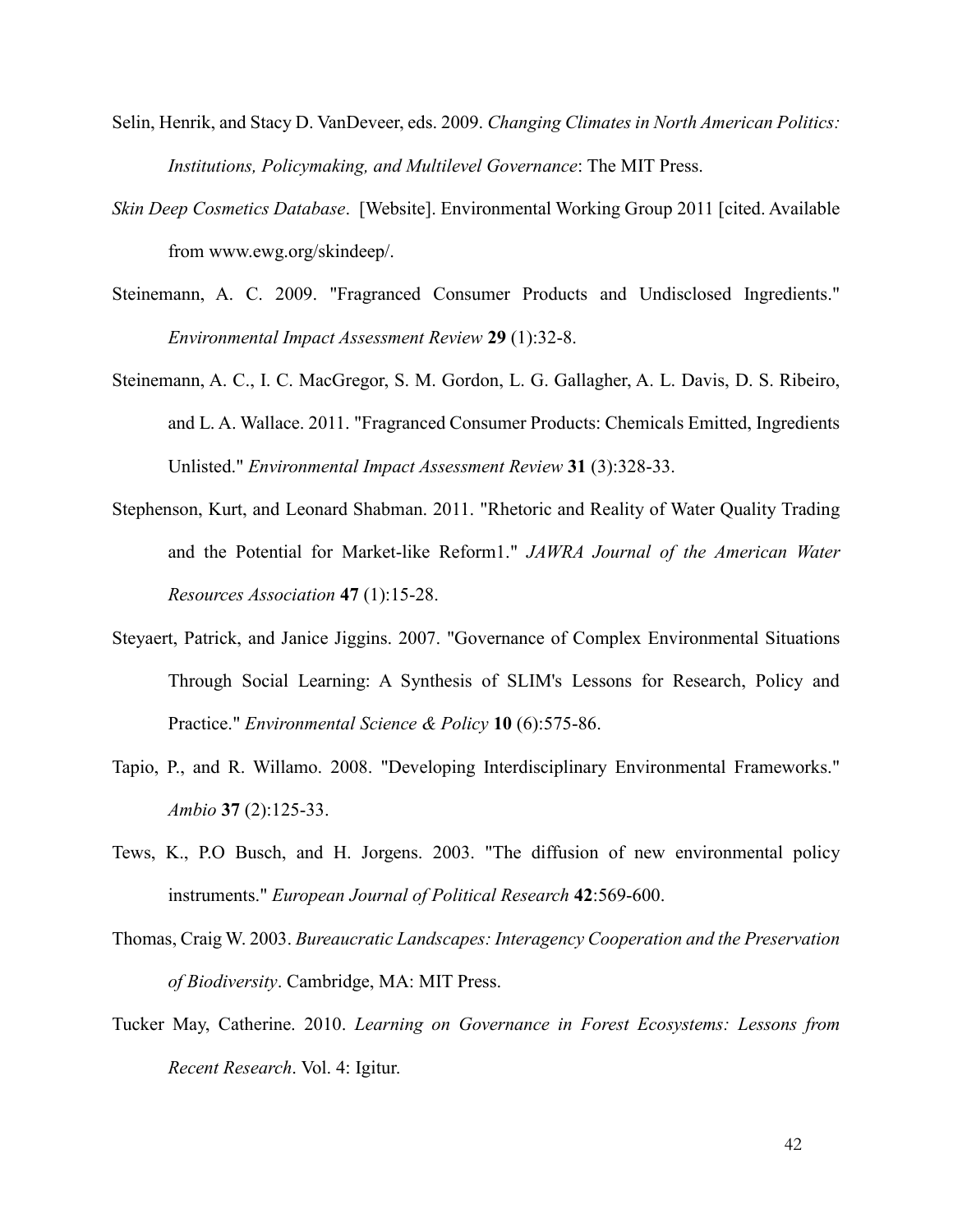- Van Bommel, S., N. Röling, N. Aarts, and E. Turnhout. 2009. "Social learning for solving complex problems: a promising solution or wishful thinking? A case study of multi-actor negotiation for the integrated management and sustainable use of the Drentsche Aa area in the Netherlands." *Environmental Policy and Governance* **19** (6):400-12.
- van Overveld, Perry J. M., Leon M. Hermans, and Arne R. D. Verliefde. 2010. "The Use of Technical Knowledge in European Water Policy-Making." *Environmental Policy and Governance* **20** (5):322-35.
- Walls, Margaret A. 2011. "Deposit-Refund Systems in Practice and Theory." Washington D.C.: Resources for the Future.
- Weible, Christopher M. 2005. "Beliefs and Perceived Influence in a Natural Resource Conflict: An Advocacy Coalition Approach to Policy Networks." *Political Research Quarterly* **58** (3):461-75.
- ———. 2006. "An Advocacy Coalition Framework Approach to Stakeholder Analysis: Understanding the Political Context of California Marine Protected Area Policy." *Journal of Public Administration Research and Theory* **Online**.
- ———. 2008. "Expert-Based Information and Policy Subsystems: A Review and Synthesis." *Policy Studies Journal* **36** (4):615-35.
- ———. 2011. "Political-Administrative Relations in Collaborative Environmental Management." *International Journal of Public Administration* **34** (7):424-35.
- Weible, Christopher M., Paul A. Sabatier, and Mark Lubell. 2004. "A Comparison of a Collaborative and Top-Down Approach to the Use of Science in Policy: Establishing Marine Protected Areas in California." *Policy Studies Journal* **32** (2):187-207.